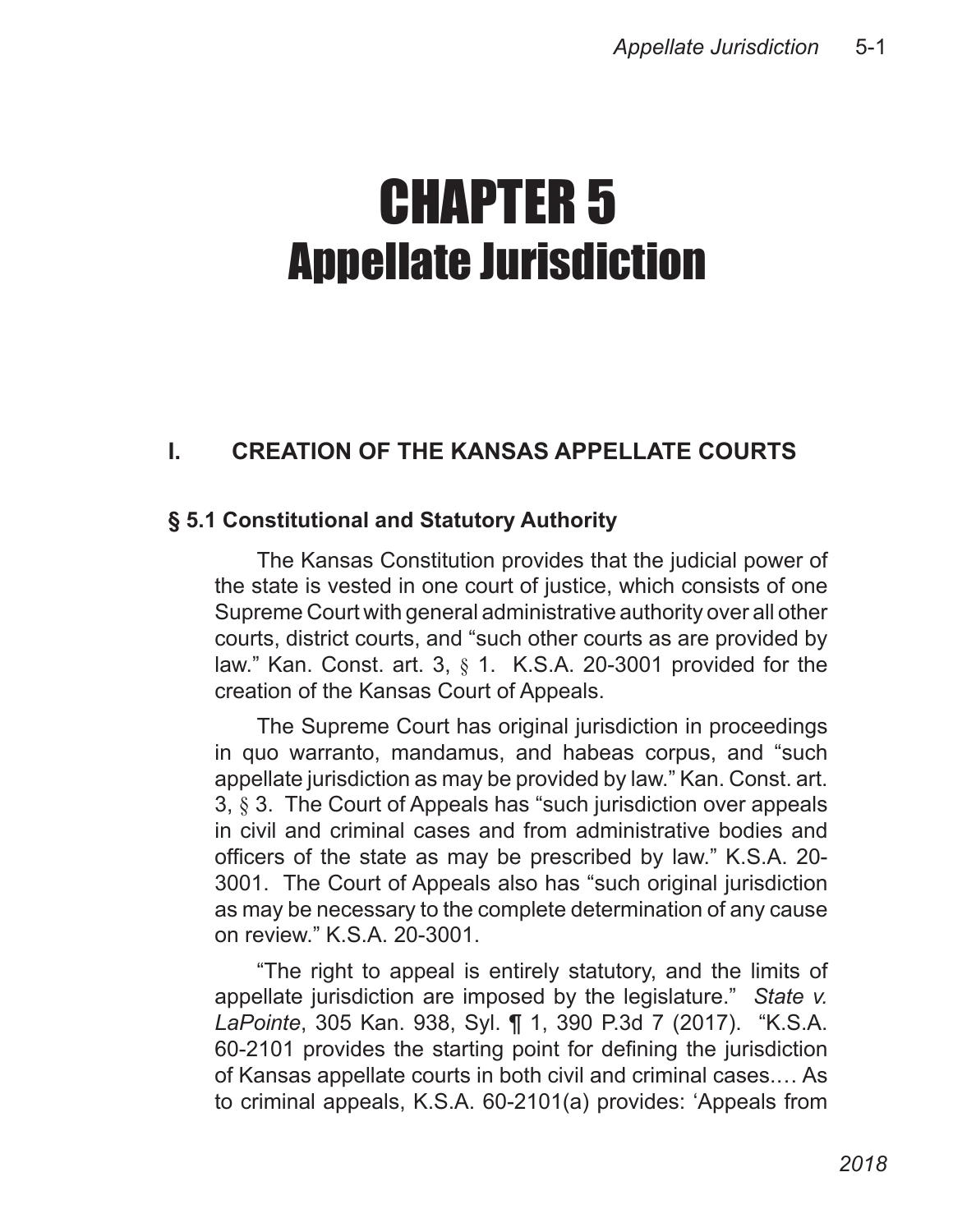the district court to the court of appeals in criminal cases shall be subject to the provisions of K.S.A. 22-3601 and 22-3602.'" *State v. LaPointe*, 305 Kan. at 942. "The Kansas Constitution gives to the district and appellate courts jurisdiction to hear appeals only as provided by law. The Kansas Constitution gives the legislature the power to grant, limit, and withdraw the appellate jurisdiction to be exercised by the courts." *State v. Lewis*, 27 Kan. App. 2d 134, Syl. ¶ 3, 998 P.2d 1141 (2000). See also *State v. Gill*, 287 Kan. 289, 293-94, 196 P.3d 369 (2008); *In re J.D.B.*, 259 Kan. 872, Syl. ¶ 1, 915 P.2d 69 (1996). Parties cannot create appellate jurisdiction. *See State v. McCarley*, 287 Kan. 167, 175, 195 P.3d 230 (2008); *State v. Asher*, 28 Kan. App. 2d 799, 800, 20 P.3d 1292 (2001). When a record discloses a lack of jurisdiction, the appellate court must dismiss the appeal. *State v. Gill*, 287 Kan. at 294; *In re J.D.B.*, 259 Kan. 872, Syl. ¶ 1.

# **II. APPELLATE JURISDICTION OF THE SUPREME COURT IN CRIMINAL CASES**

### **§ 5.2 Direct Appeals to the Supreme Court**

Any appeal permitted to be taken from a final judgment of the district court in a criminal case is taken to the Kansas Court of Appeals, except in those cases reviewable by law in the district court and those cases where direct appeal to the Kansas Supreme Court is required. K.S.A. 22-3601(a). Direct appeal to the Kansas Supreme Court is required in the following cases:

- In any case in which a state or federal statute has been held unconstitutional. K.S.A. 22-3601(b)(1).
- By all criminal defendants who have: (1) been ▪convicted of a class A felony; or (2) been sentenced to a maximum sentence of life imprisonment, unless the maximum sentence was imposed under K.S.A. 21-6627 or K.S.A. 21-4643 prior to its repeal. K.S.A. 22-3601(b)(2) and (3).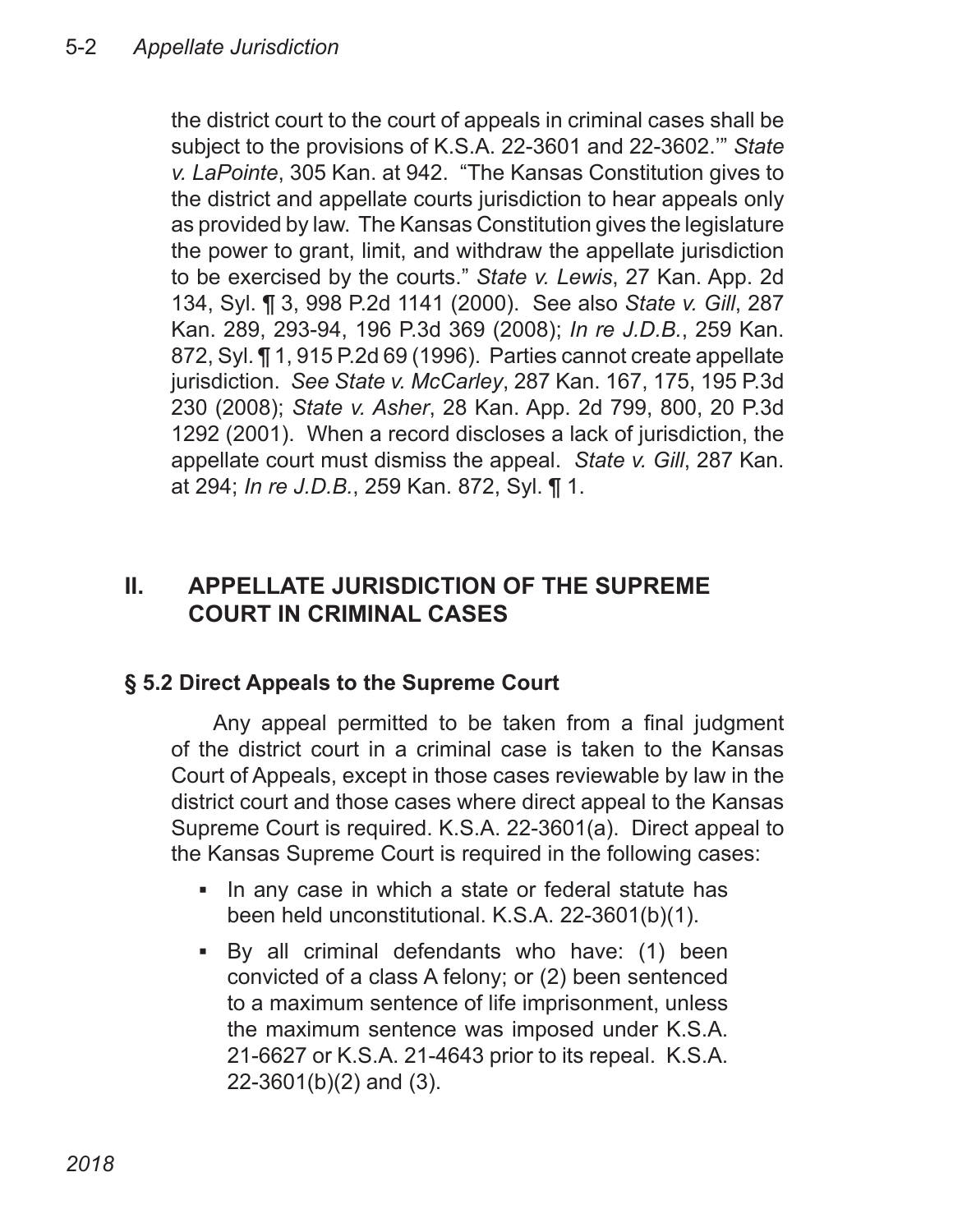By some criminal defendants who have been ▪convicted of an off-grid crime committed after June 30, 1993. K.S.A. 22-3601(b)(4). This statute does not apply to some off-grid crimes as set forth in  $\S 5.3$ , *infra*.

**PRACTICE NOTE:** A party that files a brief or other filing in the appellate courts of Kansas which contests or calls into doubt the validity of any Kansas statute or constitutional provision on the grounds that the law violates the state or federal constitution, or any provision of federal law, must serve the filing on the attorney general of Kansas accompanied by a notice of service under K.S.A. 75-764. Rule 11.01(a). This rule does not apply in an appellate proceeding in which the attorney general is the party disputing or defending the validity of the law at issue. Rule 11.01(e).

A conviction resulting in imposition of a death sentence is subject to automatic review by an appeal to the Kansas Supreme Court. *State v. Cheever*, 295 Kan. 229, 233, 284 P.3d 1007 (2012), *vacated and remanded on other grounds*, 571 U.S. 87 (2013); *State v. Hayes*, 258 Kan. 629, 638, 908 P.2d 597 (1995); K.S.A. 21-6619(a); K.S.A. 21-6629(c). The procedure to be followed on direct appeal following imposition of a death penalty is set out in Supreme Court Rule 10.02.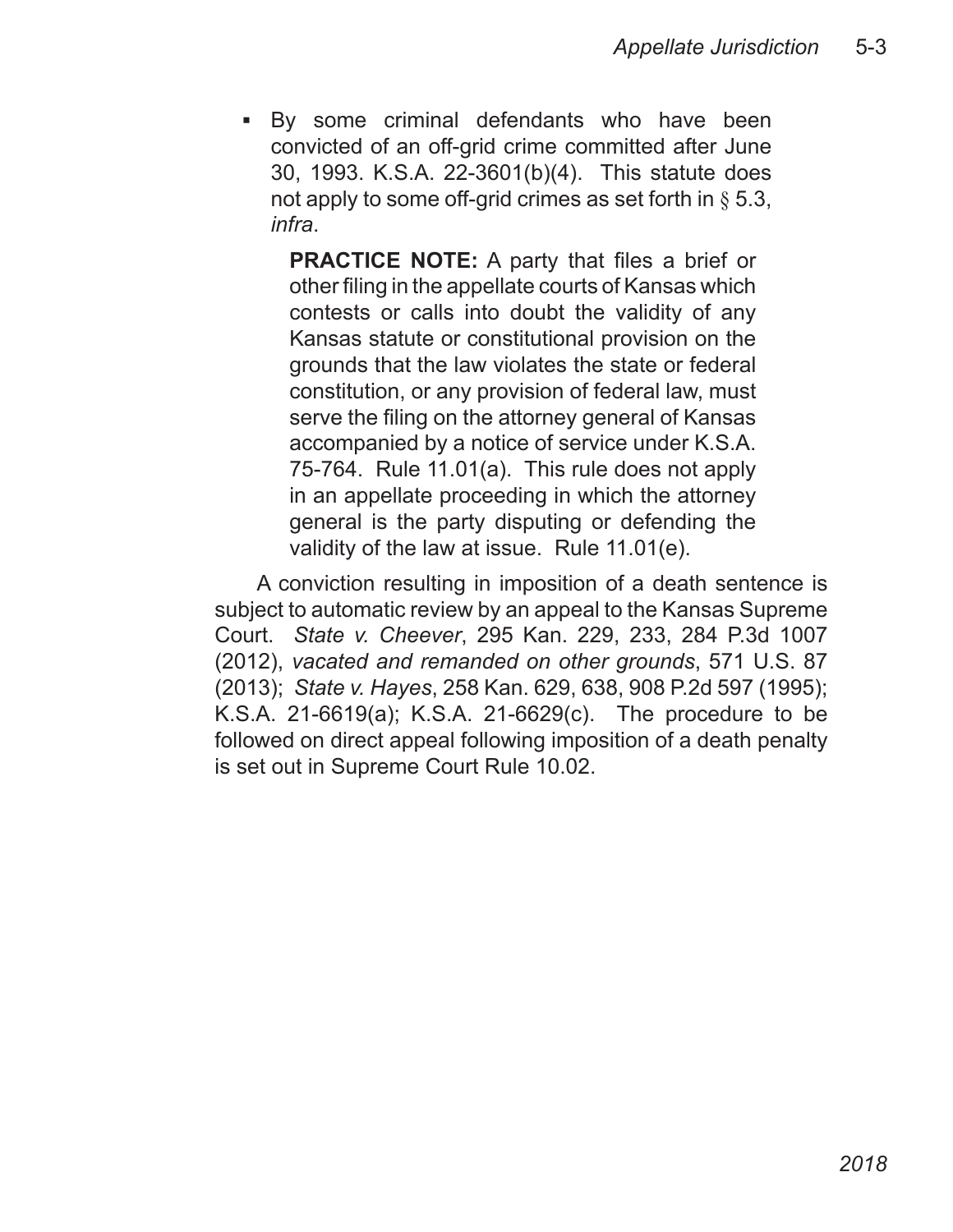# **III. APPELLATE JURISDICTION OF THE COURT OF APPEALS IN CRIMINAL CASES**

# **A. Appeals by the Defendant to the Court of Appeals**

# **§ 5.3 Generally**

All direct appeals from final judgments in criminal cases are taken to the Court of Appeals, except in those cases reviewable by law in the district court and where direct appeal to the Supreme Court is required. K.S.A. 22-3601(a). Since 2014, any appeal permitted to be taken from an order or final decision of a district magistrate judge who is regularly admitted to practice law in Kansas shall be taken directly to the Court of Appeals. K.S.A. 20-302b(c)(2)(B).

> **PRACTICE NOTE:** To find out whether a district magistrate judge is licensed to practice law in Kansas, check the online attorney directory at the Supreme Court's website: www.kscourts.org.

The Court of Appeals has jurisdiction over a limited number of off-grid crimes. K.S.A. 22-3601(b)(4). Under K.S.A. 22- 3601(b)(4)(A) through (H), the off-grid crimes over which the Court of Appeals has jurisdiction are: Aggravated human trafficking, K.S.A. 21-5426(c)(3); rape, K.S.A. 21-5503(b)(2)(B); aggravated criminal sodomy, K.S.A. 21-5504(c)(2)(B)(ii); aggravated indecent liberties with a child, K.S.A. 21-5506(c)(2)(C)(ii); sexual exploitation of a child, K.S.A. 21-5510(b)(2)(B); aggravated internet trading in child pornography, K.S.A. 21-5514(c)(3); commercial sexual exploitation of a child, K.S.A. 21-6422(b)(2); or an attempt, conspiracy or criminal solicitation, as defined in K.S.A. 21-5301, 21-5302 or 21-5303, of any such felony.

A defendant may appeal as a matter of right to the court having appellate jurisdiction "from any judgment against the defendant in the district court and upon appeal any decision of the district court or intermediate order made in the progress of the case may be reviewed." K.S.A. 22-3602(a). There are restrictions following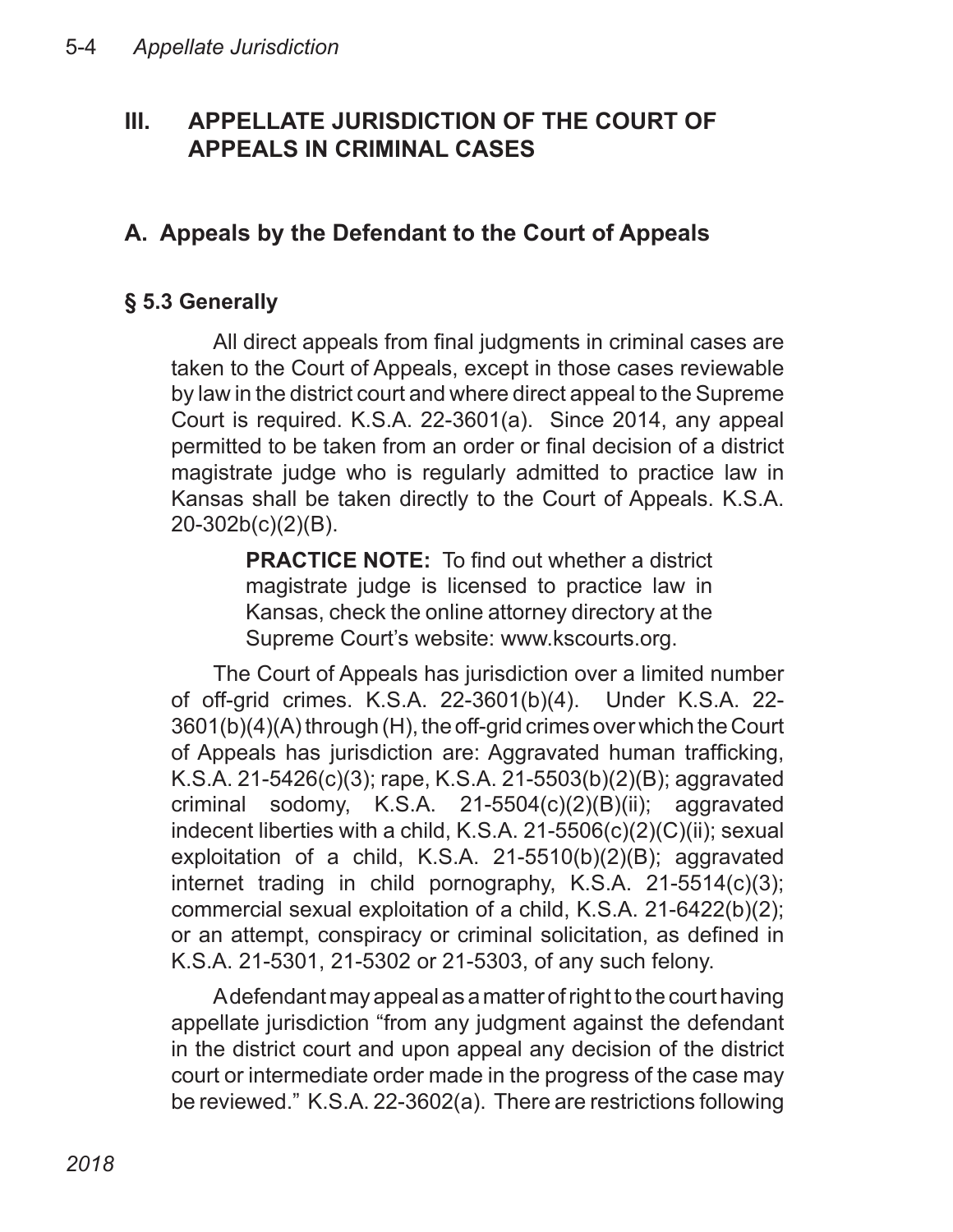a guilty plea or a no contest plea. See K.S.A. 22-3602(a) and § 5.5, *infra*. However, "a criminal defendant has a nearly unlimited right of review." *State v. Boyd*, 268 Kan. 600, 605, 999 P.2d 265 (2000); see also *State v. Berreth*, 294 Kan. 98, Syl. ¶ 3, 273 P.3d 752 (2012). Jurisdiction over an appeal of a motion to correct an illegal sentence under K.S.A. 22-3504 lies with the appellate court that had jurisdiction to hear the original appeal. *State v. Thomas*, 239 Kan. 457, Syl. ¶ 2, 720 P.2d 1059 (1986).

> **PRACTICE NOTE:** The notice of appeal must specify the parties taking the appeal, designate the judgment or part of the judgment appealed from, and name the appellate court to which the appeal is taken. While the appealing party must cause the notice of appeal to be served on all other parties to the judgment, the party's failure to do so does not affect the validity of the appeal. K.S.A. 60-2103(b). The Supreme Court has adopted forms for a notice of appeal and docketing statement, which can be accessed at the website for the Kansas Judicial Council. See http://www. kansasjudicialcouncil.org/legal-forms. The notice of appeal must be in substantial compliance with the Judicial Council form. See Supreme Court Rule 2.01 (direct appeals to the Supreme Court); Supreme Court Rule 2.02 (direct appeals to the Court of Appeals).

### **§ 5.4 Following Final Judgment**

"For crimes committed on or after July 1, 1993, the defendant shall have 14 days after the judgment of the district court to appeal." K.S.A. 22-3608(c). The time within which to file a notice of appeal starts when the sentence is pronounced from the bench. *State v. Moses*, 227 Kan. 400, Syl. ¶ 2, 607 P.2d 477 (1980). A criminal sentence is effective upon pronouncement from the bench; it does not derive its effectiveness from the filing of a journal entry. *Abasolo v. State*, 284 Kan. 299, Syl. ¶ 3,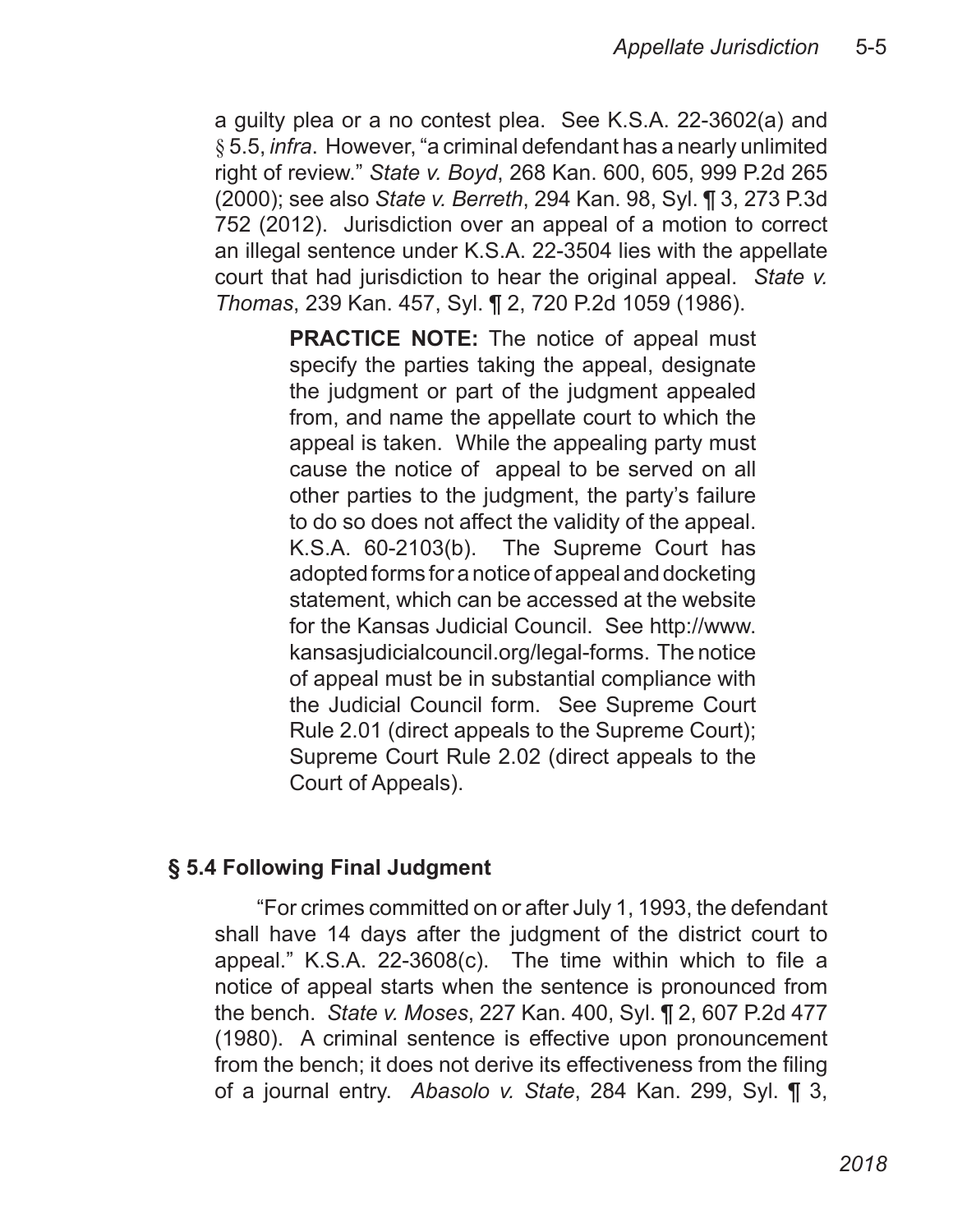160 P.3d 471 (2007). The journal entry "is thus a record of the sentence imposed; but the actual sentencing occurs when the defendant appears in open court and the judge orally states the terms of the sentence." *State v. Moses*, 227 Kan. at 402. This is true even under the sentencing guidelines. *State v. Scaife*, 286 Kan. 614, 626, 186 P.3d 755 (2008); *State v. Soto*, 23 Kan. App. 2d 154, Syl. ¶ 1, 928 P.2d 103 (1996).

Except as otherwise provided, a criminal defendant can appeal from any final district court judgment against the defendant and "upon appeal any decision of the district court or intermediate order made in the progress of the case may be reviewed." K.S.A. 22-3602(a). See also *State v. Walker*, 50 Kan. App. 2d 900, Syl. ¶ 1, 334 P.3d 901 (2014). Criminal defendants do not have the right to appeal intermediate pretrial orders. This avoids piecemeal prosecution of the crimes charged and prevents unnecessary delay in the judicial process. A defendant has the right to appeal such intermediate orders after a final judgment has been entered against him. *State v. Zimmerman*, 233 Kan. 151, 155, 660 P.2d 960 (1983); *State v. Donahue*, 25 Kan. App. 2d 480, Syl. ¶ 2, 967 P.2d 335 (1998) (an order disqualifying counsel from joint representation of several criminal defendants is not an appealable order; there has been no final judgment). Likewise, a defendant may not appeal from the court's decision to terminate pretrial diversion and reinstate criminal prosecution. *State v. Cameron*, 32 Kan. App. 2d 187, 81 P.3d 442 (2003).

Judgment has been rendered when there has been a conviction and sentence. "Kansas law defines a criminal judgment as consisting of a conviction *and* a sentence." *State v. Kleypas*, 305 Kan. 224, 242, 382 P.3d 373 (2016) (emphasis in original). To have a final judgment in a criminal case, the defendant must be convicted and sentenced, and no appeal may be taken until judgment is final. *State v. Hall*, 298 Kan. 978, 985-86, 319 P.3d 506 (2014) (until any applicable restitution amount is decided, a defendant's sentencing is not complete). A defendant's sentence is not final if the district court has ordered restitution but has not yet set the amount. "A sentencing hearing may be continued or bifurcated so that restitution is ordered at one setting and the amount decided at a later setting. In such instances, a district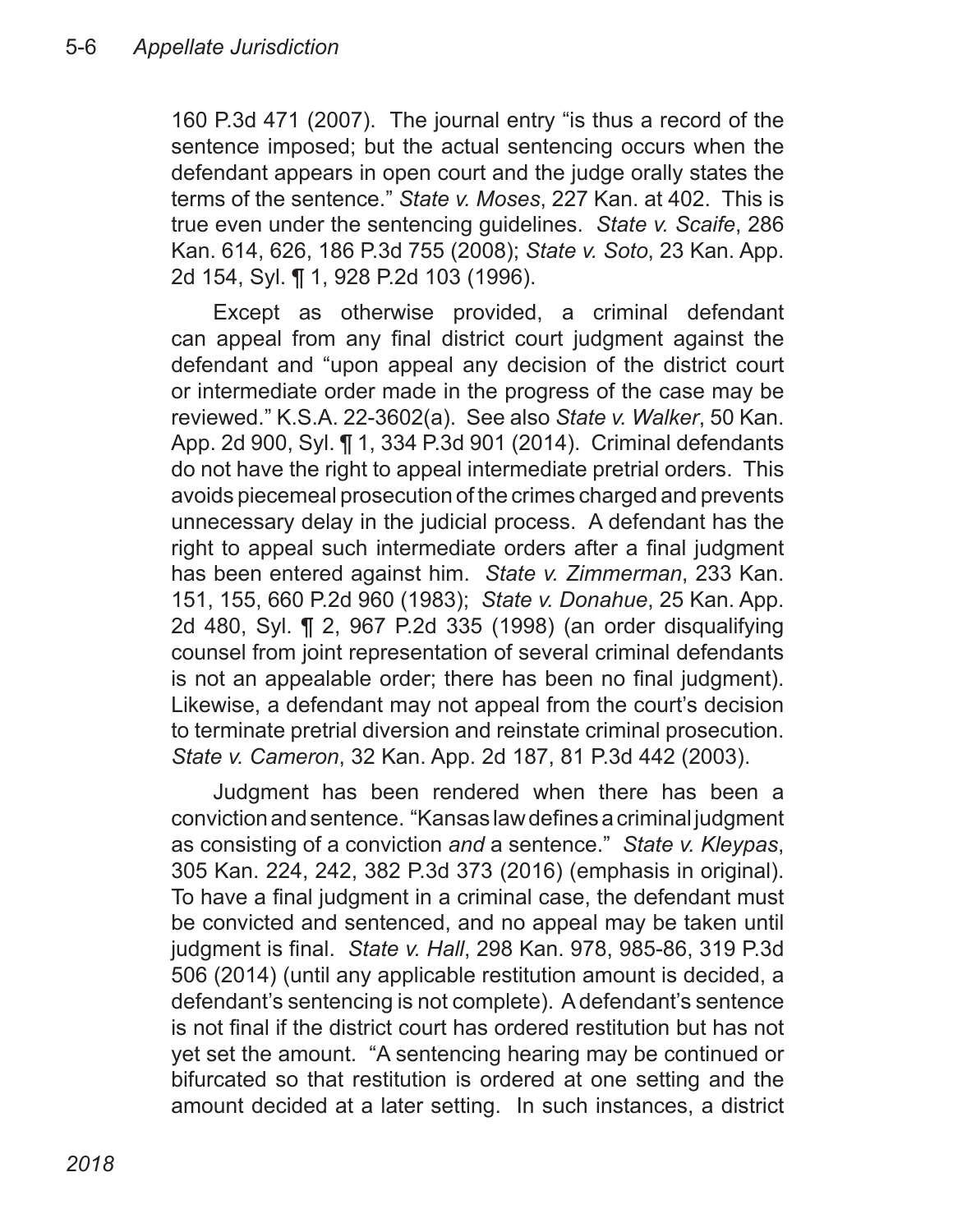judge should specifically order the continuance or bifurcation." *State v. Hall*, 298 Kan. 978, at Syl. ¶ 2. "Because restitution is part of a defendant's sentence, the amount of restitution must be determined and imposed in open court in the defendant's presence, unless the defendant voluntarily waives his or her presence.... [A]t the completion of the restitution hearing, the district court should notify the defendant of his or her appeal rights, including the deadline for filing the appeal." *State v. Hannebohn*, 48 Kan. App. 2d 921, Syl. ¶¶ 3-4, 301 P.3d 340 (2013).

> **PRACTICE NOTE:** The filing of a timely notice of appeal is jurisdictional, and any appeal not taken within the statutory deadline must be dismissed. A limited exception to this general rule is recognized in those cases where an indigent defendant either: (1) was not informed of the right to appeal, including the appeal filing deadline; (2) was not furnished an attorney to perfect an appeal; or (3) was furnished an attorney for that purpose who failed to perfect and complete an appeal. *State v. Patton*, 287 Kan. 200, Syl. ¶ 3, 195 P.3d 753 (2008); *State v. Ortiz*, 230 Kan. 733, 735-36, 640 P.2d 1255 (1982). If any of these narrow exceptional circumstances are met, a court must allow an appeal out of time. *State v. Phinney*, 280 Kan. 394, 401-02, 122 P.3d 356 (2005). See also *Kargus v. State*, 284 Kan. 908, 169 P.3d 307 (2007) (if defendant establishes ineffective assistance of counsel in failure to file petition for review in direct appeal, appropriate remedy is to allow filing of petition for review out of time).

K.S.A. 22-3430 gives authority to the trial court to commit a criminal defendant to a state mental institution in lieu of imprisonment. K.S.A. 22-3430(c) states, "The defendant may appeal from any order of commitment made pursuant to this section in the same manner and with like effect as if sentence to a jail, or to the custody of the secretary of corrections had been imposed." A defendant can appeal from an order of commitment under K.S.A. 22-3430; however, a trial court's refusal to commit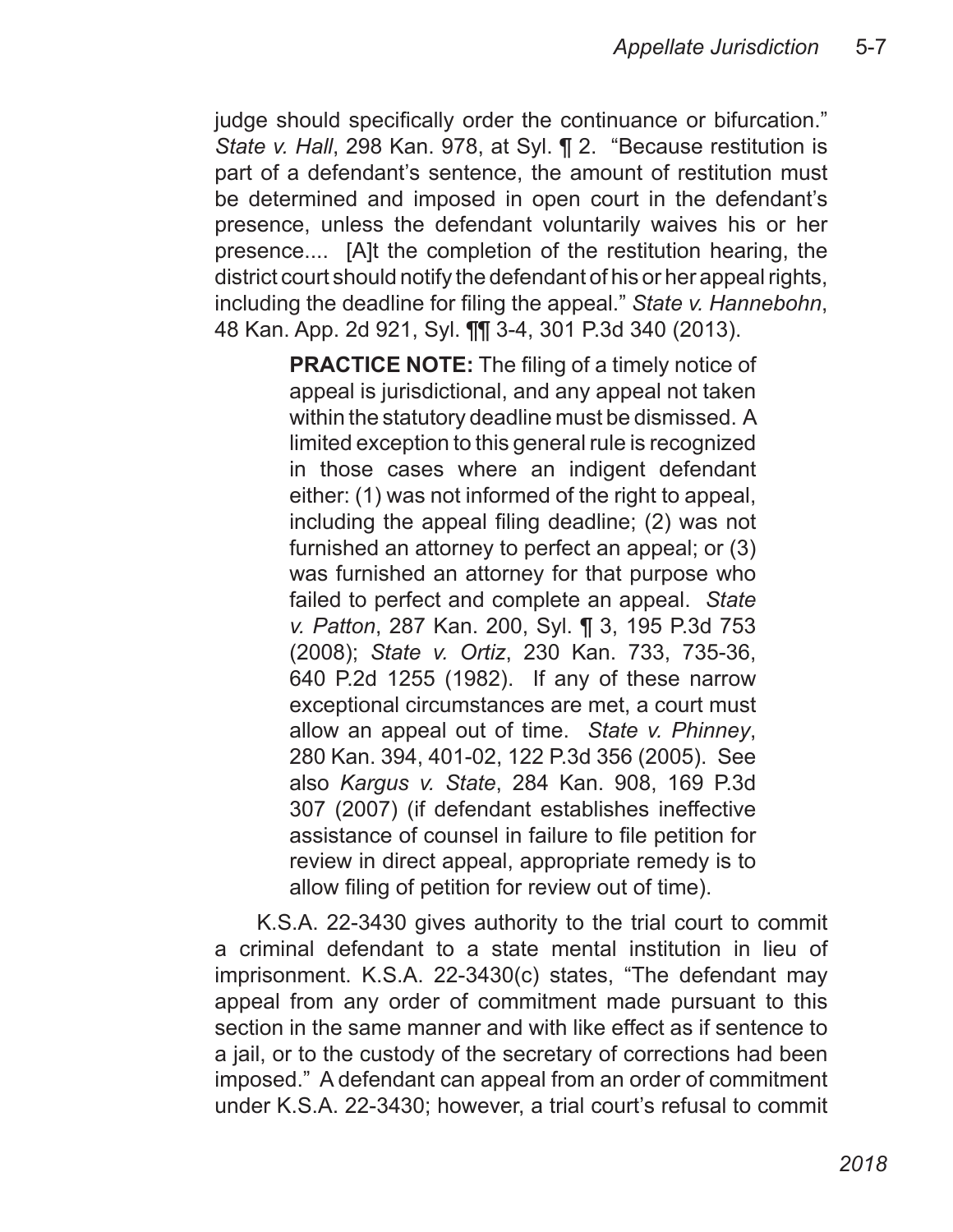a defendant to a state mental institution in lieu of imprisonment is not reviewable on appeal. *State v. Lawson*, 25 Kan. App. 2d 138, 144, 959 P.2d 923 (1998).

There is no provision for an interlocutory appeal by a defendant in a criminal case. See *Donahue*, 25 Kan. App. 2d at 483. "There is no statutory procedure for a defendant to appeal a question of law after an acquittal of the crime charged." *State v. Mountjoy*, 257 Kan. 163, Syl. ¶ 4, 891 P.2d 376 (1995). The prosecution can, however, appeal on a question reserved following judgment. *State v. Hermes*, 229 Kan. 531, Syl. ¶ 4, 625 P.2d 1137 (1981). See § 5.9, *infra*.

> **PRACTICE NOTE:** Although a defendant cannot pursue an interlocutory appeal, in very limited circumstances defendants may be able to bring claims to an appellate court by way of original habeas action under K.S.A. 22-2710, which is part of the Uniform Criminal Extradition Act. *In re Mason*, 245 Kan. 111, Syl. ¶ 1, 775 P.2d 179 (1989) (defendant allowed to bring double jeopardy claim in original action with appellate court because the double jeopardy clause protects against going through second trial, not just being convicted at a second trial). See also Chapter 4, *supra*.

Defendants are allowed to appeal from judgments on postconviction/post-appeal motions. See, *e.g.*, *State v. Guzman*, 279 Kan. 812, 112 P.3d 120 (2005) (appeal from denial of pro se motion for jail time credit).

#### **§ 5.5 Following a Plea of Guilty or No Contest**

Despite the general rule that a criminal defendant can appeal following judgment, no appeal can be taken from a judgment of conviction upon a plea of guilty or no contest, "except that jurisdictional or other grounds going to the legality of the proceedings may be raised by the defendant as provided in K.S.A. 60-1507 and amendments thereto." K.S.A. 22-3602(a).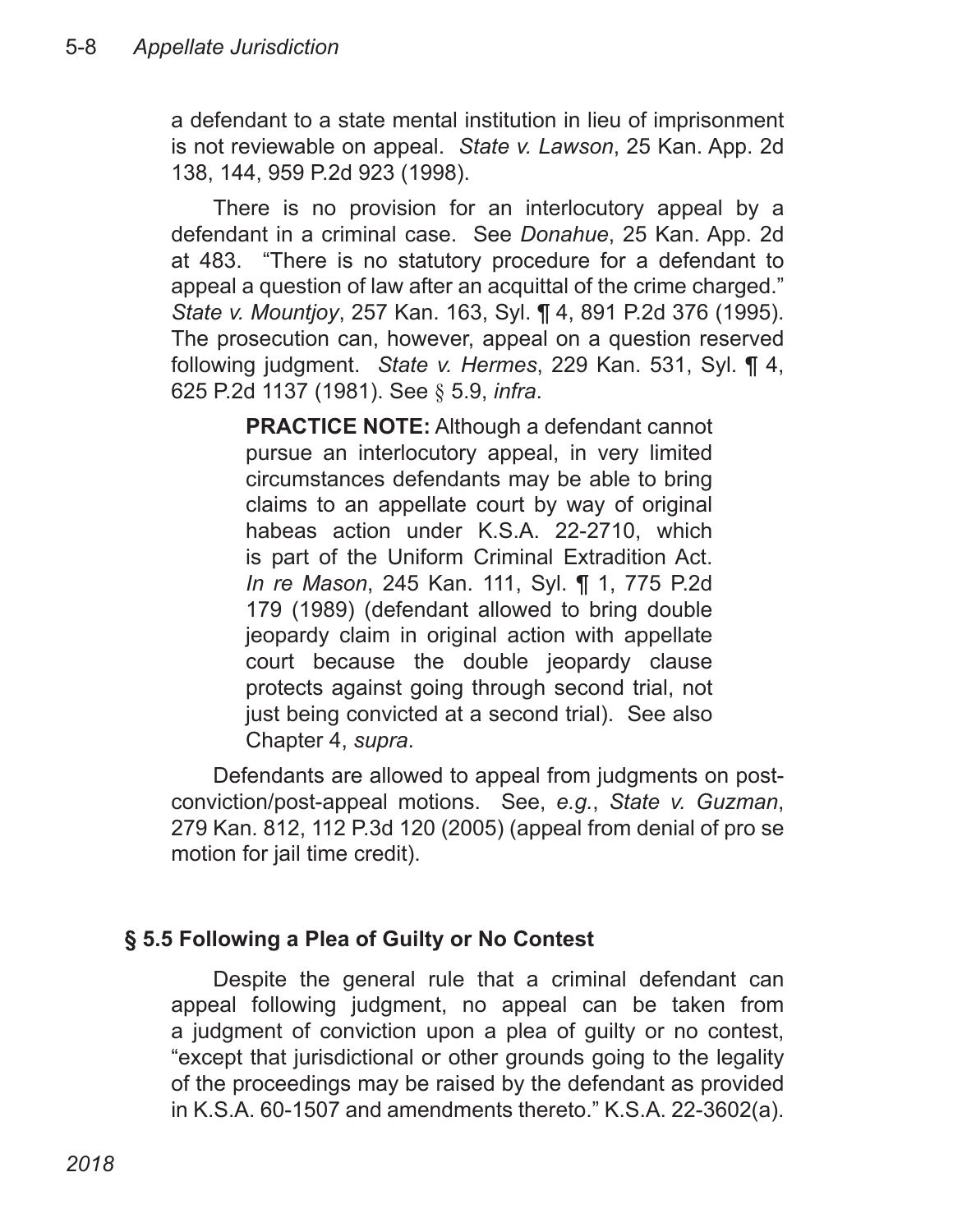See *State v. Edgar*, 281 Kan. 30, 39, 127 P.3d 986 (2006) (discussing a defendant's waiver of defects or irregularities in the proceedings upon entry of a voluntary plea of guilty).

K.S.A. 22-3602(a) does not, however, preclude a defendant who has pled guilty or no contest from taking a direct appeal from the district court's denial of a motion to withdraw the plea. "By permitting a defendant to seek withdrwal of a plea pursuant to K.S.A. 22-3210(d), the legislature implicitly permitted a defendant to appeal from such denial." *State v. Solomon*, 257 Kan. 212, Syl. ¶ 1, 891 P.2d 407 (1995) (following *State v. McDaniel*, 255 Kan. 756, Syl. ¶ 1, 877 P.2d 961 [1994]).

Following a plea, a defendant may challenge the sentence imposed under limited circumstances; for example, he or she may challenge the severity level of the crime upon which the sentence is based under K.S.A. 21-6820(e)(3) (formerly K.S.A. 21-4721[e][3]); *State v. Barnes*, 278 Kan. 121, 92 P.3d 578 (2004). See § 5.12, *infra*. Or a defendant may argue the sentence qualifies as "illegal" as that term is used in K.S.A. 22-3504. *State v. Harp*, 283 Kan. 740, 743, 156 P.3d 1268 (2007).

Any criminal defendant, including one who has pled guilty or no contest, may take a direct appeal from the district court's denial of a K.S.A. 22-3504 motion to correct an illegal sentence. "The court may correct an illegal sentence at any time." K.S.A. 22- 3504(1). An "'illegal sentence' means a sentence: Imposed by a court without jurisdiction; that does not conform to the applicable statutory provision, either in character or punishment; or that is ambiguous with respect to the time and manner in which it is to be served at the time it is pronounced. A sentence is not an 'illegal sentence' because of a change in the law that occurs after the sentence is pronounced." K.S.A. 22-3504(3).

The prohibition against appeals taken by a defendant from a judgment of conviction based upon a plea does not apply to pleas accepted by a district magistrate judge who is not regularly admitted to practice law in Kansas or by a municipal court judge. In those proceedings the case is appealed to the district court de novo. See *State v. Gillen*, 39 Kan. App. 2d 461, 467-69, 181 P.3d 564 (2008); K.S.A. 22-3609a (a defendant has the right to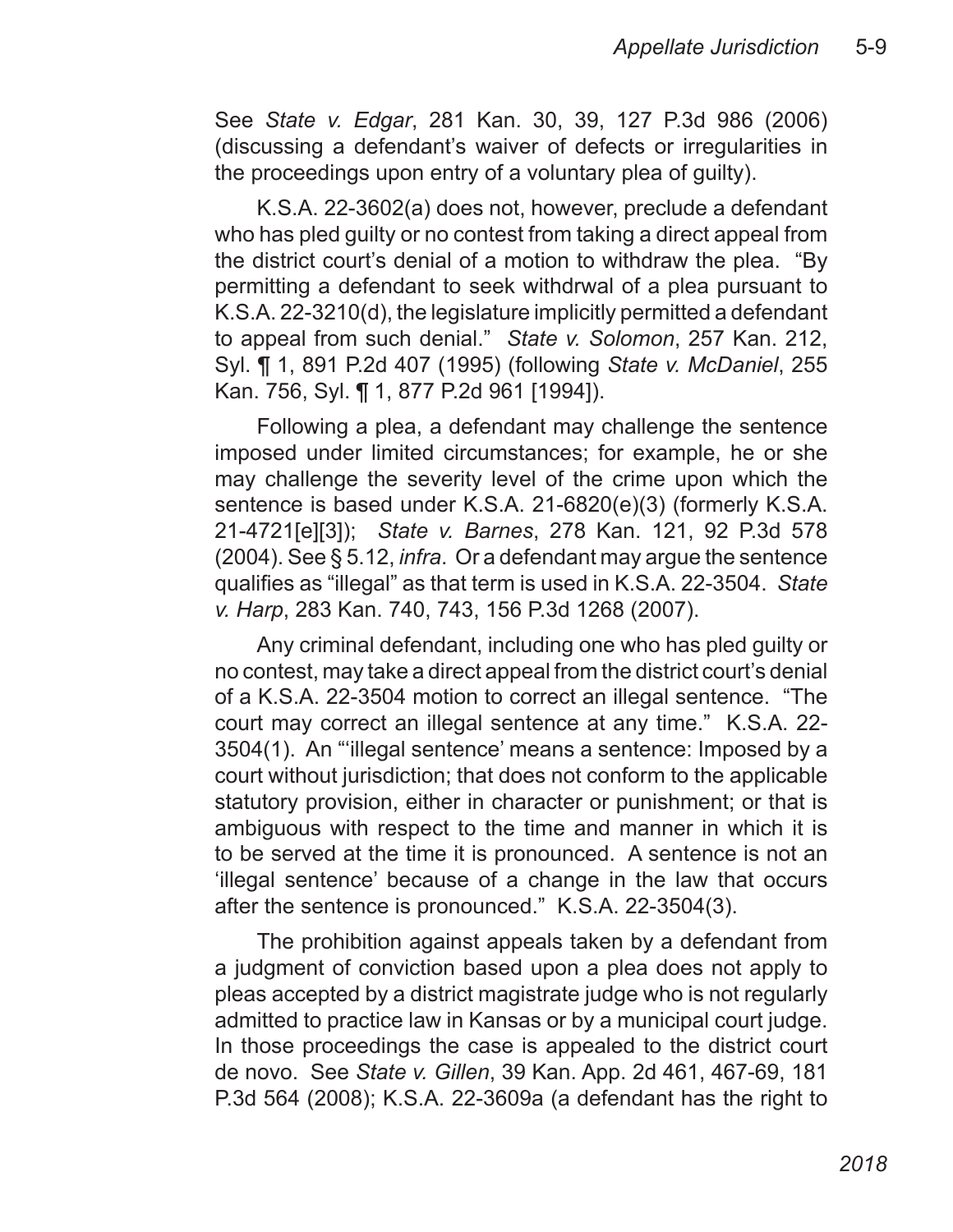appeal from any judgment of a district magistrate judge who is not regularly admitted to practice law in Kansas); K.S.A. 22-3609 (a defendant has the right to appeal to the district court from any judgment of a municipal court that adjudges the defendant guilty of a violation of the ordinances of any municipality of Kansas or any findings of contempt). But see *State v. Legero*, 278 Kan. 109, Syl. ¶ 5, 91 P.3d 1216 (2004) (K.S.A. 2003 Supp. 22-3609a is construed and held not to authorize an appeal to the district court by a defendant from an order of a district magistrate judge revoking the defendant's probation).

> **PRACTICE NOTE:** "An agreement between parties that the right to appeal is not waived cannot invest an appellate court with jurisdiction when it is otherwise lacking." *State v. Asher*, 28 Kan. App. 2d 799, Syl. ¶ 1, 20 P.3d 1292 (2001). If the defendant would like to appeal a district court's adverse ruling on a pretrial motion as part of a plea negotiation (for example, the denial of a motion to suppress), he or she should proceed to a conviction based upon stipulated facts as opposed to entering a plea of guilty or no contest. In a case decided on stipulated facts, the appellate court has de novo review. *State v. Downey*, 27 Kan. App. 2d 350, 2 P.3d 191 (2000). However, the appellate court does not have de novo review from a judgment of conviction after a plea of guilty or no contest. K.S.A. 22-3602(a).

# **B. Appeals by the Prosecution**

### **§ 5.6 Generally**

"The State's right to appeal in a criminal case is strictly statutory, and the appellate court has jurisdiction to entertain a State's appeal only if it is taken within time limitations and in the manner prescribed by the applicable statutes." *State v.*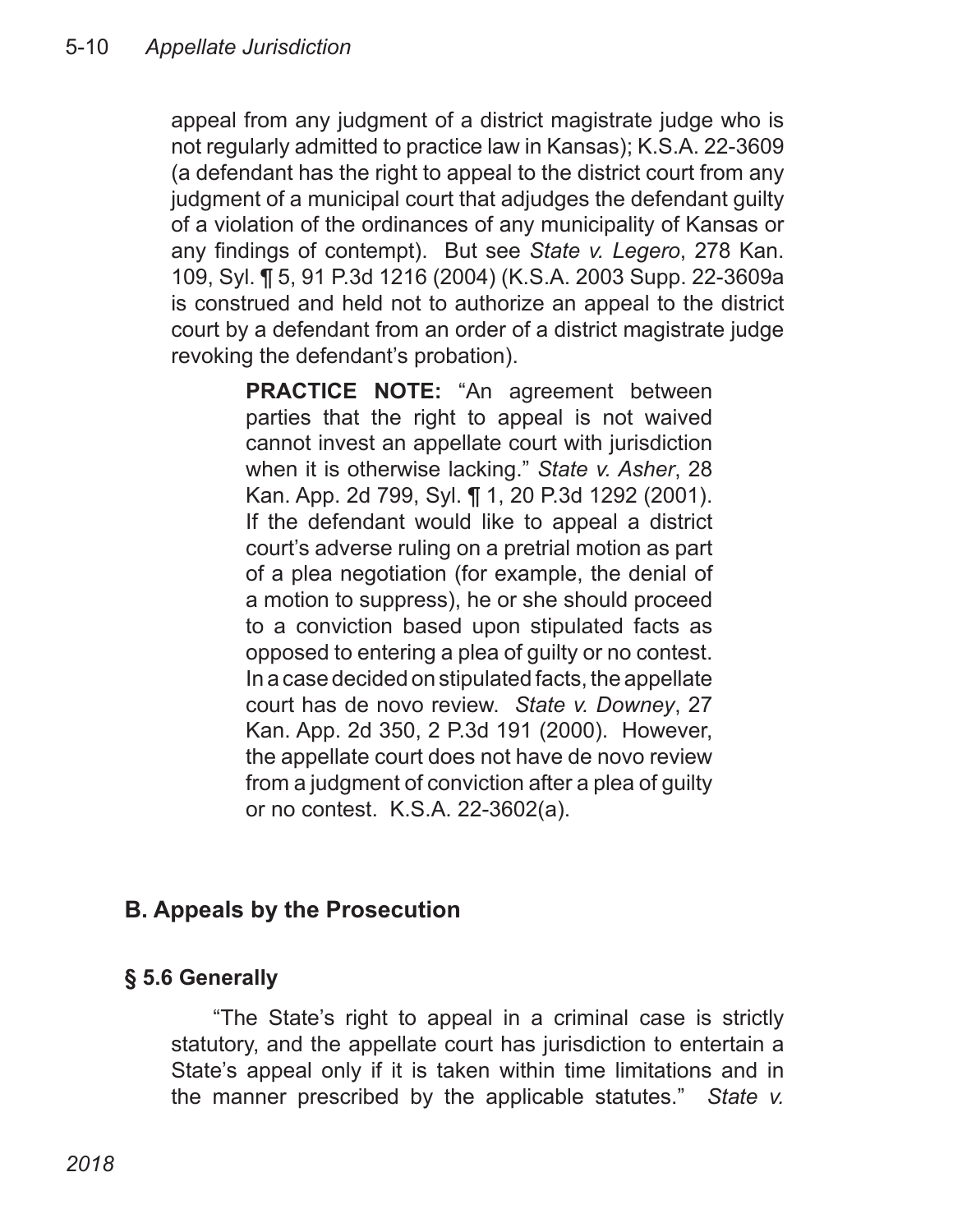*Snodgrass*, 267 Kan. 185, 196, 979 P.2d 664 (1999). "The right to an appeal by the State in a criminal proceeding is limited by statute." *State v. Bliss*, 28 Kan. App. 2d 591, Syl. ¶ 1, 18 P.3d 979 (2001). "The prosecution's ability to appeal a district court's ruling is substantially limited when compared to the defendant's right of appeal." *City of Liberal v. Witherspoon*, 28 Kan. App. 2d 649, Syl. ¶ 1, 20 P.3d 727 (2001).

The prosecution can appeal to the Court of Appeals from cases before a district judge or district magistrate judge who is regularly admitted to practice law in Kansas only in specific situations under K.S.A. 22-3602(b). These are set forth in § 5.7 through § 5.11, *infra*. The prosecution can appeal to the district court from cases before a district magistrate judge who is not regularly admitted to practice law in Kansas in the same situations under K.S.A. 22-3602(b) and from interlocutory orders listed in K.S.A. 22-3603. K.S.A. 22-3602(d).

"Since there is no time limit delineated in K.S.A. 22-3602(b) for the prosecution to appeal, the time specified under the rules of civil procedure apply. Therefore, an appeal by the State must be taken within 30 days from the entry of final judgment as required by the rules of civil procedure. K.S.A. 60-2103." *State v. Freeman*, 236 Kan. 274, 277, 689 P.2d 885 (1984); K.S.A. 22- 3606.

> **PRACTICE NOTE:** In *State v. McCarley*, 287 Kan. 167, 176, 195 P.3d 230 (2008), *State v. Vanwey*, 262 Kan. 524, 526-27, 941 P.2d 365 (1997), and *State v. Sisk*, 266 Kan. 41, 966 P.2d 671 (1998), the court entertained the State's appeal from an order correcting an illegal sentence under K.S.A. 22-3504. As a general rule, if the practitioner believes there are multiple bases for the appeal, all grounds should be stated. "Grounds for jurisdiction not identified in a notice of appeal may not be considered by the court." *State v. Woodling*, 264 Kan. 684, Syl. ¶ 2, 957 P.2d 398 (1998). In *State v. Berreth*, 294 Kan. 98, 115- 16, 273 P.3d 752 (2012), the court concluded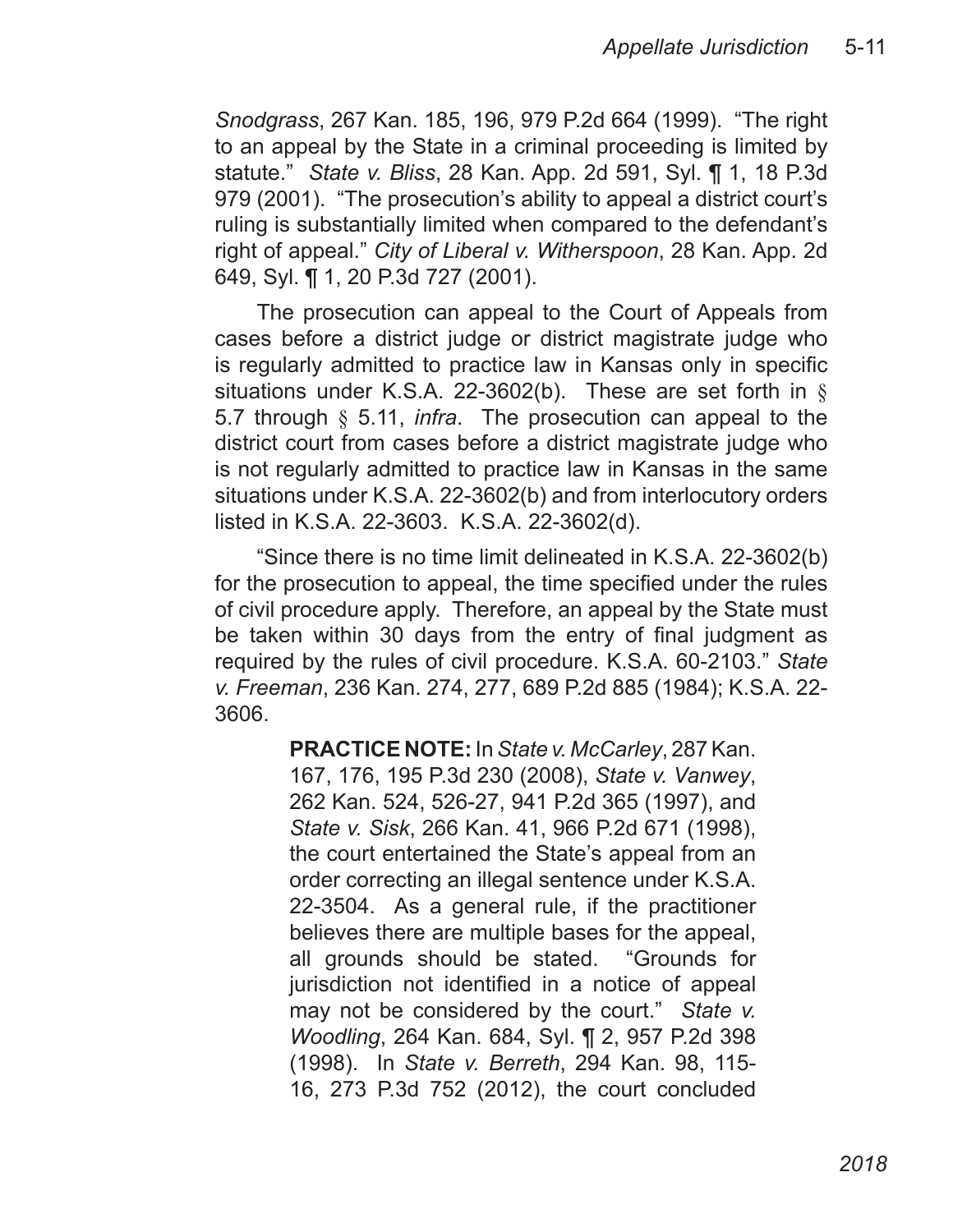the State was unable to expand on the statutory basis for jurisdiction asserted in its notice of appeal in the Court of Appeals. Since grounds for jurisdiction not identified in a notice of appeal may not be considered by the appellate court, the State should allege each applicable alternative means of bringing a direct appeal set forth in K.S.A. 22-3602(b).

#### **§ 5.7 From an Order Dismissing a Complaint, Information or Indictment: K.S.A. 22-3602(b)(1)**

"The State may appeal from an order dismissing a complaint pursuant to K.S.A. 22-3602(b)(1)." *State v. Hernandez*, 40 Kan. App. 2d 525, 527, 193 P.3d 915 (2008). The right to take a direct appeal under this statutory provision is generally the right to appeal from a pretrial order dismissing a complaint, information or indictment. The right to take this appeal belongs to the public prosecutor, not the complaining witness, *State ex rel. Rome v. Fountain*, 234 Kan. 943, Syl ¶ 2, 678 P.2d 146 (1984), nor an attorney hired to assist the public prosecutor under K.S.A. 19-717. *State v. Berg*, 236 Kan. 562, Syl. ¶ 2, 694 P.2d 427 (1985).

"A judgment of acquittal entered by the trial court on a motion filed by the defendant at the close of the State's evidence is final and not appealable by the State, except in those special circumstances when the question reserved by the State is of statewide interest and is vital to a correct and uniform administration of the criminal law." *State v. Wilson*, 261 Kan. 924, Syl. ¶ 2, 933 P.2d 696 (1997). "While K.S.A. 22-3602(b)(1) grants the State the right to appeal an order dismissing a complaint, information, or indictment, the State does not have the right to appeal a judgment of acquittal because appellate review of the decision after acquittal would constitute double jeopardy." *State v. Roberts*, 293 Kan. 29, Syl. ¶ 3, 259 P.3d 691 (2011).

In determining whether a prosecution ended in an acquittal or dismissal, the trial court's characterization of its action does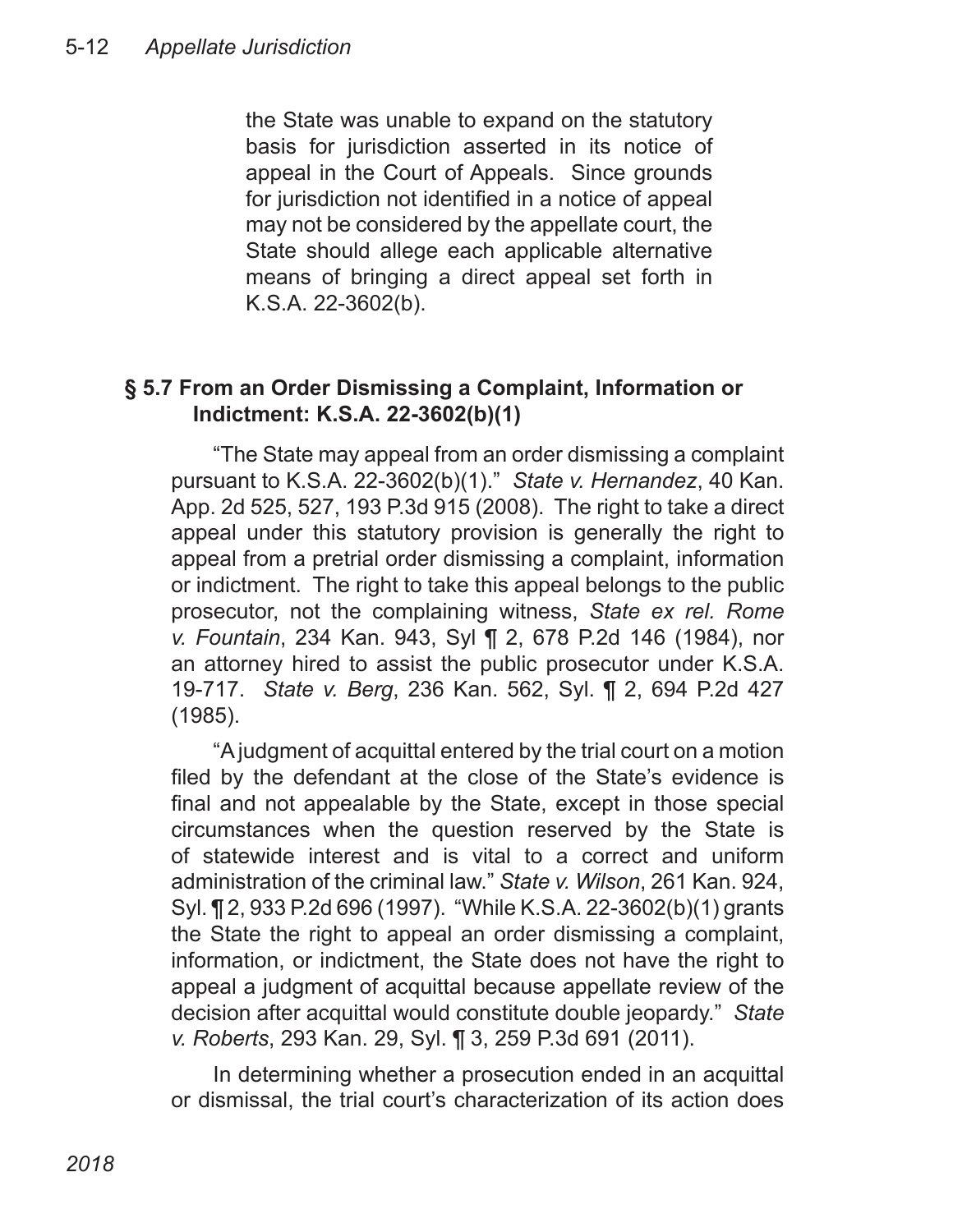not control. *City of Wichita v. Bannon*, 42 Kan. App. 2d 196, 199, 209 P.3d 207 (2009). Jeopardy attaches only when a jury is impaneled and sworn or when the judge begins to receive evidence in a bench trial. The State may appeal an order of dismissal entered before jeopardy has attached. *State v. Roberts*, 293 Kan. 29, at Syl. ¶¶ 5-7. Where there has been an erroneous acquittal of a criminal charge, a reinstatement of that charge violates the Fifth Amendment prohibition against double jeopardy if such reinstatement results in further proceedings of some sort devoted to the resolution of factual issues going to the elements of the offense charged. *Evans v. Michigan*, 568 U.S. 313, 133 S. Ct. 1069, 185 L. Ed. 2d 124 (2013); *Lowe v. State*, 242 Kan. 64, 744 P.2d 856 (1987).

There is no requirement that the prosecutor refile a dismissed complaint before appealing from an order dismissing a complaint, *State v. Zimmerman & Schmidt*, 233 Kan. 151, Syl. ¶ 1, 660 P.2d 960 (1983); however, all counts in a complaint, information, or indictment must be dismissed or otherwise disposed of before an appeal from an order dismissing a complaint, information, or indictment is properly before the appellate court. *State v. Freeman*, 234 Kan. 278, 282, 670 P.2d 1365 (1983). "There is no statutory authority for the State to appeal from the dismissal in a criminal case of some of the counts of a multiple-count complaint, information, or indictment while the case remains pending before the district court on all or a portion of the remaining counts which have not been dismissed and which have not been finally resolved." *State v. Nelson*, 263 Kan. 115, Syl. ¶ 3, 946 P.2d 1355 (1997). But see *McPherson v. State*, 38 Kan. App. 2d 276, 287- 88, 163 P.3d 1257 (2007) (State's remedies upon dismissal of a complaint not limited only to appeal or the refiling of charges. K.S.A. 22-3602[d] does not foreclose the State from exercising other posttrial procedural motions).

For a discussion of appeals following the dismissal of a grand jury indictment and the law of the case rule, see *State v. Finical*, 254 Kan. 529, 867 P.2d 322 (1994). The State can appeal the dismissal of an indictment as insufficiently charging a crime. K.S.A. 22-3602(b)(1). See *State v. Wright*, 259 Kan. 117, 911 P.2d 166 (1996).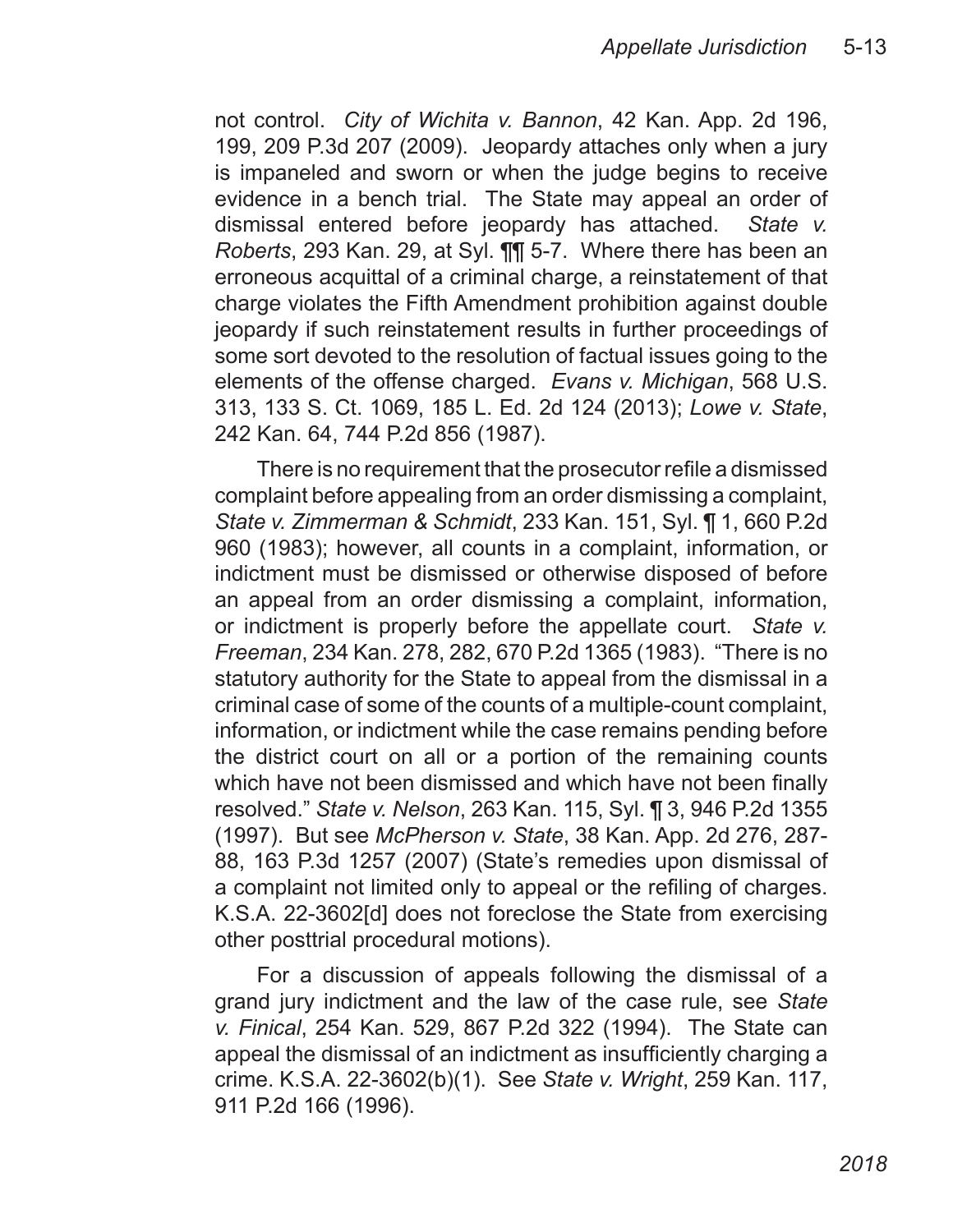**PRACTICE NOTE:** A notice of appeal indicating the State was appealing from "the decision of the District Court" on a specified date was deemed sufficient to cover the court's dismissal of the case immediately after suppressing evidence. See K.S.A. 22-3603 and § 5.11, *infra*, regarding interlocutory appeals following suppression of evidence. "For all practical purposes, the district court's decision to dismiss and its decision to grant defendants' suppression motions were one and the same. Thus the State's citation of the statute authorizing an appeal from the dismissals was sufficient to preserve its right to challenge the basis of the dismissal decisions, *i.e.*, the suppression of the evidence…." *State v. Huff*, 278 Kan. 214, 218-19, 92 P.3d 604 (2004).

#### **§ 5.8 From an Order Arresting Judgment: K.S.A. 22-3602(b)(2)**

An order arresting judgment can be entered if a complaint, information, or indictment does not charge a crime or if the court was without jurisdiction of the crime charged. *State v. Unruh*, 259 Kan. 822, Syl. ¶ 2, 915 P.2d 744 (1996); K.S.A. 22-3502. See also *State v. Sims*, 254 Kan. 1, Syl. ¶ 3, 862 P.2d 359 (1993). K.S.A. 22-3503 allows the district court to arrest judgment on its own motion. If a complaint, information or indictment did charge a crime and the court had jurisdiction over the crime charged, there can be no order arresting judgment from which the State can appeal regardless of the State's characterization of the trial court's order. See *Unruh*, 259 Kan. at 824-25.

#### **§ 5.9 Upon a Question Reserved by the Prosecution: K.S.A. 22- 3602(b)(3)**

"Although the State is not permitted to appeal from a judgment of acquittal, the State may appeal on a question reserved." *State*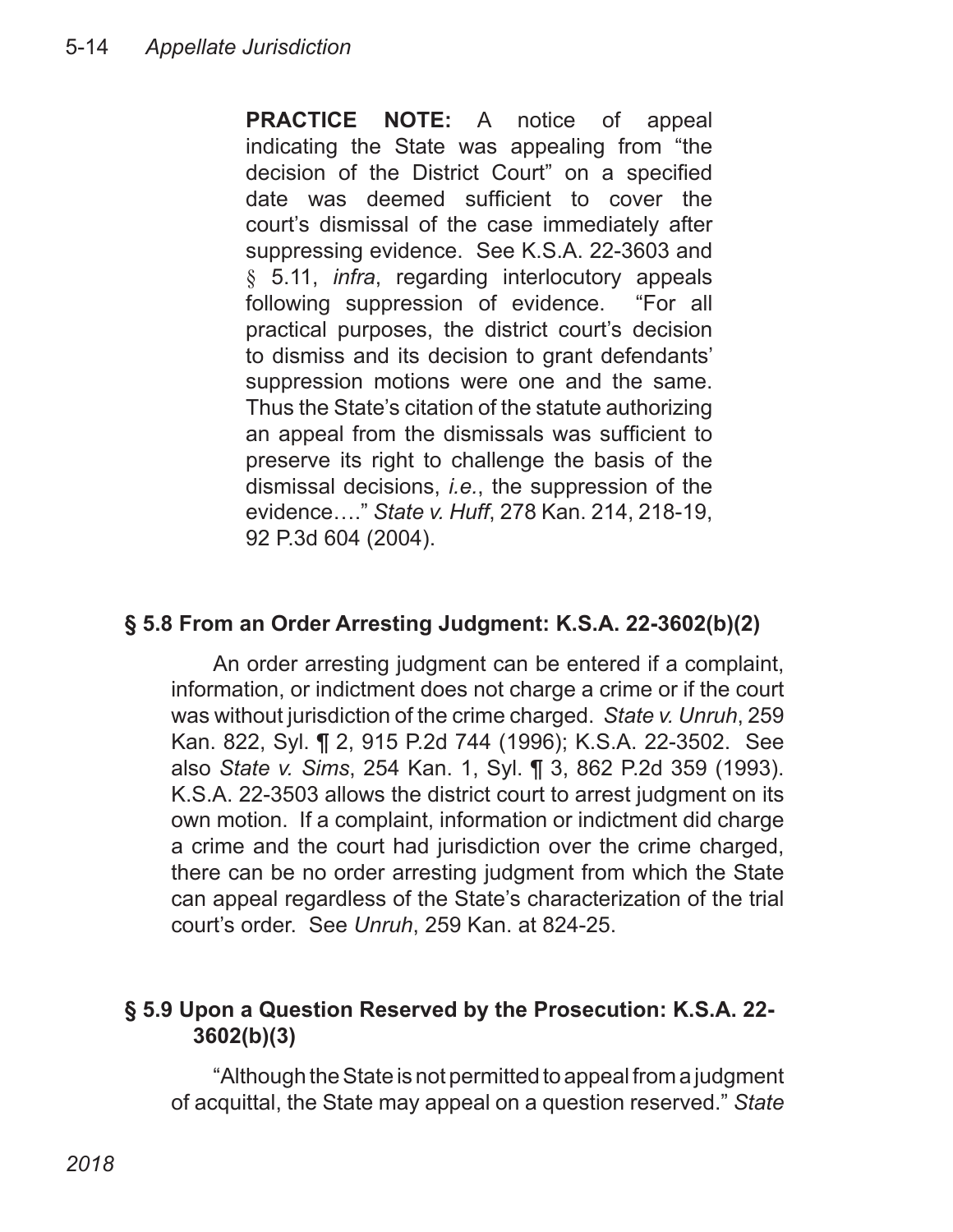*v. Walker*, 260 Kan. 803, 806, 926 P.2d 218 (1996). An appeal by the State on a question reserved must be taken after judgment has been entered, *State v. Hermes*, 229 Kan. 531, Syl. ¶ 4, 625 P.2d 1137 (1981), and such an appeal will not be entertained merely to demonstrate whether error was committed by the trial court. *State v. Tremble*, 279 Kan. 391, Syl. ¶ 1, 109 P.3d 1188 (2005); *State v. Craig*, 254 Kan. 575, 576, 867 P.2d 1013 (1994). An appeal on a question reserved presupposes that the underlying criminal case has concluded but that an answer to a question of statewide importance is necessary for disposition of future cases. Accordingly, an appellate court's answer to a question reserved has no effect on the criminal defendant in the underlying case. *State v. Jaben*, 294 Kan. 607, Syl. ¶ 2, 277 P.3d 417 (2012); *State v. Berreth*, 294 Kan. 98, 121-23, 273 P.3d 752 (2012). See also *State v. Skolaut*, 286 Kan. 219, 225, 182 P.3d 1231 (2008). The decision on an appeal from a question reserved has no effect on a criminal defendant who has been acquitted. *State v. Gustin*, 212 Kan. 475, 479, 510 P.2d 1290 (1973).

The State may appeal "as a matter of right ... upon a question reserved by the prosecution." K.S.A. 22-3602(b)(3). The appellate courts have added an additional requirement to the plain language of this statute. "To be considered on appeal, questions reserved by the State in a criminal prosecution must be of statewide interest important to the correct and uniform administration of criminal law and the interpretation of statutes." *State v. Berreth*, 294 Kan. 98, Syl. ¶ 11. "The purpose of permitting the State to appeal a question reserved is to allow the prosecution to obtain review of an adverse legal ruling on an issue of statewide interest important to the correct and uniform administration of the criminal law which otherwise would not be subject to appellate review." *State v. Mountjoy*, 257 Kan. 163, Syl. ¶ 3, 891 P.2d 376 (1995). "Appellate courts will not accept appeal of questions reserved when their resolution will not provide helpful precedent. So if a question reserved is no longer of statewide importance because the court has already addressed it in a prior case, an appeal on the question should be dismissed." *State v. Berreth*, 294 Kan. 98, Syl. ¶ 12. There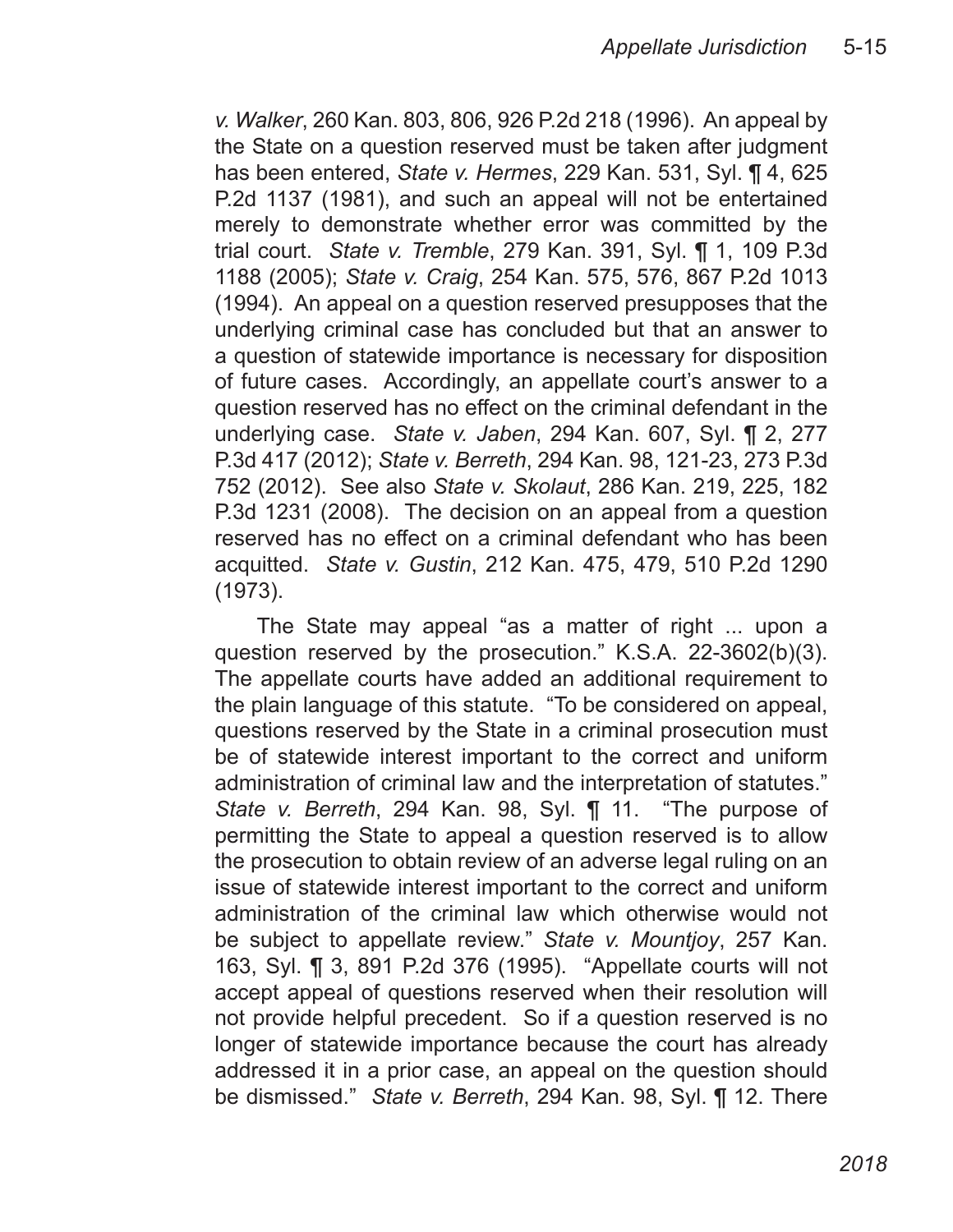is no statutory authority for answering a defendant's inquiries in a State's appeal upon a question reserved. *Mountjoy*, 257 Kan. 163, Syl. ¶ 5.

New issues and previously uninterpreted statutes are appropriate subjects for appeal on questions reserved. See *State v. Adee*, 241 Kan. 825, 827, 740 P.2d 611 (1987). The appellate courts "uniformly [decline] to entertain questions reserved in which the resolution of the question would not provide helpful precedent." *Tremble*, 279 Kan. 391, Syl. ¶ 1. For instance, an order granting probation to a particular defendant is not a question of statewide importance that can be appealed as a question reserved. See *State v. Ruff*, 252 Kan. 625, 630, 847 P.2d 1258 (1993). The sufficiency of the State's evidence in a particular case is not an issue of statewide importance. *State v. Wilson*, 261 Kan. 924, 933 P.2d 696 (1997). The question of whether a plea agreement may be deemed ambiguous if it is silent as to some issue, condition, or fact known to both sides is not an issue of statewide importance because it is fact specific and of limited precedential value. *State v. Woodling*, 264 Kan. 684, 688, 957 P.2d 398 (1998).

Appellate courts have found a variety of areas of the criminal law to be a matter of statewide importance. See, *e.g.*, *State v. Jaben*, 294 Kan. 607, 277 P.3d 417 (2012) (interpreting the prospective application of amendments to the expungement statute); *State v. Stallings*, 284 Kan. 741, 742, 163 P.3d 1232 (2007) (whether a defendant has a right to allocution before the jury during the death penalty phase of a capital murder trial); *State v. Murry*, 271 Kan. 223, 21 P.3d 528 (2001) (decision suppressing evidence of a blood sample taken from the defendant prior to his arrest); *State v. Golston*, 269 Kan. 345, 346, 7 P.3d 1132 (2000) (whether a trial judge can release a prisoner without processing the release through the Department of Corrections); *State v. Chastain*, 265 Kan. 16, 22, 960 P.2d 756 (1998) (whether the trial court erred in refusing to admit evidence of horizontal gaze nystagmus testing); *State v. Roderick*, 259 Kan. 107, 109, 911 P.2d 159 (1996) (interpretation of Kansas sentencing guidelines provisions); *City of Overland Park v. Cunningham*, 253 Kan. 765, 766, 861 P.2d 1316 (1993) (whether an objection for "lack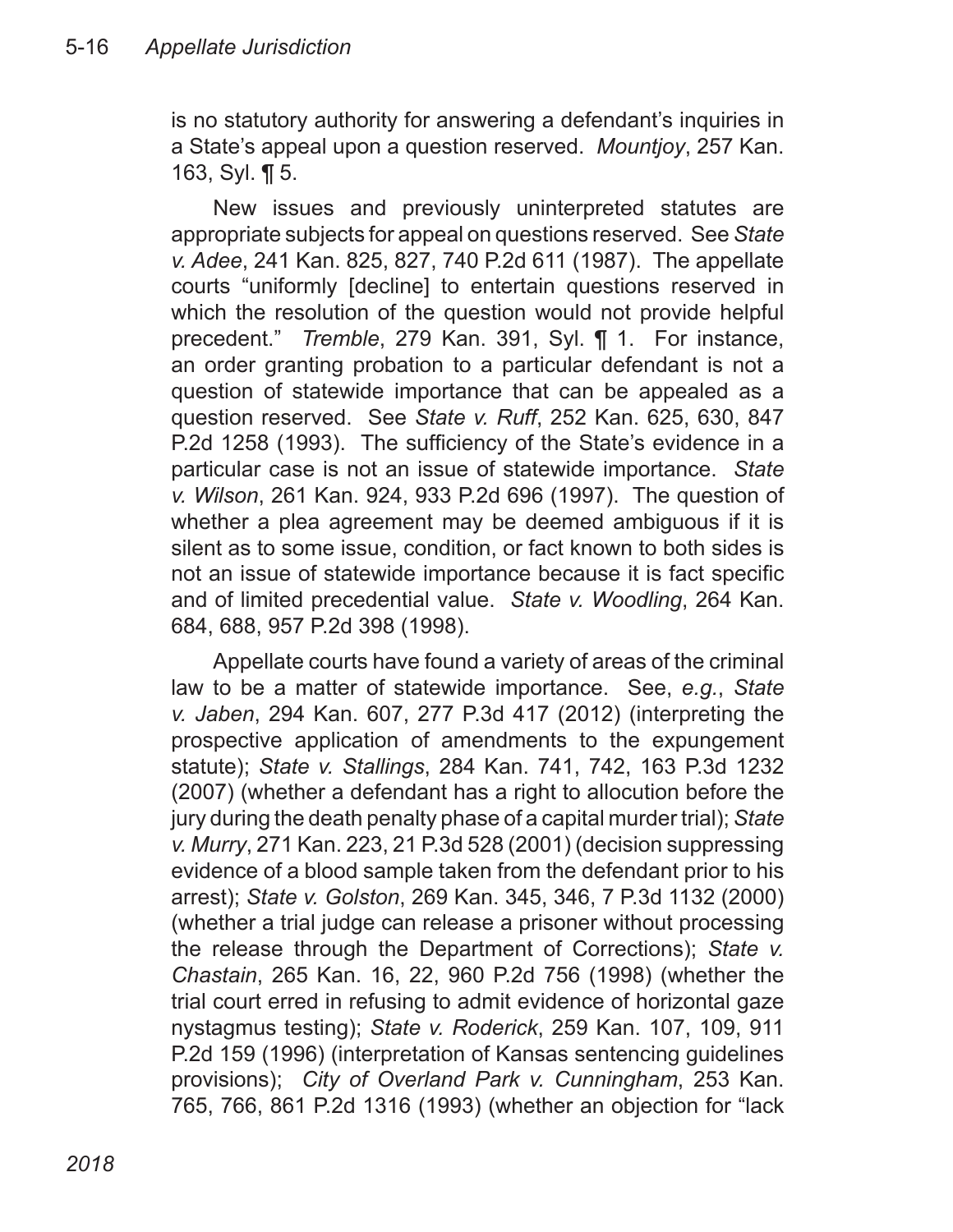of foundation" is sufficient when a request for a more specific objection is made); *State v. Toler*, 41 Kan. App. 2d 896, 899-900, 206 P.3d 548 (2009) (whether a person may be found guilty of criminal possession of a firearm on school property even when school is not in session given the number of school districts in Kansas and the legislature's intent to regulate the presence of firearms on school property); *State v. Moffit*, 38 Kan. App. 2d 414, 166 P.3d 435 (2007) (question of whether statute, which provides that any person who engages in the unlawful manufacturing or attempting to unlawfully manufacture any controlled substance "shall not be subject to statutory provisions for suspended sentence, community work service, or probation," prohibits a sentencing court from granting probation to a defendant convicted of conspiracy to unlawfully manufacture methamphetamine); *State v. Johnson*, 32 Kan. App. 2d 619, 86 P.3d 551 (2004) (whether it was misconduct for any attorney, prosecutor or defense, to call witnesses "liars" when such statements were not supported by evidence); and *State v. Kralik*, 32 Kan. App. 2d 182, 80 P.3d 1175 (2003) (construing ambiguous language relating to prior DUI convictions in a journal entry of judgment).

All that is necessary for the State to reserve a question for appeal is to make a proper objection or exception at the time a judgment is entered by the district court, laying the same foundation for appeal that a defendant is required to lay. *State v. Tremble*, 279 Kan. 391, 393–94, 109 P.3d 1188 (2005). "In so doing, the State must lodge proper and timely objections, advise the trial court of the basis for the objections, and properly perfect the appeal." *State v. G.W.A.*, 258 Kan. 703, Syl. ¶ 2, 906 P.2d 657 (1995). See also *State v. Hurla*, 274 Kan. 725, 727-28, 56 P.3d 252 (2002); *City of Overland Park v. Cunningham*, 253 Kan. 765, Syl. ¶ 2, 861 P.2d 1316 (1993). No more is required from the State than from a defendant to preserve an issue for appellate review. *State v. Pottoroff*, 32 Kan. App. 2d 1161, Syl. ¶ 2, 96 P.3d 280 (2004). "Although the better practice to preserve a question for appeal is for the State to object or take exception *after* the court's ruling, an argument presented by the State *prior* to the ruling may be adequate to preserve the question for jurisdictional purposes." *Pottoroff*, 32 Kan. App. 2d 1161, Syl. ¶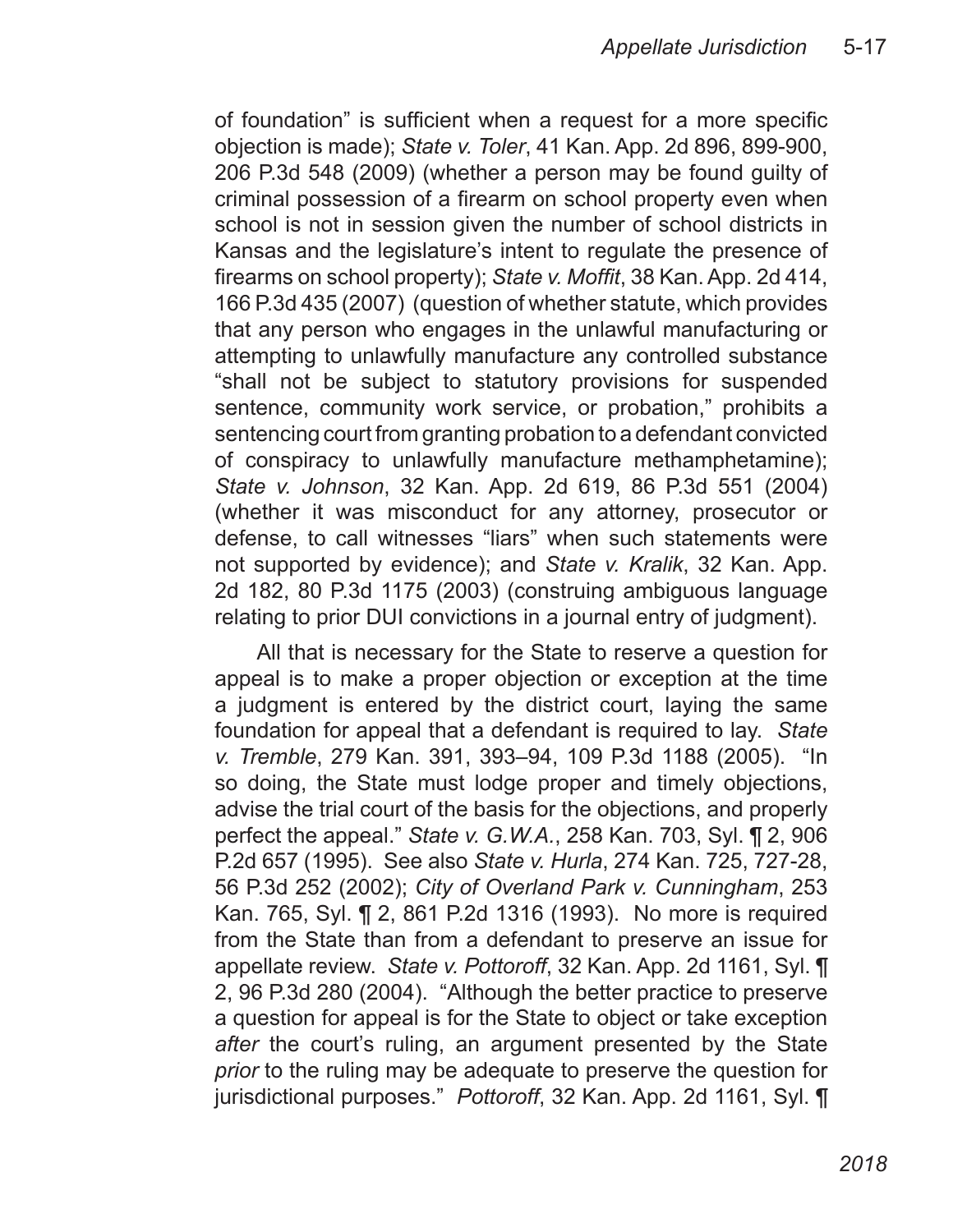3. In the absence of any timely, proper objection or exception, the issue is not properly before the appellate court. See also *State v. Berreth*, 294 Kan. 98, 113-15, 273 P.3d 752 (2012) (discussion of sufficiency of State's notice of appeal to trigger appellate jurisdiction over a question reserved); *State v. Huff*, 278 Kan. 214, 217-19, 92 P.3d 604 (2004) (same).

#### **§ 5.10 Upon an Order Granting a New Trial in Any Case Involving an Off-Grid Crime: K.S.A. 22-3602(b)(4)**

The prosecution may appeal an order granting a new trial in any case involving an off-grid crime. K.S.A. 22-3602(b)(4). This statute also permits an appeal from an order granting a new trial for class A or B felonies prior to July 1993.

# **§ 5.11 Interlocutory Appeals: K.S.A. 22-3603**

When a judge of the district court makes a pre-trial "order quashing a warrant or a search warrant, suppressing evidence or suppressing a confession or admission an appeal may be taken by the prosecution ... if notice of appeal is filed within 14 days after entry of the order." K.S.A. 22-3603. All interlocutory appeals in criminal cases must be taken to the Court of Appeals. K.S.A. 22-3601(a). The only interlocutory appeals that are permitted in criminal cases are set out in K.S.A. 22-3603. Under this statute, the prosecution can appeal from a pretrial order quashing a warrant, quashing a search warrant, suppressing evidence, or suppressing a confession or admission. See *State v. Unruh*, 263 Kan. 185, Syl. ¶ 5, 946 P.2d 1369 (1997). A criminal defendant has no right to take an interlocutory appeal. See *State v. Donahue*, 25 Kan. App. 2d 480, 483, 967 P.2d 335 (1998).

A threshold requirement of an appeal from a pretrial order suppressing evidence is that the order appealed from substantially impairs the State's ability to prosecute the case. *State v. Newman*, 235 Kan. 29, 35, 680 P.2d 257 (1984); *State v. Nuessen*, 23 Kan. App. 2d 456, Syl. ¶ 1, 933 P.2d 155 (1997). Suppression rulings which seriously impede but do not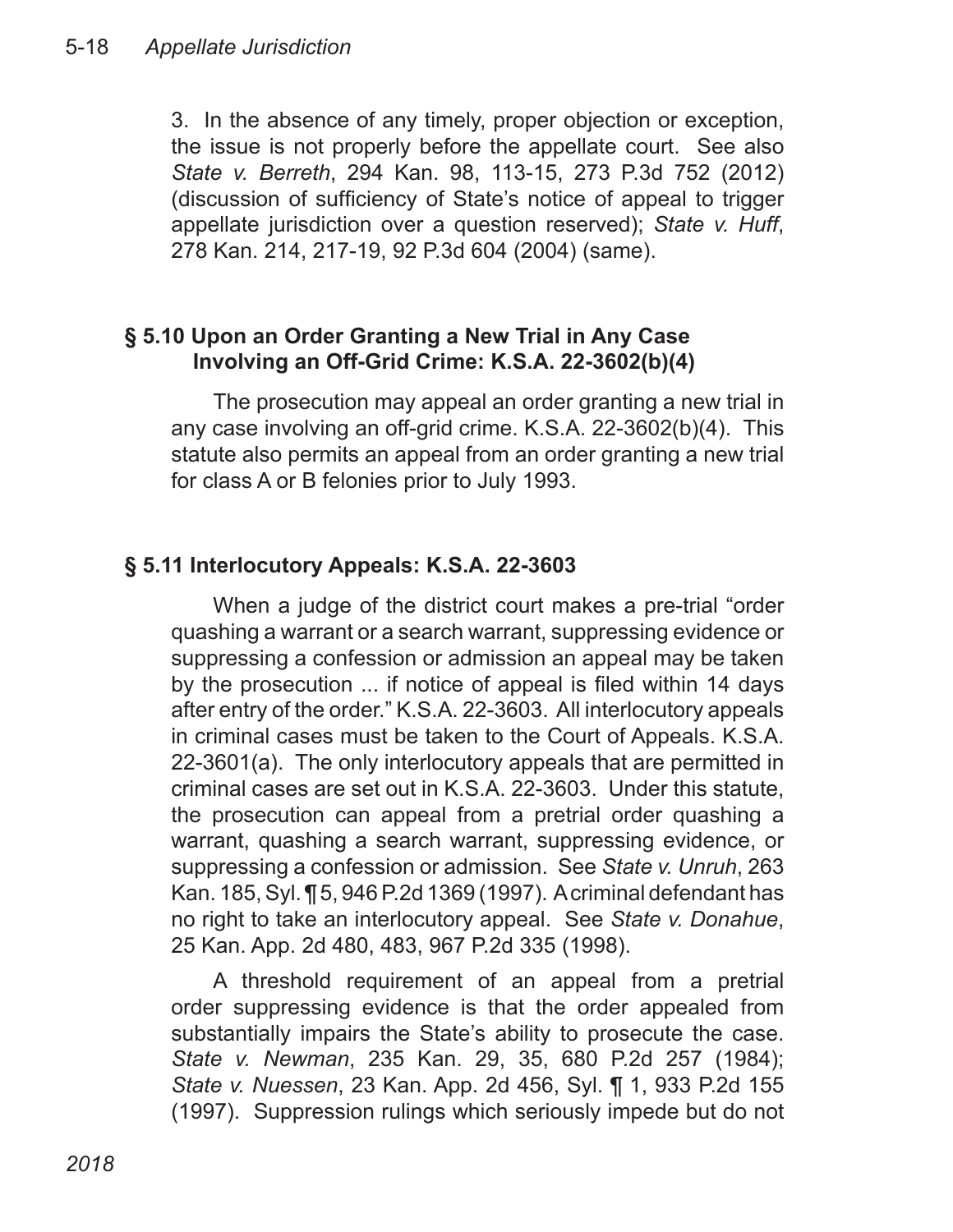technically foreclose prosecution can be appealed under K.S.A. 22-3603. *State v. Bliss*, 28 Kan. App. 2d 591, 594, 18 P.3d 979 (2001). The prosecutor should be prepared to make a showing, on order of the appellate court, that the district court's pretrial order appealed from substantially impairs the State's ability to prosecute the case or when appellate jurisdiction is challenged by the defendant-appellee. *State v. Sales*, 290 Kan. 130, Syl. ¶ 5, 224 P.3d 546 (2010); *Newman*, 235 Kan. at 35. There is, however, no similar threshold requirement in an appeal from a pretrial order suppressing a confession or admission. *State v. Mooney*, 10 Kan. App. 2d 477, 479, 702 P.2d 328, (1985). In dicta, the *Mooney* court also indicated there was no such threshold requirement in an appeal from a pretrial order quashing a warrant or search warrant. *Mooney*, 10 Kan. App. 2d at 479.

> **PRACTICE NOTE:** If the State does not prevail on an interlocutory appeal, and the suppression of evidence is affirmed, it cannot dismiss the case and refile the charges so that it can relitigate the motion to suppress and raise additional exceptions to the search warrant requirement. See *State v. Parry*, 305 Kan. 1189, 1196–98, 390 P.3d 879 (2017) (invoking the law of the case doctrine to uphold suppression of evidence; second prosecution amounted to a successive stage in the same criminal prosecution, in which the State had already litigated—and lost—the suppression issue). The State should raise all of its arguments in its response to the motion to suppress.

The State cannot appeal the denial of a motion to revoke diversion as an interlocutory appeal under K.S.A. 22-3603. There is no mechanism for the State to appeal from an order denying revocation of a diversion agreement or probation. *State v. McDaniels*, 237 Kan. 767, 772, 703 P.2d 789 (1985). This does not mean, however, that the State can never question an order denying revocation of a diversion agreement. In *McDaniels*, the court stated, "Until the legislature chooses to create a right in the State to appeal from a pretrial order denying the State's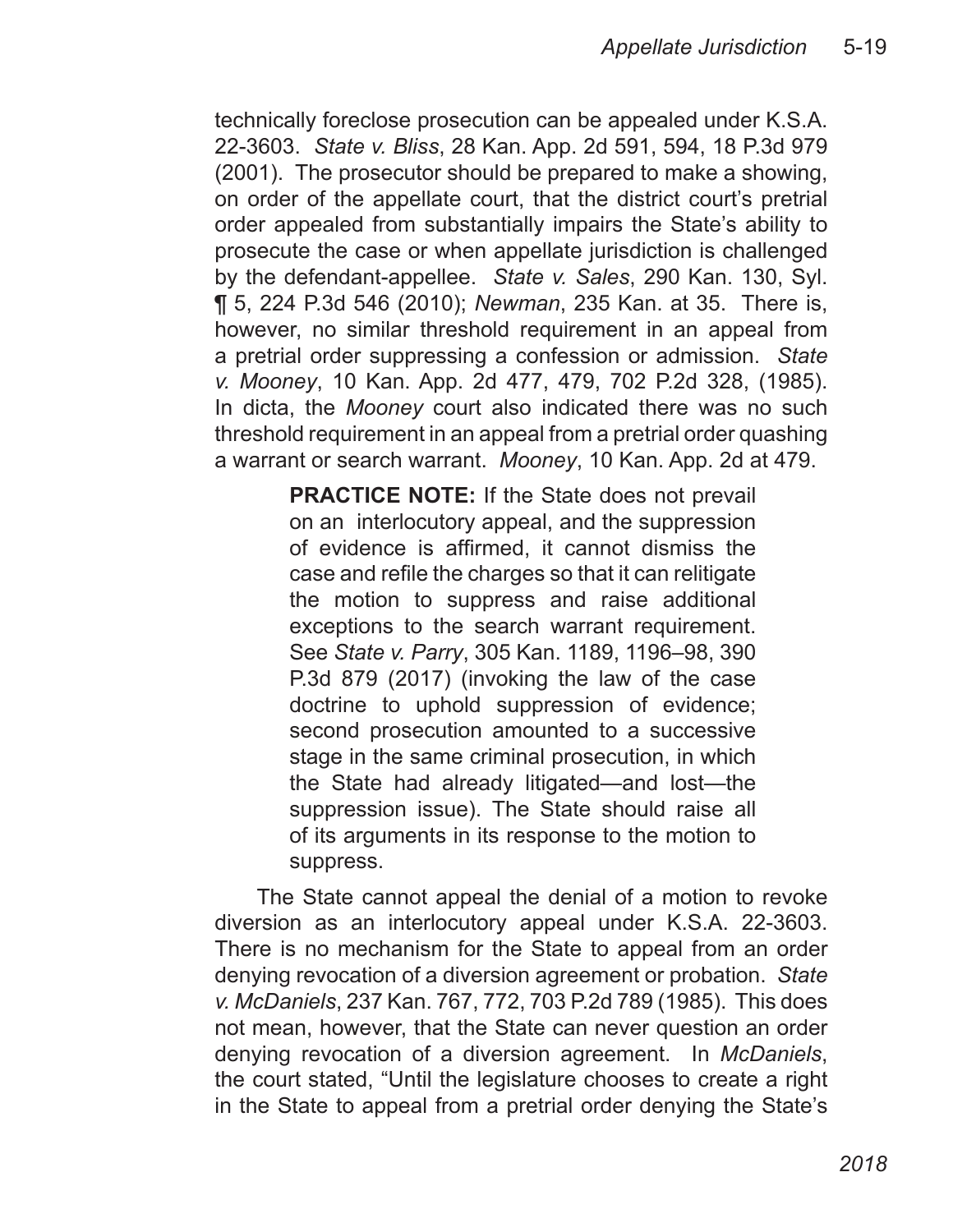request to revoke diversion, the State may not appeal prior to the completion of the diversion and the dismissal of the case by the district court." *McDaniels*, 237 Kan. at 772. The State may, however, "appeal after the dismissal, and if the appeal is sustained, the defendant may be tried." *McDaniels*, 237 Kan. at 771.

Further proceedings in the trial court will be stayed pending determination of the interlocutory appeal. K.S.A. 22-3603. The time during which an interlocutory appeal is pending "shall not be counted for the purpose of determining whether a defendant is entitled to discharge" under the speedy trial statute, K.S.A. 22- 3402. K.S.A. 22-3604(2). The general rule is that a defendant shall not be held in jail nor subject to an appearance bond during the pendency of an appeal by the prosecution. K.S.A. 22-3604(1). The exception to this general rule is that a defendant charged with an off-grid felony, a nondrug severity level 1 through 5 felony or a drug severity level 1 through 4 felony crime "shall not be released from jail or the conditions of such person's appearance bond during the pendency of an appeal by the prosecution." K.S.A. 22-3604(3). This rule also applies to a defendant charged with a class A, B or C felony prior to the enactment of the Kansas Sentencing Guidelines Act in 1993.

> **PRACTICE NOTE:** Supreme Court Rule 4.02 governs the docketing and appellate procedure of interlocutory appeals, which are typically expedited. When an appeal is expedited, the appellant's brief will be due 30 days following the completion of all necessary transcripts. The appellee's brief will be due within 30 days of the filing of the appellant's brief. In the absence of a showing of exceptional circumstances, no further extensions of time for filing briefs will be granted.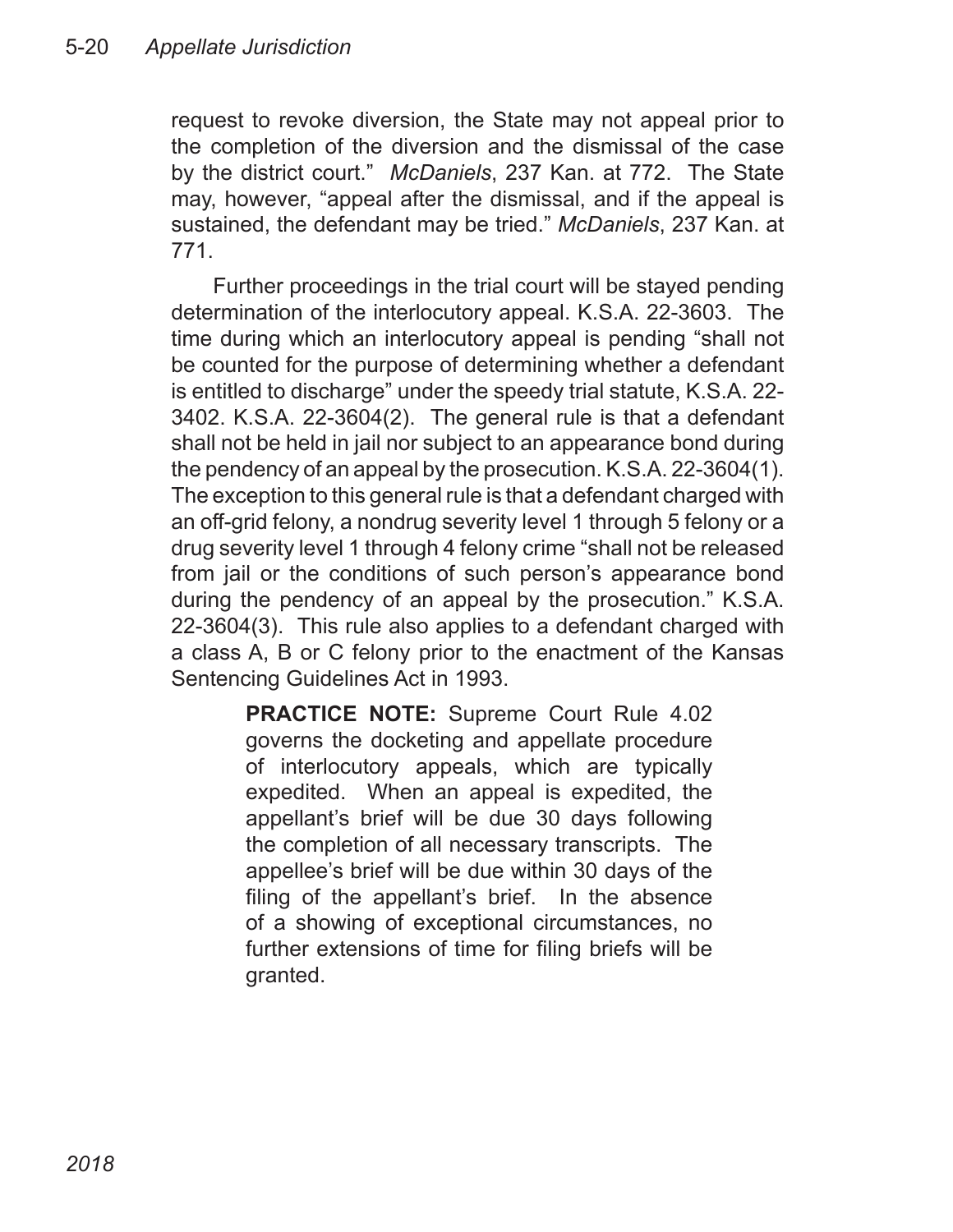# **C. Sentencing Guidelines Appeals**

#### **§ 5.12 Appeals Under the Kansas Sentencing Guidelines Act**

On July 1, 1993, the Kansas Sentencing Guidelines Act went into effect for crimes committed on or after that date. The appeal rights of both the prosecution and defendant from sentences imposed pursuant to the Act are set by statute. See K.S.A. 22- 3602(f); K.S.A. 21-6820 (formerly K.S.A. 21-4721); *State v. Ware*, 262 Kan. 180, Syl. ¶ 1, 938 P.2d 197 (1997).

For any felony committed on or after July 1, 1993, there is generally no appellate review of a sentence within the presumptive sentence range for the crime. K.S.A. 21-6820(c) (formerly K.S.A. 21-4721[c]). But see *State v. Barnes*, 278 Kan. 121, 92 P.3d 578 (2004) (defendant was entitled to remand for resentencing under *McAdam* rule; where she had been convicted under statutes containing identical elements but providing different penalties, defendant could only be sentenced to lesser penalty); *State v. Hodgden*, 29 Kan. App. 2d 36, 38, 25 P.3d 138 (2001) (appellate court may review claim that sentencing court erred in either including or excluding a prior conviction or juvenile adjudication in a defendant's criminal history); and *State v. Cisneros*, 42 Kan. App. 2d 376, 212 P.3d 246 (2009) (statute limiting appellate review of presumptive sentence did not serve as jurisdictional bar to defendant's appeal from order revoking defendant's probation and imposing original presumptive term of imprisonment based on incorrect finding that trial court lacked authority to impose a sentence shorter than the original sentence). A sentence of imprisonment or probation in a border box case is a presumptive sentence for purposes of appeal, so it is not subject to appellate review. See *State v. Schad*, 41 Kan. App. 2d 805, Syl. ¶ 12, 206 P.3d 22 (2009); *State v. Clark*, 21 Kan. App. 2d 697, 700, 907 P.2d 898 (1995).

"The filing and denial of a motion requesting departure by either the defendant or the State has no effect on the rule that a sentence within the presumptive sentence grid block is not subject to review on appeal." *State v. Graham*, 27 Kan. App. 2d 603, Syl. ¶ 6, 6 P.3d 928 (2000).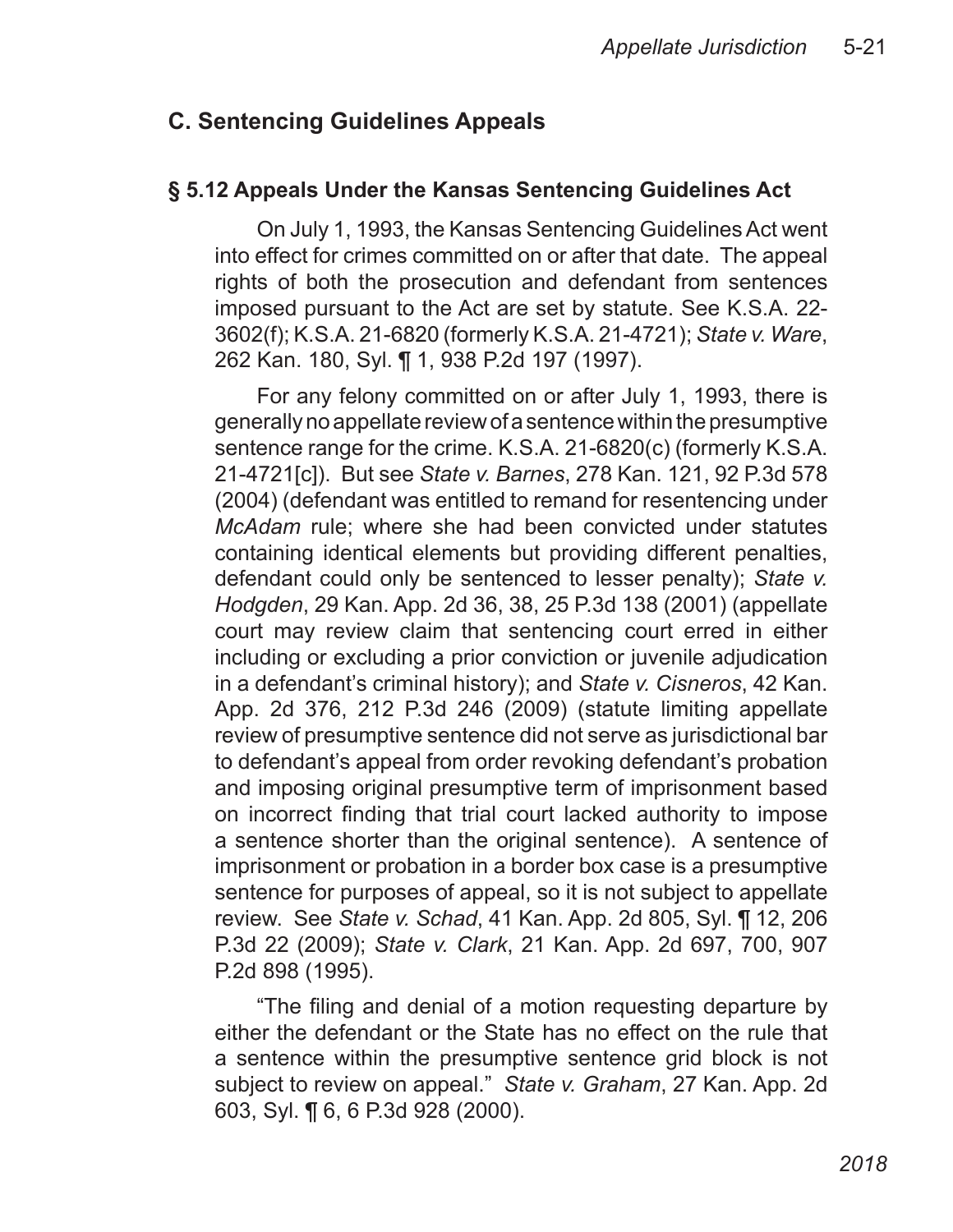An appellate court's jurisdiction to consider an appeal challenging a sentence imposed pursuant to the Kansas Sentencing Guidelines Act is limited to the grounds set out in K.S.A. 21-4721(a) and (e) (currently K.S.A. 21-6820 [a] and [e]), and illegal sentences. *State v. McCallum*, 21 Kan. App. 2d 40, Syl. ¶ 4, 895 P.2d 1258 (1995). K.S.A. 21-6820(a) (formerly K.S.A. 21-4721[a]) states that a departure sentence is subject to appeal by the defendant or the prosecution. Accord *State v. Sampsel*, 268 Kan. 264, Syl. ¶ 3, 497 P.2d 664 (2000). "Only if the sentence imposed is inconsistent with the duration and disposition of the appropriate grid block can there be a departure." *State v. McCallum*, 21 Kan. App. 2d at 7. See also K.S.A. 21- 6803(f) (defining "departure"); K.S.A. 21-6803(g) (defining "dispositional departure"); and K.S.A. 21-6803(i) (defining "durational departure"). By statute, a guideline sentence may be deemed not to be a departure and thus not subject to appeal. See, *e.g.*, K.S.A. 21-6604(f).

"In an appeal from a departure sentence, an appellate court must determine pursuant to [K.S.A. 21-6820(d)] whether the sentencing court's findings of fact and reasons justifying departure (1) are supported by substantial competent evidence and (2) constitute substantial and compelling reasons for departure as a matter of law. The applicable standard of review is keyed to the language of the statute: [K.S.A. 21-6820(d)(1)] requires an evidentiary test −are the facts stated by the sentencing court in justification of departure supported by the record? [K.S.A. 21-6820(d)(2)] requires a law test −are the reasons stated on the record for departure adequate to justify a sentence outside the presumptive sentence?" *State v. Richardson*, 20 Kan. App. 2d 932, Syl. ¶ 1, 901 P.2d 1 (1995).

K.S.A. 21-6820(e)(1) gives the appellate courts jurisdiction to consider another issue in departure sentence appeals. It states, "In any appeal, the appellate court may review a claim that: (1) a sentence that departs from the presumptive sentence resulted from partiality, prejudice, oppression or corrupt motive."

K.S.A. 21-6818(b)(1) (formerly K.S.A. 21-4719[b][1]) is interpreted to give appellate courts the authority to review the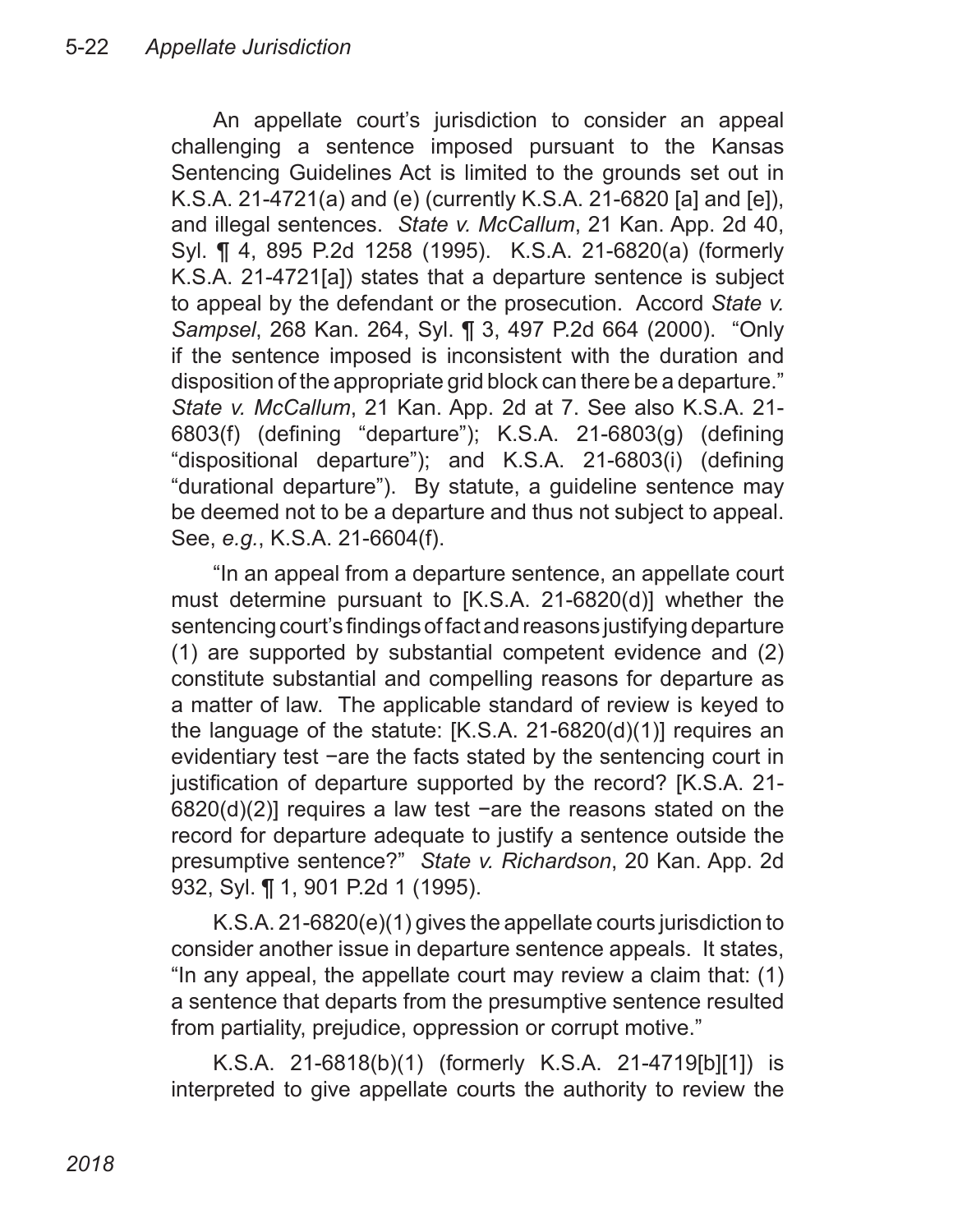extent of a departure sentance. *State v. Spencer*, 291 Kan. 796, 807, 248 P.3d 256 (2011). Scope of review is limited to an abuse of discretion standard. *Spencer,* 291 Kan. at 807. The same standard applies to appellate review of the extent of an upward departure sentence. *State v. Tiffany*, 267 Kan. 495, 506-07, 986 P.2d 1064 (1999). But see *State v. Martin*, 285 Kan. 735, 746-47, 175 P.3d 832 (2008) (issue of whether departure factors relied on by sentencing court are substantial and compelling is reviewed de novo).

K.S.A. 21-6820(e)(2) and (3) (formerly K.S.A. 21-4721[e][2] and [3]) allow for appellate review of whether the sentencing court erred in either including or excluding recognition of a prior criminal conviction or juvenile adjudication for criminal history scoring purposes and whether the sentencing court erred in ranking the crime severity level of the current crime or in determining the appropriate classification of a prior conviction or juvenile adjudication for criminal history purposes. In *State v. Barnes*, 278 Kan. 121, 124, 92 P.3d 578 (2004), the Court held that it could consider a claim under K.S.A. 21-4721(e)(3) even though the sentence imposed resulted from a plea agreement. See also *State v. Vandervort*, 276 Kan. 164, 72 P.3d 925 (2003) (appellate court could consider criminal history issue under K.S.A. 21-4721(e)(2) even though not raised at trial court). Apparently, both the State and the defendant can appeal these issues. See *State v. Hodgden*, 29 Kan. App. 2d 36, 25 P.3d 138 (2001) (State appealed district court's amendment of defendant's criminal history and court entertained appeal even though defendant had been given presumptive sentence).

It has been held that when a criminal defendant challenges a presumptive sentence on the ground that the running of multiple sentences consecutively constitutes an abuse of discretion, no ground for appeal authorized by K.S.A. 21-4721(a) or (e) (now K.S.A. 21-6820[a] and [e]) is asserted; therefore, there is no appellate jurisdiction to consider the issue. *State v. Ware*, 262 Kan. 180, Syl. ¶ 4, 938 P.2d 197 (1997); *State v. McCallum*, 21 Kan. App. 2d 40, Syl. ¶ 7, 895 P.2d 1258 (1995). See also *State v. Flores*, 268 Kan. 657, Syl. ¶ 2, 999 P.2d 919 (2000) (a consecutive sentence is not a departure sentence). However, a life sentence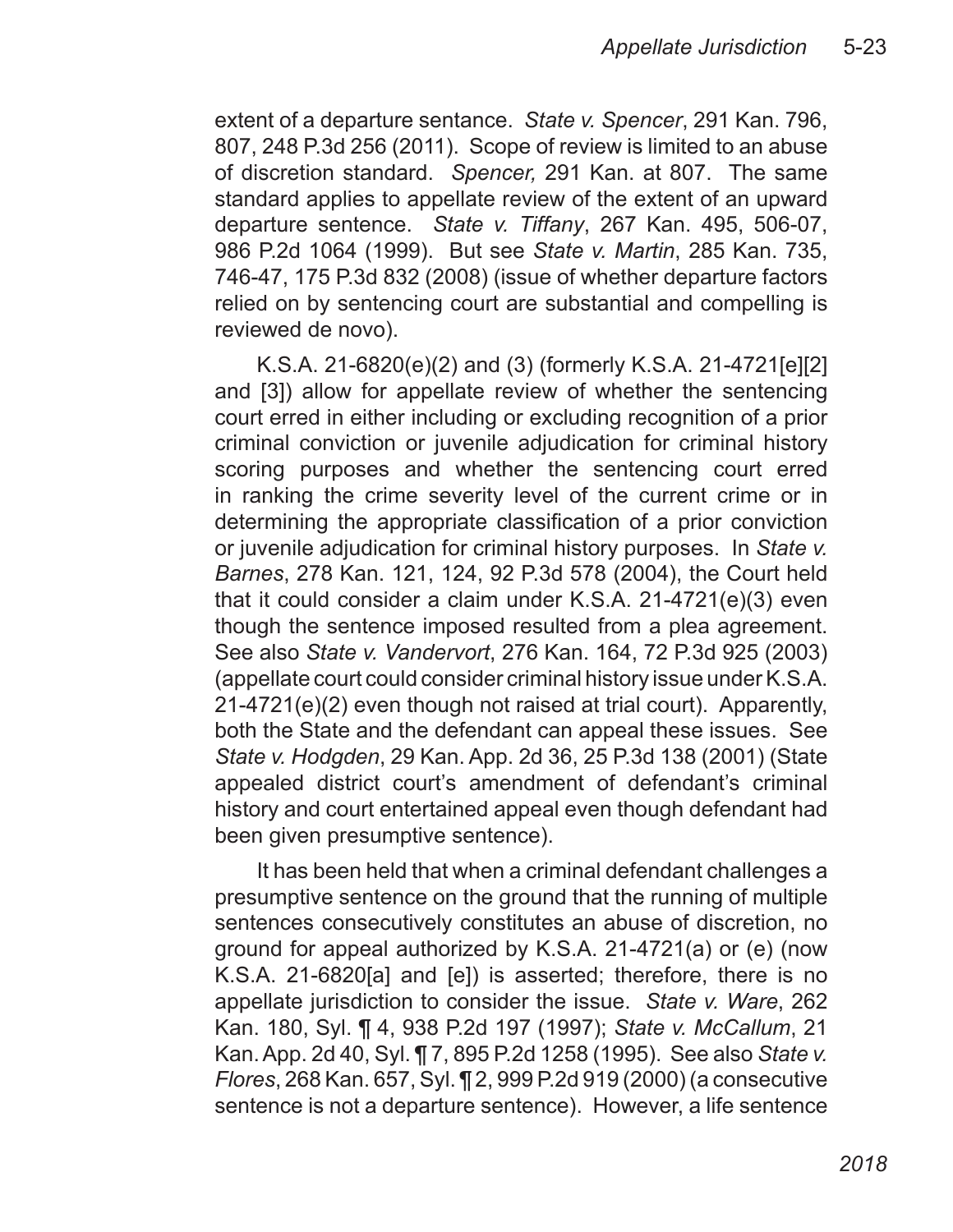for an off-grid crime is not a presumptive sentence. When a defendant is convicted of both an off-grid crime and an on-grid crime, and the district court orders consecutive sentences, the result is not entirely a "presumptive sentence," and the defendant can challenge the district court's decision to impose consecutive sentences in a multiple conviction case involving both off-grid and on-grid crimes. *State v. Ross*, 295 Kan. 1126, Syl. ¶ 12, 289 P.3d 76 (2012).

Regardless of whether a notice of appeal has been filed, the sentencing court retains jurisdiction for 90 days after the entry of judgment to modify its judgment and sentence to correct any arithmetic or clerical errors. K.S.A. 21-6820(i).

# **IV. APPELLATE JURISDICTION IN JUVENILE OFFENDER CASES**

#### **§ 5.13 Appeals by the Juvenile Offender**

Appeals by a juvenile offender are taken to the appellate court having jurisdiction over the criminal charge. See K.S.A. 38-2380; *State v. Kunellis*, 276 Kan. 461, 78 P.3d 776 (2003) (convicted, in part, of felony murder; appeal including prosecution as an adult to Supreme Court); *In re B.M.B.*, 264 Kan. 417, 955 P.2d 1302 (1998) (appeal from adjudication of rape; case transferred from Court of Appeals to Supreme Court); *State v. Hartpence*, 30 Kan. App. 2d 486, 42 P.3d 1197 (2002) (juvenile pleaded to aggravated indecent liberties with a child; appeal including prosecution as adult to Court of Appeals).

Appeals from a district magistrate judge who is not regularly admitted to practice law in Kansas must be to a district judge. K.S.A. 38-2382(a). Appeals from a district judge, or a district magistrate judge who is regularly admitted to practice law in Kansas, shall be to the Court of Appeals. K.S.A. 38-2382(b).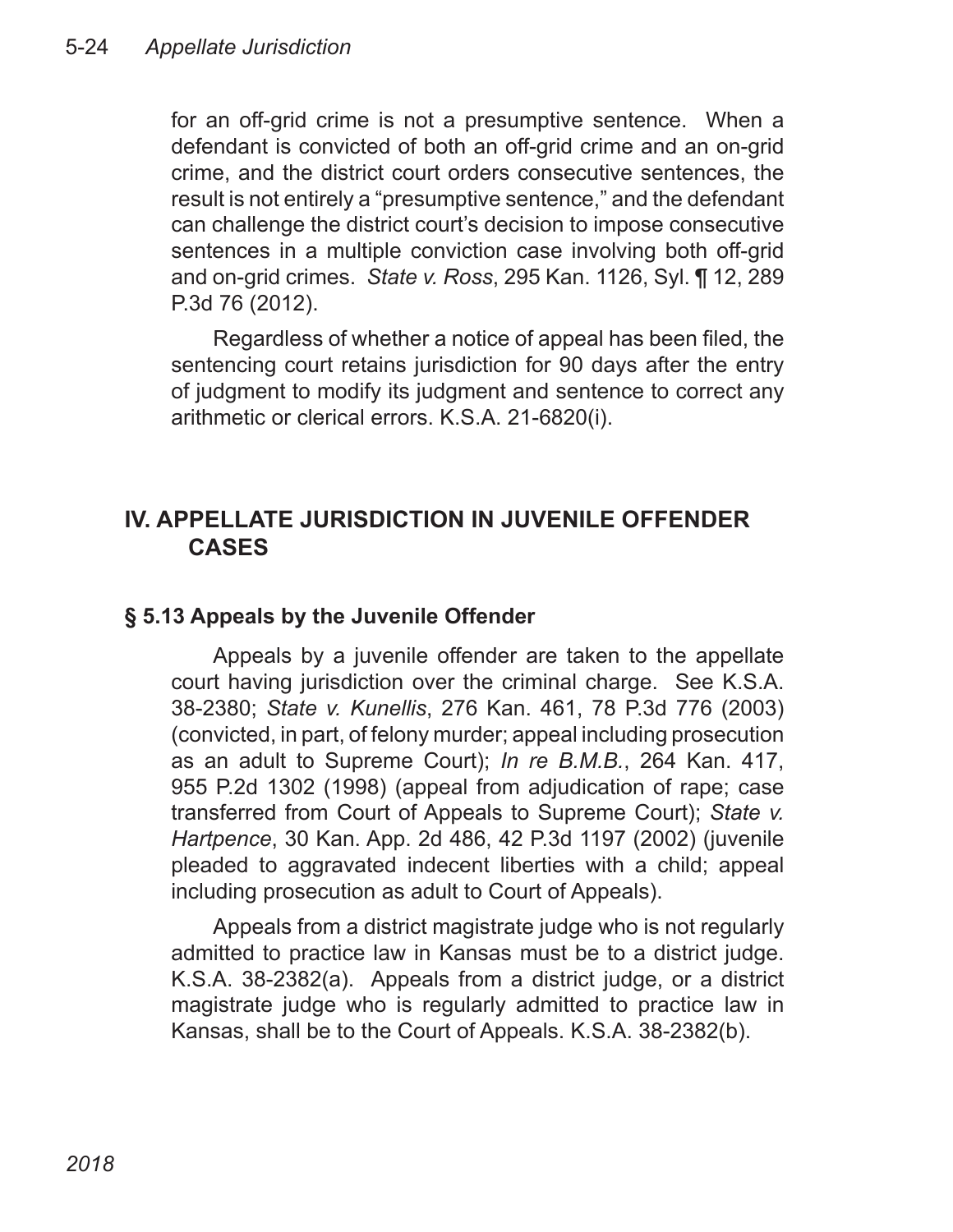**PRACTICE NOTE:** To find out whether a district magistrate judge is licensed to practice law in Kansas, check the online attorney directory at the Supreme Court's website: www.kscourts.org

A juvenile offender can appeal from:

- An order of adjudication as a juvenile offender, sentencing, or both. K.S.A. 38-2380(b);
- An order authorizing prosecution as an adult, if the juvenile offender did not consent to the order. K.S.A. 38-2380(a)(1). The juvenile raises the issue on appeal from his or her criminal conviction. A juvenile can also appeal an order authorizing prosecution as an adult following a plea of guilty or nolo contendere if the juvenile did not consent to the order. K.S.A. 38- 2380(a)(1). See *State v. Ransom*, 268 Kan. 653, Syl. ¶ 1, 999 P.2d 272 (2000) (interpreting prior, similarly worded statute); and
- **A** departure sentence, although the sentence review is limited. See K.S.A.  $38-2380(b)(3)$ . See also § 5.15, *infra*.

In any appeal, an appellate court may review a claim that:

- An imposed departure sentence resulted from partiality, prejudice, oppression, or corrupt motive. K.S.A. 38-2380(b)(4)(A).
- The sentencing court erred in either including or excluding recognition of prior convictions or adjudications. K.S.A. 38-2380(b)(4)(B).
- The sentencing court erred in ranking the crime severity level or in scoring criminal history. K.S.A. 38-2380(b)(4)(C). ▪
	- **PRACTICE NOTE:** Appeals under the Revised Kansas Juvenile Justice Code "shall have priority over other cases except those having statutory priority." K.S.A. 38-2380(c). This means that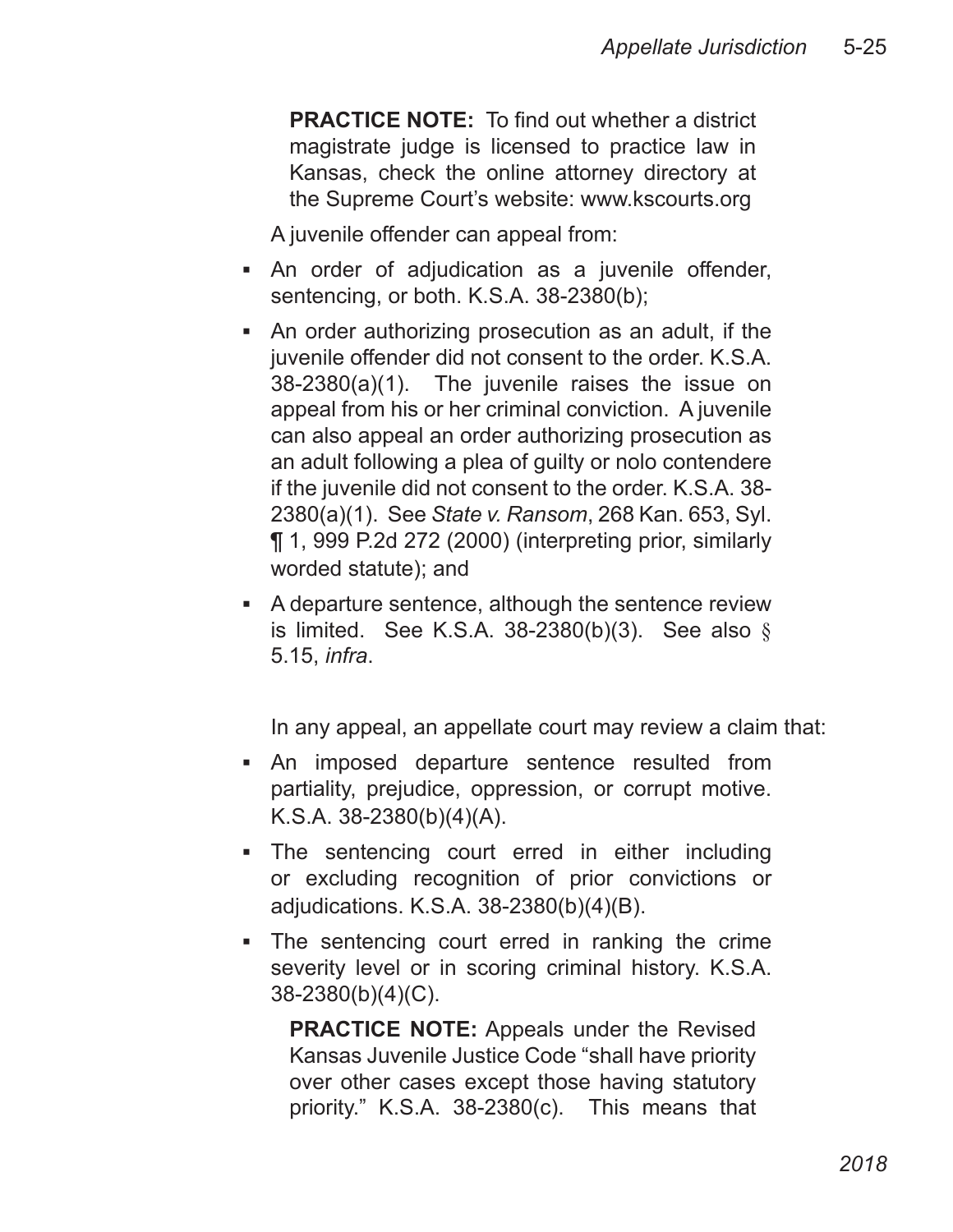such appeals will be expedited. When an appeal is expedited, the appellant's brief will be due 30 days following the completion of all necessary transcripts. The appellee's brief will be due within 30 days of the filing of the appellant's brief. In the absence of a showing of exceptional circumstances, no further extensions of time for filing briefs will be granted.

# **§ 5.14 Appeals by the Prosecution**

Appeals by the prosecution are taken to the Court of Appeals. See K.S.A. 22-3602(b) (appeals by prosecution from order dismissing complaint, information or indictment and on question reserved go to the Court of Appeals); *In re J.D.J.*, 266 Kan. 211, 967 P.2d 751 (1998) (appeal from order denying prosecution as adult filed with Court of Appeals and transferred to Supreme Court under K.S.A. 20-3018[c]).

The Revised Kansas Juvenile Justice Code, K.S.A. 38-2301 *et seq.*, only permits a juvenile to appeal an order authorizing prosecution of the juvenile as an adult, an order of adjudication, or a sentencing order. *In re D.M.-T.*, 292 Kan. 31, Syl. ¶ 4, 249 P.3d 418 (2011). Under the Revised Kansas Juvenile Justice Code, the prosecution can appeal:

- From an order dismissing proceedings when jeopardy has not attached. K.S.A. 38-2381(a)(1);
- **From an order denying authorization to prosecute a** juvenile as an adult. K.S.A. 38-2381(a)(2);
- From an order quashing a warrant or search warrant. K.S.A. 38-2381(a)(3);
- From an order suppressing evidence or suppressing a confession or admission. K.S.A. 38-2381(a)(4); and
- Upon a question reserved by the prosecution. K.S.A. ▪38-2381(a)(5).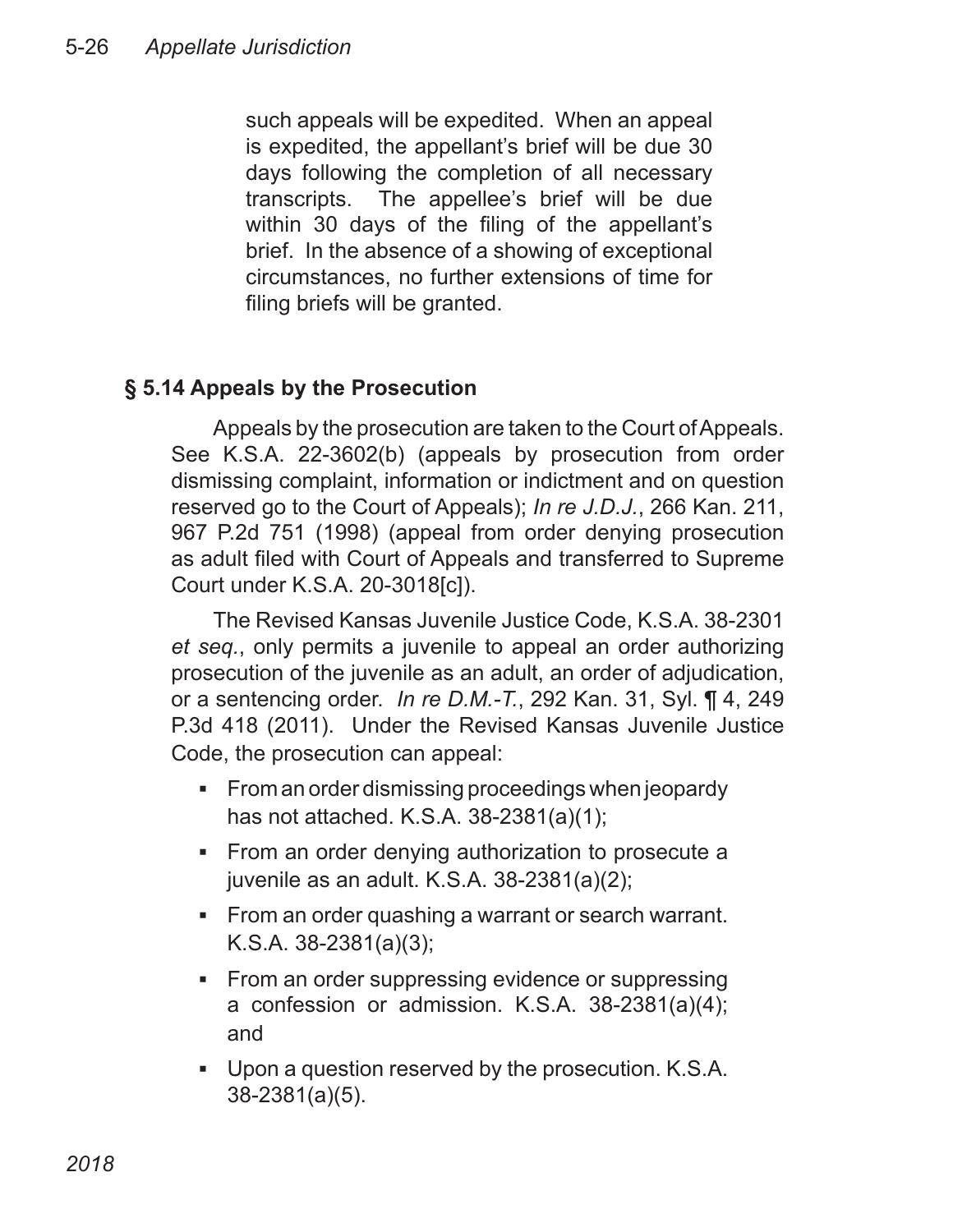An appeal upon a question reserved must be taken by the prosecution within 14 days after the juvenile has been adjudged to be a juvenile offender. All other appeals by the prosecution must be taken within 14 days of the entry of the order being appealed. K.S.A. 38-2381(b). An appellate court hears a question reserved by the State only to address a matter of statewide importance, not merely to show that the district court was wrong in a particular case. The appellate court's ruling on a question reserved does not have any effect on the juvenile offender in that case. *State v. Pearce*, 51 Kan. App. 2d 116, Syl. ¶ 1, 342 P. 3d 963 (2015).

The Revised Kansas Juvenile Justice Code does not permit an appeal of the denial of a post-appeal motion that collaterally attacked the procedure employed to adjudicate the juvenile. *In re D.M.-T.*, 292 Kan. 31, Syl. ¶ 4.

#### **§ 5.15 Sentencing Guideline Appeals - Juvenile**

In any appeal of a departure sentence, sentence review is limited to whether the sentencing court's findings of fact and reasons justifying the departure are supported by the evidence in the record and constitute "substantial and compelling reasons for departure." K.S.A. 38-2380(b)(3)(A) and (B). In addition, the appellate court may review a claim that the departure sentence was the result of partiality, prejudice or corrupt motive or that the sentencing court erred in including or excluding recognition of prior adjudications in determining criminal history or erred in ranking the crime severity level of the current crime or in determining the appropriate classification of a prior adjudication. K.S.A.  $38-2380(b)(4)(A)$  and (B).

An appellate court may not review a presumptive sentence or a sentence resulting from an agreement between the State and the juvenile that the sentencing court approves on the record. K.S.A. 38-2380(b)(2)(A) and (B). But see *State v. Duncan*, 291 Kan. 467, 470-71, 243 P.3d 338 (2010) (criminal sentences resulting from plea agreement can be appealed if illegal).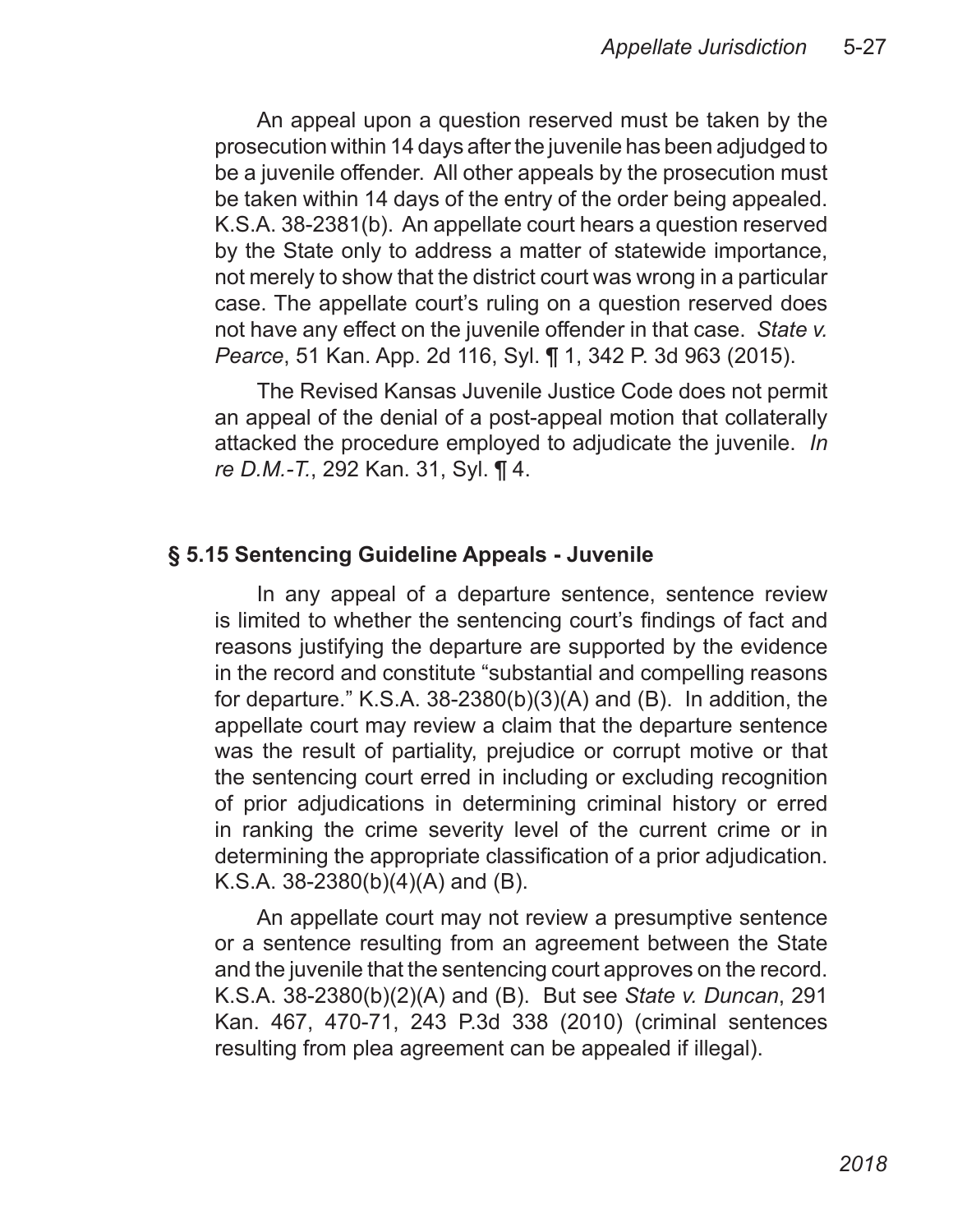The Juvenile Justice Code does not authorize appeals from district court orders revoking probation or from presumptive sentences. *In re C.D.A.-C.*, 51 Kan. App. 2d 1007, Syl. ¶¶ 5- 6, 360 P.3d 443 (2015). K.S.A. 38-2368(a) gives the district court the authority to revoke a juvenile's probation and enter a new sentence. "If the new sentence is within the presumptive sentencing range, an appellate court does not have jurisdiction to hear an appeal from the new sentence." *In re C.D.A.-C.*, 51 Kan. App. 2d 1007, Syl. ¶ 7.

> **PRACTICE NOTE:** For a review of amendments to the Kansas Juvenile Justice Code since 1984, see *In re L.M.*, 286 Kan. 460, 186 P.3d 164 (2008) (holding that juveniles have a constitutional right to a jury trial under the Sixth and Fourteenth Amendments because the Code has become more akin to adult criminal prosecution).

# **V. APPELLATE JURISDICTION IN CIVIL CASES**

### **§ 5.16 Supreme Court**

Direct appeal to the Supreme Court is required by law in the following cases. The following list is not intended to be all inclusive; therefore, the statutes should be consulted prior to taking an appeal.

Appeals from final judgments of the district court in ▪a civil action in which a statute of this state or of the United States has been held unconstitutional. K.S.A. 60-2101(b). This statute specifically requires the order appealed from to be a "final judgment." See *Flores Rentals v. Flores*, 283 Kan. 476, 481, 153 P.3d 523 (2007); *Plains Petroleum Co. v. First Nat. Bank of Lamar*, 274 Kan. 74, 81, 49 P.3d 432 (2002); *State ex rel. Board of Healing Arts v. Beyrle*, 262 Kan. 507, Syl. ¶ 1, 941 P.2d 371 (1997);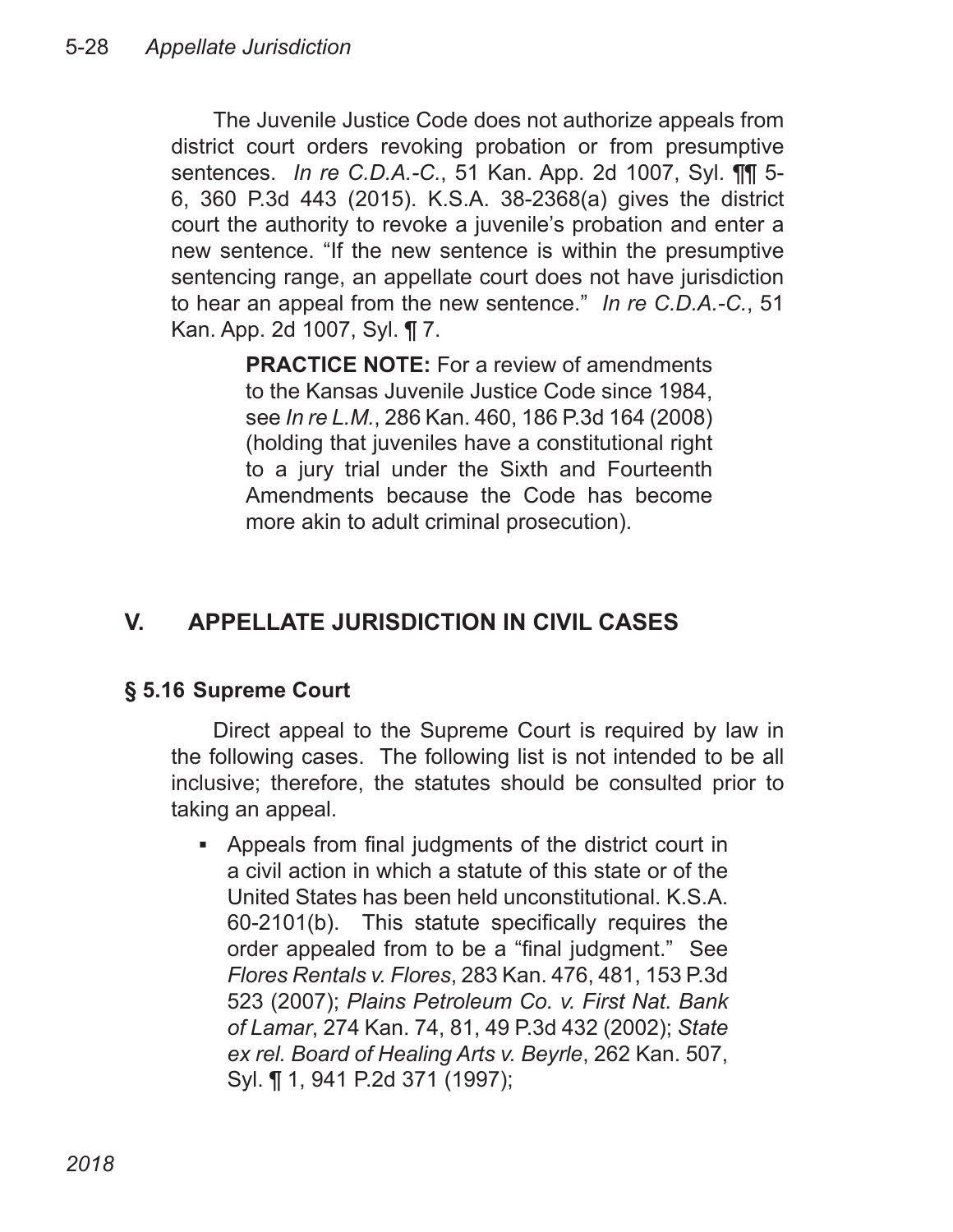- Appeals from preliminary or final decisions finding a statute unconstitutional under Article 6 of the Kansas Constitution under K.S.A. 72-64b03. K.S.A. 60- 2102(b)(1);
- Appeals from final decisions in any actions challenging the constitutionality of or arising out of any provision of the Kansas Expanded Lottery Act, or arising out of any lottery gaming facility or racetrack gaming facility management contract entered into under the Kansas Expanded Lottery Act. K.S.A. 60-2102(b)(2);
- Appeals from final orders under the provisions of the Eminent Domain Procedure Act. K.S.A. 26-504;
- Appeals from any action of the Kansas Corporation Commission under the Kansas Natural Gas Pricing Act. K.S.A. 55-1410;
- Appeals arising from the Mental Health Technician's Licensure Act. K.S.A. 65-4211(b);
- Appeals from any action of the Kansas Corporation Commission regarding site preparation or construction of electric generation facilities. K.S.A. 66-1,164;
- Appeals permitted by statute in election contests. K.S.A. 25-1450;
- Appeals from orders granting or denying an original organization license by the Kansas Racing Commission. K.S.A. 74-8813(v);
- Appeals from orders granting or denying an original facility owner license or facility manager license by the Kansas Racing Commission. K.S.A. 74-8815(n);
- Appeals from orders in the district court by a person or taxpayer aggrieved by airport zoning regulations. K.S.A. 3-709;
- Appeals from judgment or order regarding petitions for drainage. K.S.A. 24-702(f);
- Appeals from any action of the secretary of human ▪resources concerning the regulation of labor and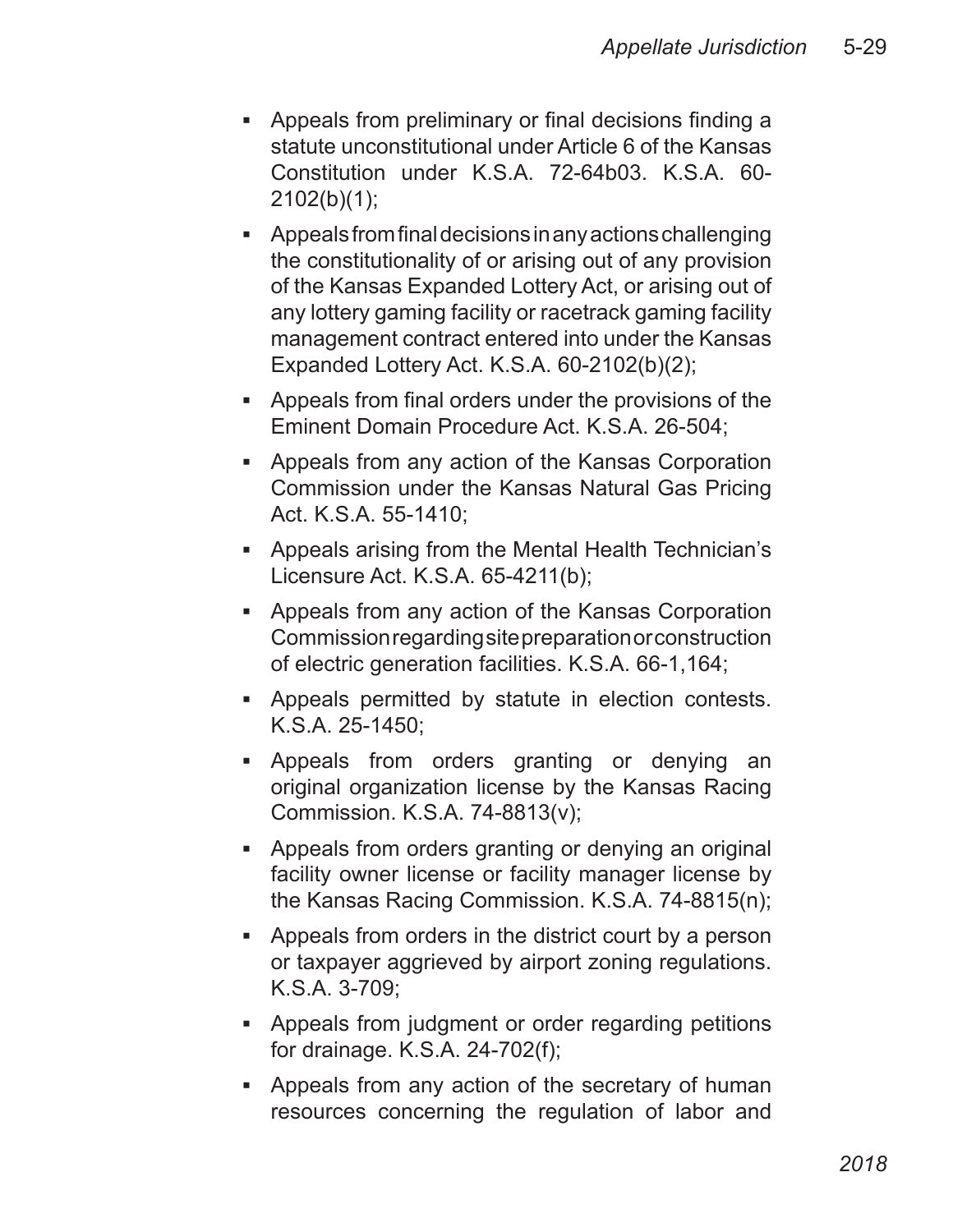industry are subject to review and enforcement by the Supreme Court in accordance with the Kansas Judicial Review Act. K.S.A. 44-612.

## **§ 5.17 Court of Appeals**

The Court of Appeals has jurisdiction to hear all appeals from district courts in civil proceedings, except in those cases reviewable by law in the district court and in those cases where direct appeal must be taken to the Supreme Court as required by law. K.S.A. 60-2101(a). In addition, the Court of Appeals has jurisdiction to hear appeals from administrative decisions where a statute specifically authorizes appeals directly to the Court of Appeals. K.S.A. 60-2101(a). See, *e.g.*, K.S.A. 74-2426(c)(4) (appeals from final orders of the Court of Tax Appeals unless the taxpayer elects to file a petition for review in the district court); K.S.A. 66-118a(b) (orders of the Kansas Corporation Commission arising from a rate hearing requested by a public utility or requested by the State Corporation Commission when a public utility is a necessary party); K.S.A. 65-3008a (permits issued by the Secretary of Health and Environment with regard to air quality under the Kansas Air Quality Control Act, effective April 13, 2006); K.S.A. 44-556(a) (decisions of the Workers Compensation Board entered on or after October 1, 1993).

Court of Appeals jurisdiction includes appeals from all K.S.A. 60-1507 proceedings, regardless of the severity of the underlying criminal offense. *State v. Thomas*, 239 Kan. 457, 459, 720 P.2d 1059 (1986).

Appeals from actions of the district court in proceedings under the Code of Civil Procedure for Limited Actions are taken to the Court of Appeals. K.S.A. 61-3902(b).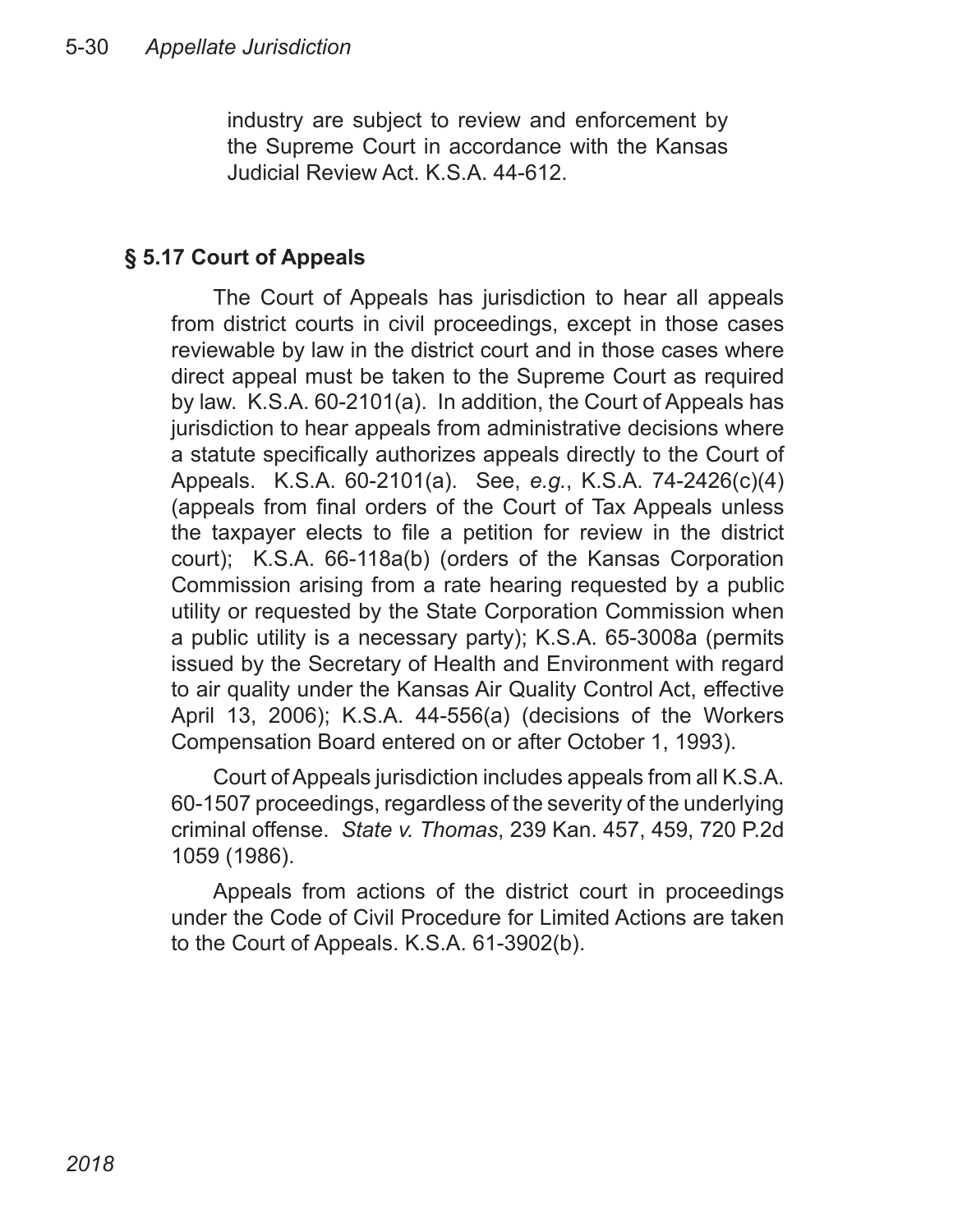# **VI. APPEALABLE ORDERS IN CIVIL CASES**

#### **§ 5.18 Final Orders**

Under K.S.A. 60-2102(a)(4), a final decision in a civil proceeding can be appealed. In an appeal from a final order, any act or ruling from the beginning of the proceeding is reviewable. However, under K.S.A. 60- 2103(h), an appellee must file a cross-appeal before he or she can present adverse rulings for review. *In re Tax Appeal of Fleet*, 293 Kan. 768, 775, 272 P.3d 583 (2012); *McCracken v. Kohl*, 286 Kan. 1114, 1120, 191 P.3d 313 (2008); *Chavez v. Markham*, 19 Kan. App. 2d 702, Syl. ¶ 4, 875 P.2d 997 (1994), *aff'd* 256 Kan. 859, 889 P.2d 122 (1995). See also *Butler County Water Dist. No. 8 v. Yates*, 275 Kan. 291, 299, 64 P.3d 357 (2003); *In re T.A.*, 30 Kan. App. 2d 30, 35, 38 P.3d 140 (2001).

A "final decision" is a decision "'which finally decides and disposes of the entire merits of the controversy, and reserves no further questions or directions for the future or further action of the court.'" *Kansas Medical Mut. Ins. Co. v. Svaty*, 291 Kan. 597, 610, 244 P.3d 642 (2010) (quoting *Gulf Ins. Co. v. Bovee*, 217 Kan. 586, 587, 538 P.2d 724 [1975]). See also *Flores Rentals v. Flores*, 283 Kan. 476, 481-82, 153 P.3d 523 (2007); *Investcorp v. Simpson Investment Co.*, 277 Kan. 445, Syl. ¶ 3, 85 P.3d 1140 (2003); *Plains Petroleum Co. v. First National Bank of Lamar*, 274 Kan. 74, 82, 49 P.3d 432 (2002); *State ex rel. Board of Healing Arts v. Beyrle*, 262 Kan. 507, Syl. ¶ 2, 941 P.2d 371 (1997); *Honeycutt v. City of Wichita*, 251 Kan. 451, Syl. ¶ 1, 836 P.2d 1128 (1992). A final decision is one that determines all of the issues in the case, not just part of the issues. *Henderson v. Hassur*, 1 Kan. App. 2d 103, Syl. ¶ 2, 562 P.2d 108 (1977). See also *Winters v. GNB Battery Technologies*, 23 Kan. App. 2d 92, 95, 927 P.2d 512 (1996).

In recent years, the Kansas Supreme Court has made clear that the time to appeal begins to run immediately upon entry of judgment, subject only to an exception where the appellant shows good cause for not learning of the entry of judgment as set out in K.S.A. 60-2103(a). In *Board of Sedgwick County Comm'rs v.*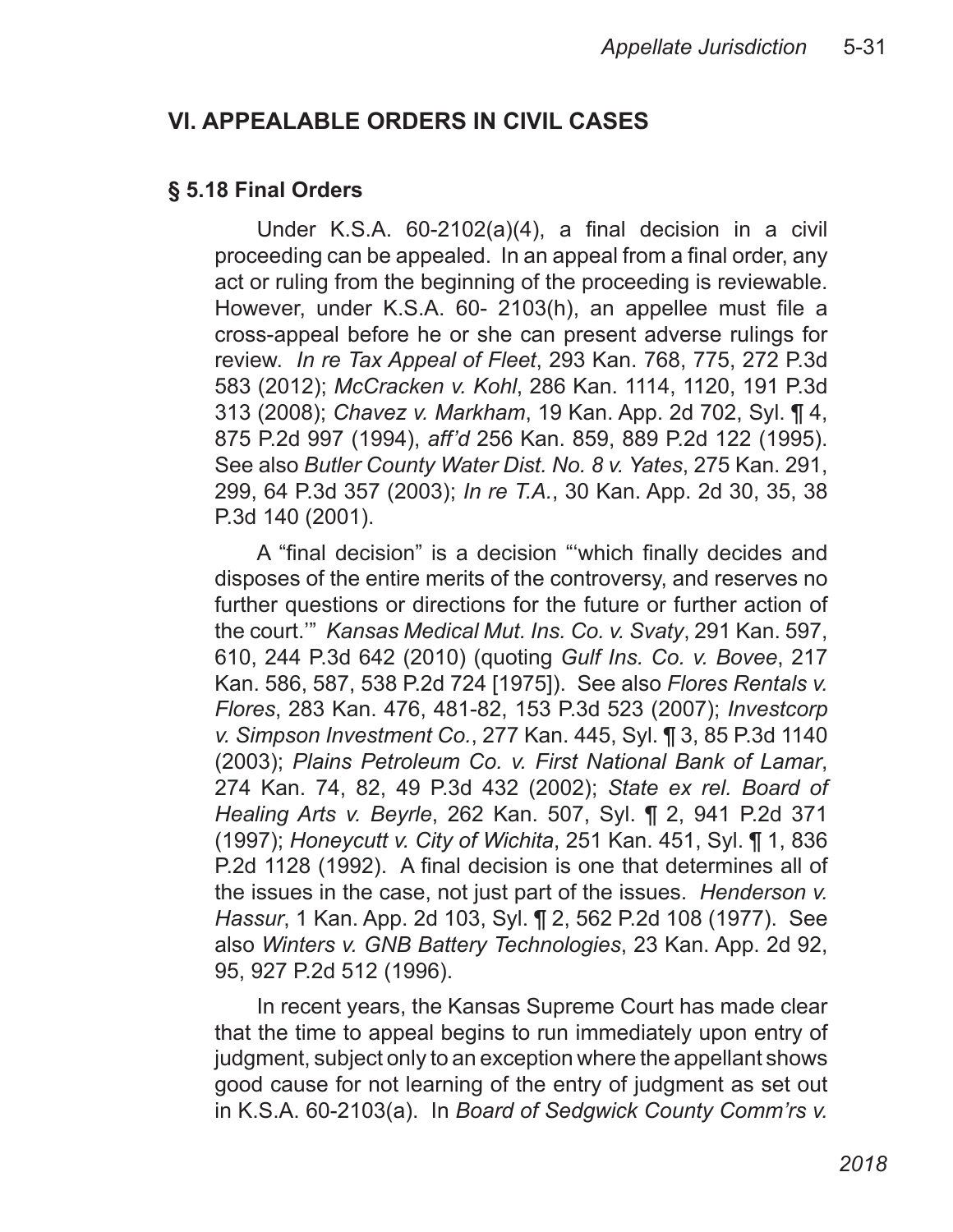*City of Park City*, 293 Kan. 107, 120, 260 P.3d 387 (2011), the Kansas Supreme Court rejected any exception to the Kansas rule requiring a notice of appeal to be filed within 30 days of entry of judgment and expressly rejected the "unique circumstances" doctrine that it previously applied where an appellant may have been led to believe, erroneously, that the judgment so entered was not "final." The court expressly overruled its prior decisions applying the "unique circumstances" exception to a jurisdictional deadline. 293 Kan. at 120. See also *Woods v. Unified Gov't of Wyandotte County/KCK*, 294 Kan. 292, 298, 275 P.3d 467 (2012).

In a number of cases, the appellate courts have examined whether various rulings are final, appealable orders. The following list, which is certainly not all inclusive, is for the purpose of direction only. The specifics of the cases cited should be considered in determining their applicability to any given situation:

#### Collateral Order Doctrine ▪

An order conclusively determining a disputed question that resolves an important issue completely separate from the merits of the action and that will be effectively unreviewable on appeal from a final judgment is reviewable as a final decision under the collateral order doctrine. *In re T.S.W.*, 294 Kan. 423, 434-35, 276 P.3d 133 (2012); *Skahan v. Powell*, 8 Kan. App. 2d 204, 653 P.2d 1192 (1982). The Kansas Supreme Court has emphasized "the limited availability of the collateral order doctrine" in its decisions in recent years. See *Kansas Medical Mut. Ins. Co. v. Svaty*, 291 Kan. 597, 616, 244 P.3d 642 (2010); *Harsch v. Miller*, 288 Kan. 280, 200 P.3d 467 (2009); *Flores Rentals v. Flores*, 283 Kan. 476, 491, 153 P.3d 523 (2007). However, the court recently found application of this doctrine proper in the unique factual circumstances presented by an appeal by the Cherokee Nation from an order granting a petition to deviate from the adoptive placement preferences set forth in the Indian Child Welfare Act. *In re T.S.W.*, 294 Kan. 423, 432-35, 276 P.3d 133 (2012). Nevertheless, the *T.S.W.* court emphasized it will continue to apply this narrow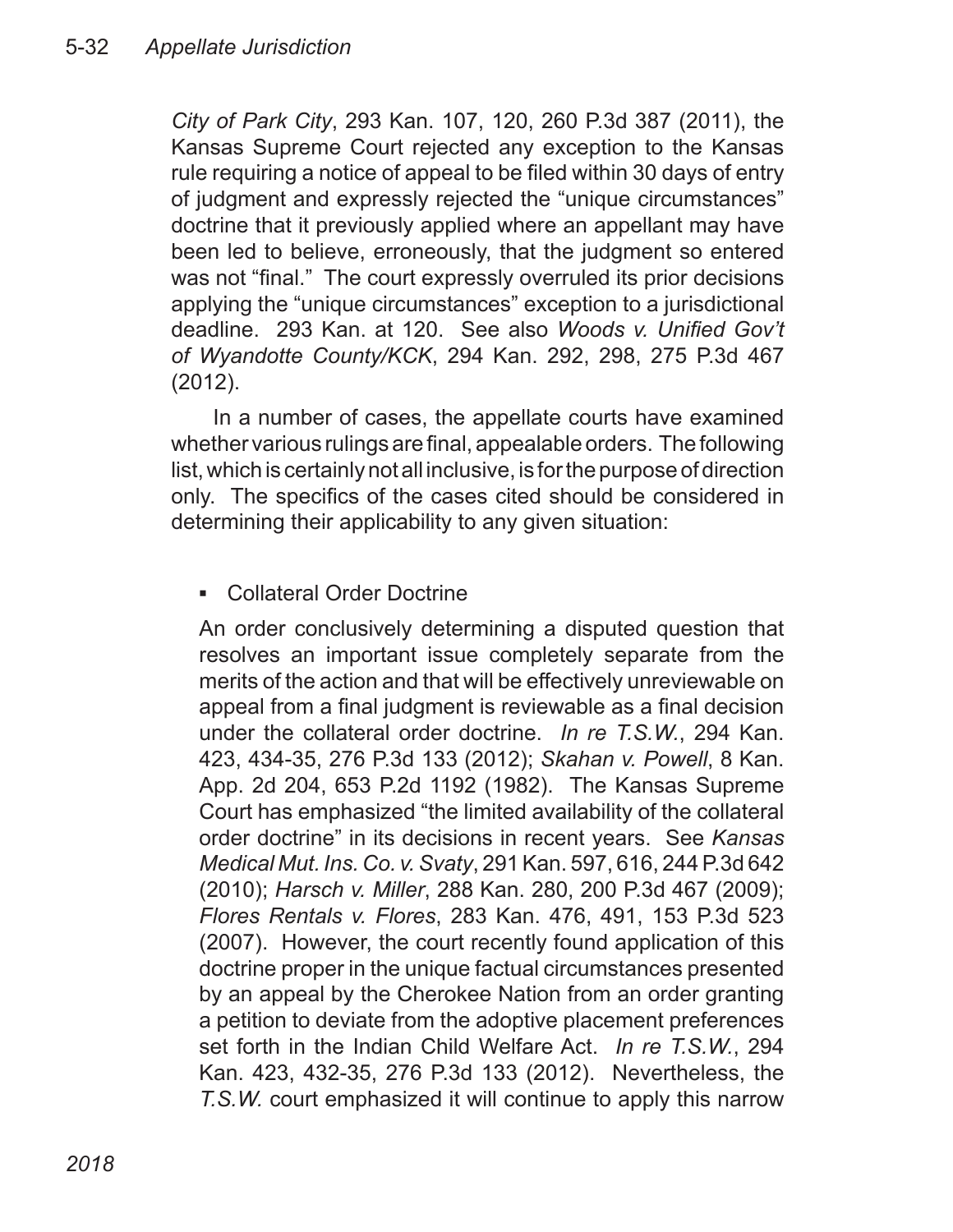doctrine sparingly to a small class of collateral rulings. 294 Kan. at 434.

Two years earlier, in *Svaty*, the Kansas Supreme Court rejected application of the doctrine to a collateral discovery ruling challenged by a non-party. 291 Kan. at 616. In so holding, it found guidance in the United States Supreme Court's recent decision in *Mohawk Industries, Inc. v. Carpenter*, 558 U.S. 100, 130 S. Ct. 599, 605, 175 L. Ed. 2d 458 (2009), where the Court rejected application of the doctrine to an order concluding that the defendant had waived its attorney-client privilege in another suit. The *Svaty* court noted that it generally has followed the United States Supreme Court's application of the collateral order doctrine and held the doctrine did not apply even though the appellant was not a party to the litigation below because it could seek a remedy through mandamus. 291 Kan. at 616.

■ Discovery and Other Pretrial Motions

The denial of a motion to intervene is a final, appealable order. *State ex rel. Stephan v. Kansas Dept. of Revenue*, 253 Kan. 412, Syl. ¶ 1, 415, 856 P.2d 151 (1993); *In re S.C.*, 32 Kan. App. 2d 514, 516, 85 P.3d 224 (2004); *In re Marriage of Osborne*, 21 Kan. App. 2d 374, Syl. ¶ 1, 901 P.2d 12 (1995).

As a general rule, discovery orders and sanctions for violations concerning parties to the proceedings are not final, appealable orders. *Reed v. Hess*, 239 Kan. 46, Syl. ¶ 3, 716 P.2d 555 (1986). This is true even where the appellant was not a party to the proceedings below, at least if the district court did not impose sanctions or a penalty on appellant. *Kansas Medical Mut. Ins. Co. v. Svaty*, 291 Kan. 597, 616, 244 P.3d 642 (2010).

■ Dispositive Motions

An order denying a motion to dismiss is not a final, appealable order. *Donaldson v. State Highway Commission*, 189 Kan. 483, Syl. ¶ 2, 485, 370 P.2d 83 (1962).

The denial of a motion for summary judgment is not usually a final, appealable decision. *NEA-Topeka v. U.S.D. No.*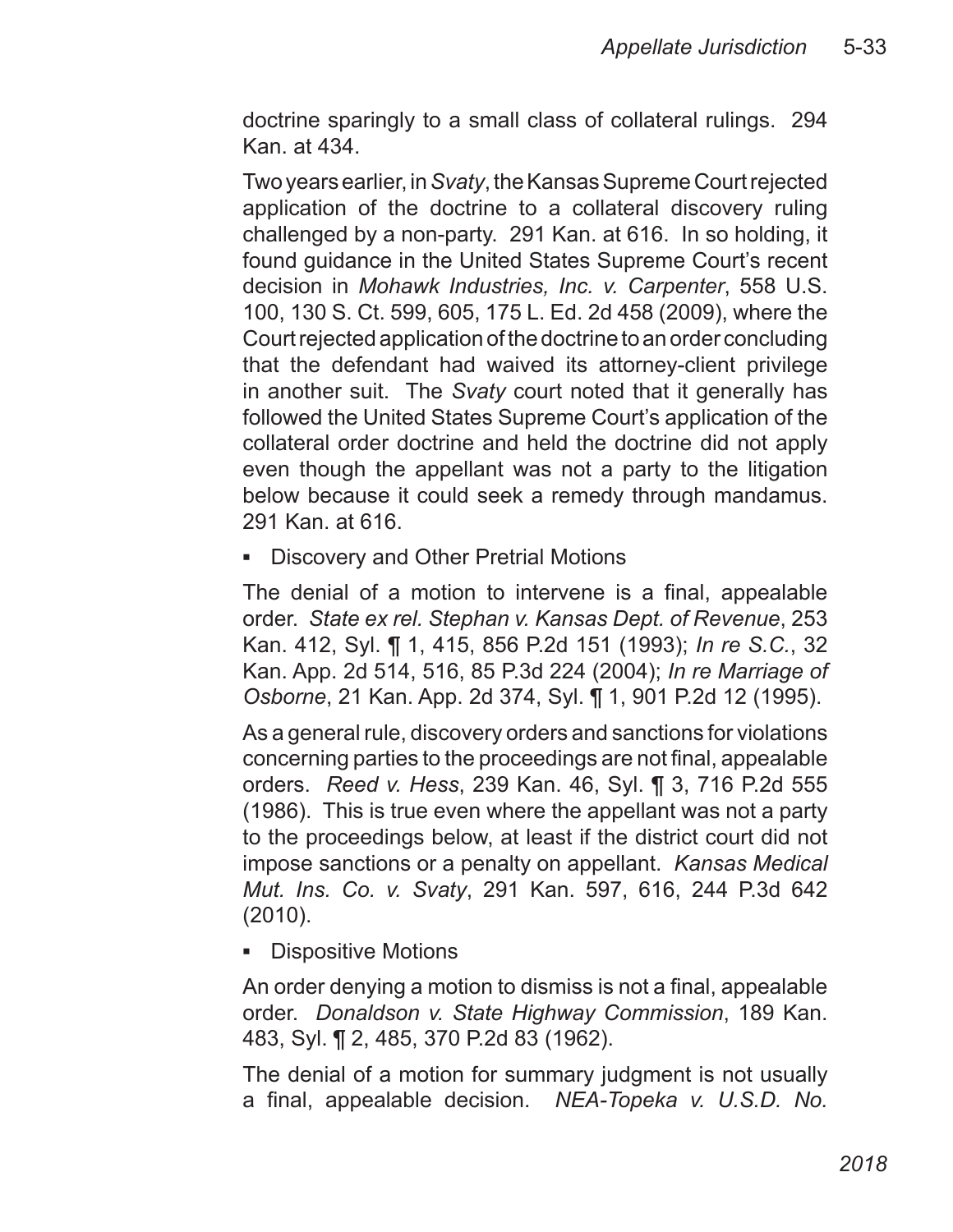*501*, 260 Kan. 838, 843, 925 P.2d 835 (1996). "Typically, a party can only appeal from a summary judgment if the trial court has granted the opposing party's summary judgment motion." *NEA-Topeka*, 260 Kan. at 843. An order granting partial summary judgment to one of several defendants is not a final, appealable order. *Vallejo v. BNSF Railway Company*, 46 Kan. App. 2d 498, 503-04, 263 P.3d 208 (2011); *Fredricks v. Foltz*, 221 Kan. 28, 31, 557 P.2d 1252 (1976).

Trial court's order granting a motion for voluntary dismissal without prejudice is not a final order and, as such, an appellate court is without jurisdiction to consider an appeal of that order. *Bain v. Artzer*, 271 Kan. 578, Syl. ¶ 2, 25 P.3d 136 (2001). See also *Arnold v. Hewitt*, 32 Kan. App. 2d 500, 85 P.3d 220 (2004) (partial summary judgment was not an appealable "final decision" despite the plaintiff's voluntary dismissal of the remaining claim).

**Judgment** ▪

An order vacating a default judgment is not a final, appealable order. *Bates & Son Construction Co. v. Berry*, 217 Kan. 322, Syl. ¶ 1, 537 P.2d 189 (1975).

Generally, a declaratory judgment has the effect of a final order and would normally be appealable. However, if the judgment does not resolve all of the issues, there is no final, appealable decision. *AMCO Ins. Co. v. Beck*, 258 Kan. 726, 728, 907 P.2d 137 (1995).

"A party is bound by a judgment entered on stipulation or consent and may not appeal from a judgment in which he or she has acquiesced." *In re Care and Treatment of Saathoff*, 272 Kan. 219, 220, 32 P.3d 1173 (2001). An exception exists "when the party attacks the judgment because of lack of consent or because the judgment deviates from the stipulation or when the party's attorney had no authority to settle the case and did so without the agreement and consent of his client." *Reimer v. Davis*, 224 Kan. 225, Syl. ¶ 2, 580 P.2d 81 (1978).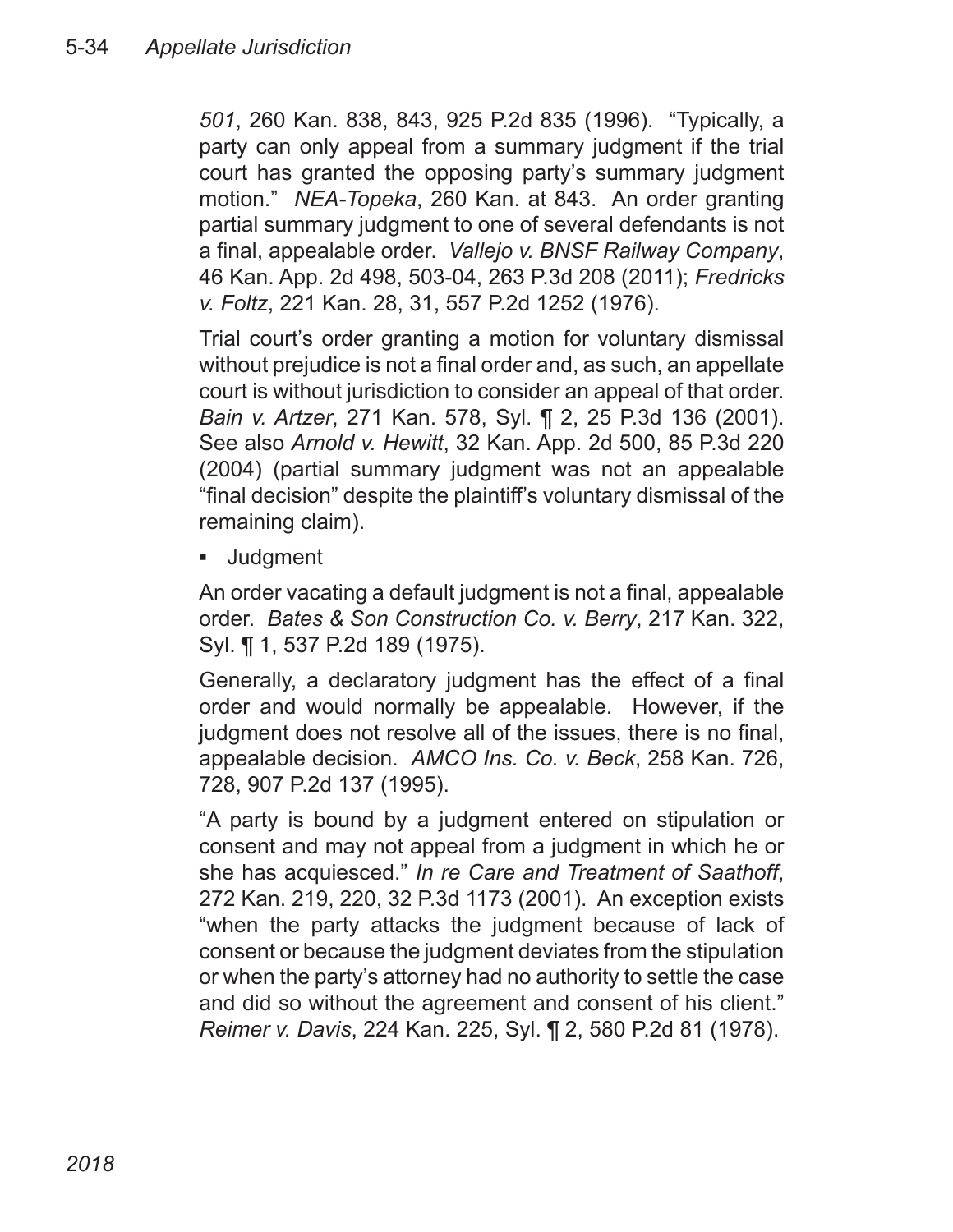■ Post-trial Motions

An order granting a new trial is not a final, appealable order. *Oertel v. Phillips*, 197 Kan. 113, 116-17, 415 P.2d 223 (1966). *See also NEA-Topeka v. U.S.D. No. 501*, 260 Kan. at 843; *Donnini v. Ouano*, 15 Kan. App. 2d 517, 526, 810 P.2d 1163 (1991). However, an exception to this rule has been recognized when an order granting a new trial under K.S.A. 60-259(a) or K.S.A. 60-260 is challenged on jurisdictional grounds. *Brown v. Fitzpatrick*, 224 Kan. 636, Syl. ¶¶ 2, 3, 585 P.2d 987 (1978); *Donnini*, 15 Kan. App. 2d at 526.

Post-Judgment ▪

An order overruling a motion to quash an order of garnishment is not a final, appealable order. *Gulf Ins. Co. v. Bovee*, 217 Kan. 586, Syl. ¶ 2, 538 P.2d 724 (1975). But see K.S.A. 61- 3901(c), which authorizes an appeal from any order overruling a motion to discharge a garnishment under Chapter 61.

An order amending a sheriff's return of service on an execution after satisfaction of a judgment in the action is a final, appealable order. *Transport Clearing House, Inc. v. Rostock*, 202 Kan. 72, Syl. ¶ 2, 447 P.2d 1 (1968).

■ Foreclosure/Redemption

"An order extending a statutory redemption period is a final, appealable order." *Federal Savings & Loan Ins. Corp. v. Treaster*, 13 Kan. App. 2d 305, Syl. ¶ 1, 770 P.2d 481 (1989). See also *L.P.P. Mortgage, Ltd. v. Hayse*, 32 Kan. App. 2d 579, 87 P.3d 976 (2004).

A judgment of mortgage foreclosure is a final, appealable order if it determines the rights of the parties, the amounts to be paid, and the priority of the claims. *Stauth v. Brown*, 241 Kan. 1, Syl. ¶ 1, 734 P.2d 1063 (1987). See also *L.P.P. Mortgage, Ltd.*, 32 Kan. App. 2d at 583-84.

An order of sale issued in a mortgage foreclosure action is not a final, appealable order; however, an order confirming a sheriff's sale is a final, appealable order. See *Valley State Bank v. Geiger*, 12 Kan. App. 2d 485, 748 P.2d 905 (1988).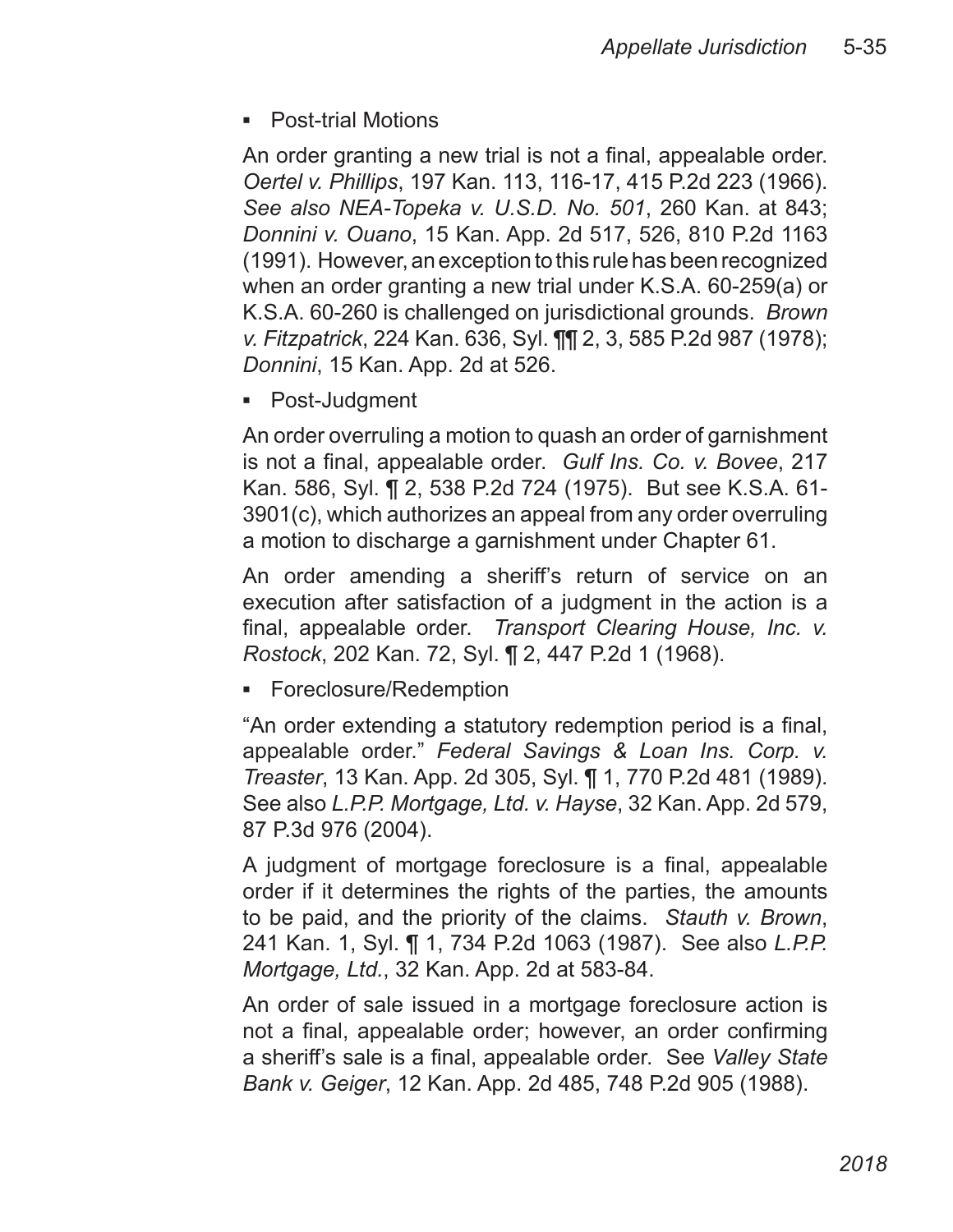#### **Miscellaneous** ▪

In the absence of exceptional circumstances, remand orders are not appealable. *Holton Transport, Inc. v. Kansas Corporation Comm'n*, 10 Kan. App. 2d 12, Syl. ¶ 1, 690 P.2d 399 (1984). See also *Neal v. Hy-Vee*, Inc., 277 Kan. 1, 18, 81 P.3d 425 (2003); *NEA-Topeka*, 260 Kan. at 843; *Williams v. General Elec. Co.*, 27 Kan. App. 2d 792, 793, 9 P.3d 1267 (1999). In *Holton Transport*, the court held that absent exceptional circumstances, an order remanding a proceeding to the Kansas Corporation Commission for further findings is not a final, appealable order. *Holton Transport, Inc.*, 10 Kan. App. 2d at 13.

The denial of a motion to arbitrate is a final, appealable order. If, however, the court grants a motion to compel arbitration, the parties must submit to arbitration and challenge the arbitrator's decision before there is a final, appealable order. *NEA-Topeka*, 260 Kan. at 842-43.

Once there is a decision on the merits of an action, there is a final appealable order. Resolution of a motion or request for attorney fees is unnecessary before there is a final, appealable order. *Snodgrass v. State Farm Mut. Auto. Ins. Co.*, 246 Kan. 371, Syl. ¶ 1, 789 P.2d 211 (1990). However, if the trial court enters an order granting fees without determining the amount it has awarded, the notice of appeal from that judgment is premature and will lie dormant until the trial court determines the actual amount of the fee award. *Ohlmeier v. Jones*, 51 Kan. App. 2d 1014, Syl. ¶ 1, 360 P.3d 447 (2015). Sanctions under K.S.A. 60-211 must be determined, however, before a judgment is final for appeal purposes. *Smith v. Russell*, 274 Kan. 1076, 1081, 58 P.3d 698 (2002).

The denial of a motion to terminate parental rights is a final, appealable order. *In re T.D.W.*, 18 Kan. App. 2d 286, Syl. ¶¶ 5, 6, 850 P.2d 947 (1993). See also *In re C.H.W.*, 26 Kan. App. 2d 413, 416, 988 P.2d 276 (1999).

Trial court's order determining that ERISA did not preempt state regulation of stop-loss insurance policy for self-funded employee benefit plans but that state Insurance Commissioner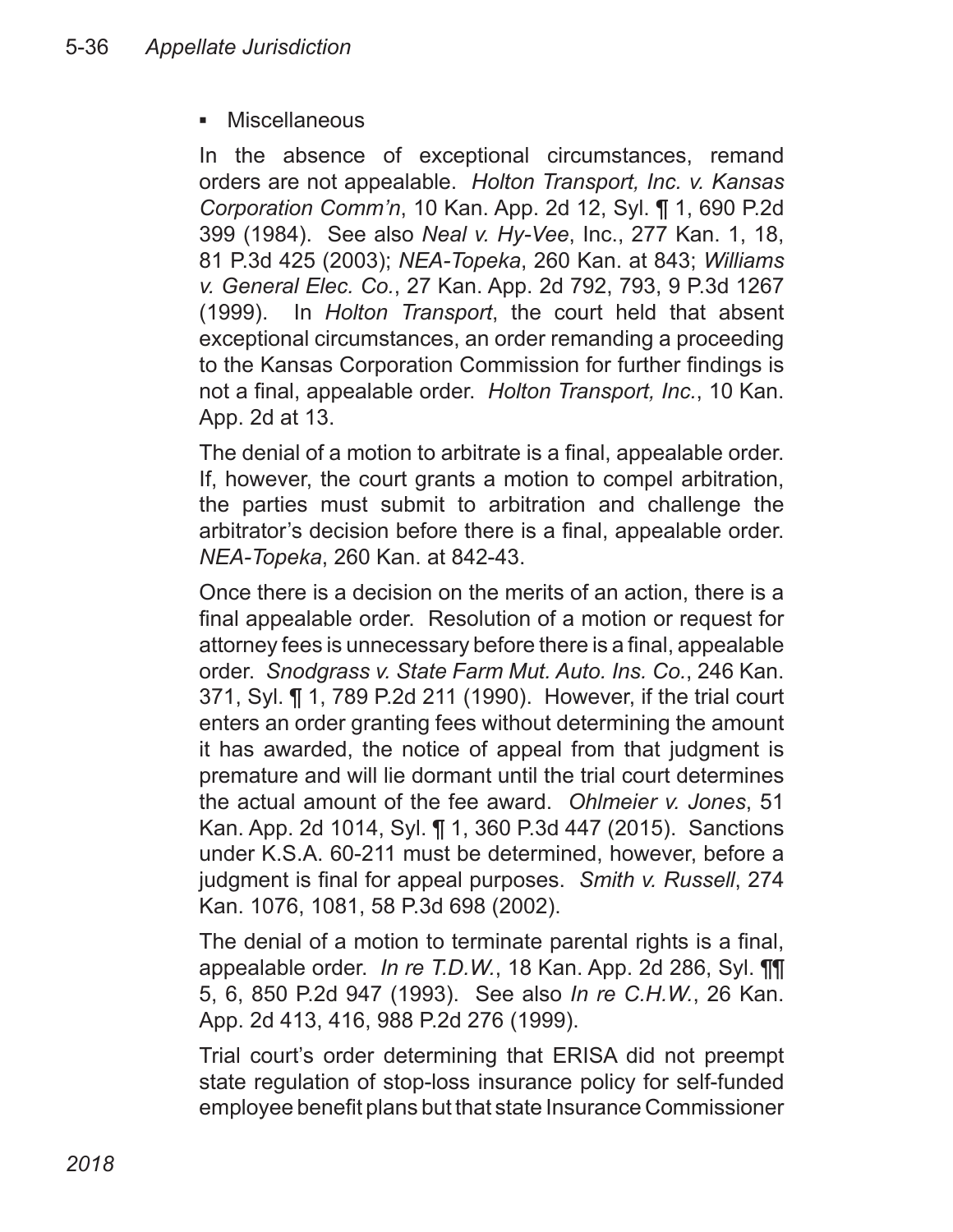lacked statutory authority to regulate such insurance was a final order for purposes of appeal even though subsequent legislative amendment would alter ruling. *American Trust Administrators, Inc. v. Sebelius*, 267 Kan. 480, 981 P.2d 248 (1999).

**PRACTICE NOTE:** If there is any possibility that a final judgment has been entered, counsel should carefully comply with the 30-day deadline from entry of judgment set forth in K.S.A. 60-2103(a) and the deadlines that follow until it is clear that the time to appeal has not commenced. That course is far safer than the alternative that there will be no appellate jurisdiction after the 30 days have expired. This is true in part because Rule 2.03 provides that "advance filing shall have the same effect for purposes of the appeal as if the notice of appeal had been filed simultaneously with the actual entry of judgment, provided it complies with K.S.A. 60-2103(b)." Rule 2.03 has been extended to hold that "'if a judgment is entered disposing of all claims against one of multiple parties, and a premature notice of appeal has been filed and has not been dismissed, then a final judgment disposing of all claims and all parties validates the premature notice of appeal concerning the matters from which the appellant appealed.'" *Newcastle Homes v. Thye*, 44 Kan. App. 2d 774, 797, 241 P.3d 988 (2010) (quoting *Honeycutt v. City of Wichita*, 251 Kan. 451, 462, 836 P.2d 1128 [1992]). The Court of Appeals held jurisdiction proper in *Newcastle Homes* because the appellant had timely filed a second notice of appeal within 30 days of the entry of final judgment even though the district court had dismissed a premature notice of appeal for failure to file a docketing statement. 44 Kan. App. 2d at 797.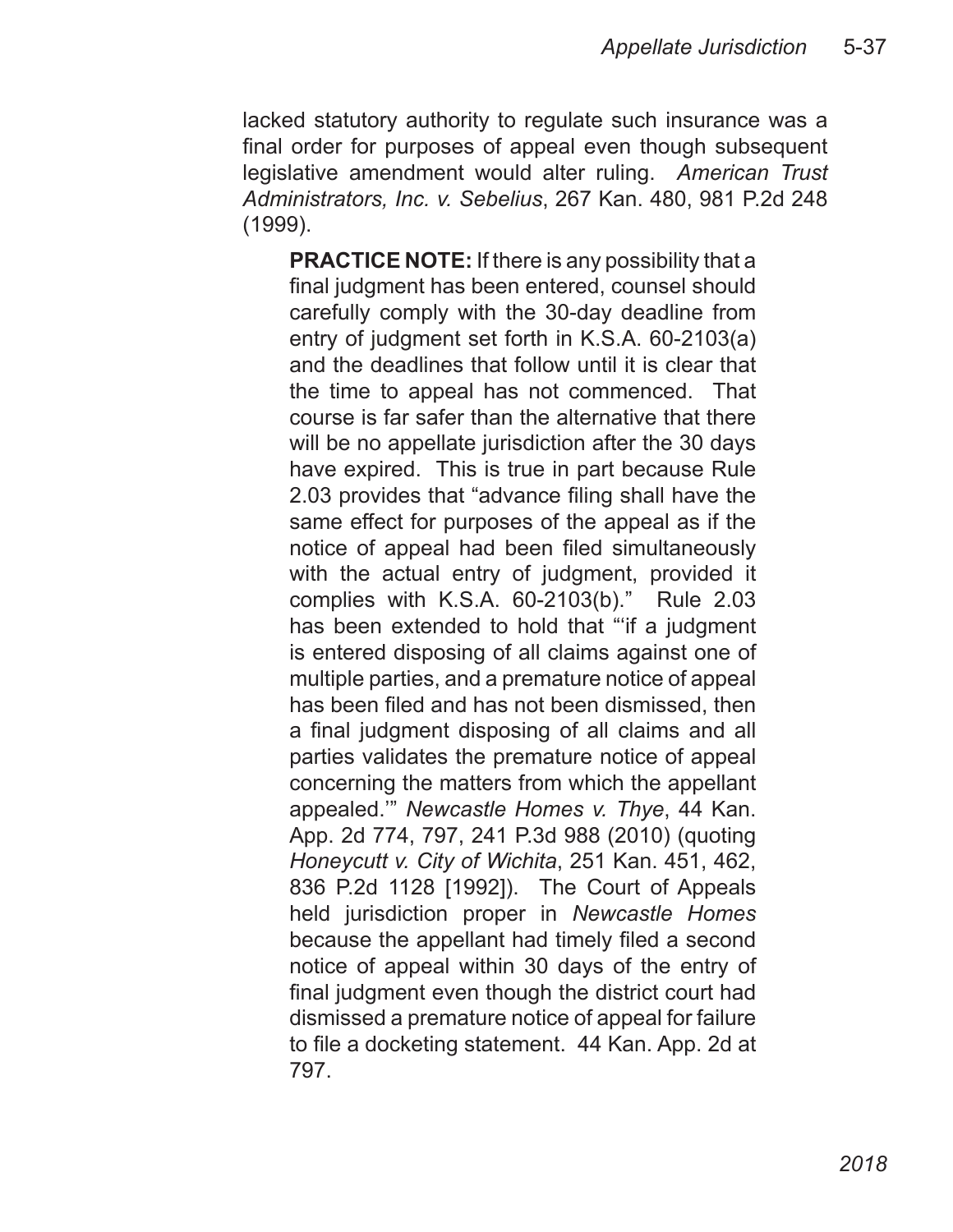## **§ 5.19 Interlocutory Orders that are Appealable as a Matter of Right**

In some instances, an appeal from a decision of a district court (except for a district magistrate judge who is not regularly admitted to practice law in Kansas) may be taken as a matter of right to the Court of Appeals even though the order appealed from is interlocutory in nature; *i.e.*, the entire controversy is not ended as a result of the order. Those orders are set out in K.S.A. 60-2102(a)(1)-(3) and include:

- An order that discharges, vacates, or modifies a provisional remedy;
- An order that grants, continues, modifies, refuses, or dissolves an injunction, or an order that grants or refuses relief in the form of mandamus, quo warranto, or habeas corpus; and
- An order that appoints a receiver or refuses to wind ▪up a receivership or to take steps to accomplish the purposes thereof, such as directing sales or other disposal of property, or an order involving the tax or revenue laws, the title to real estate, the constitution of this state or the constitution, laws or treaties of the United States.

Other statutes may also authorize interlocutory appeals. See, *e.g.*, K.S.A. 60-1305 (order refusing to appoint a receiver).

Appeals under K.S.A. 60-2102(a) are taken to the Court of Appeals, except where a direct appeal to the Supreme Court is required by law. K.S.A. 60-2102(a)(4). Even though an order may seemingly fall within one of these categories, the order itself must possess some semblance of finality before the appeal will be allowed. For instance, in *Valley State Bank v. Geiger*, 12 Kan. App. 2d 485, 748 P.2d 905 (1988), the court held that an order of sale issued in a mortgage foreclosure action is not an appealable order under K.S.A. 60-2102(a)(3) because it has no semblance of being a final determination of the title to real estate. On the other hand, in *Smith v. Williams*, 3 Kan. App. 2d 205, 592 P.2d 129 (1979), the court found that an order establishing boundary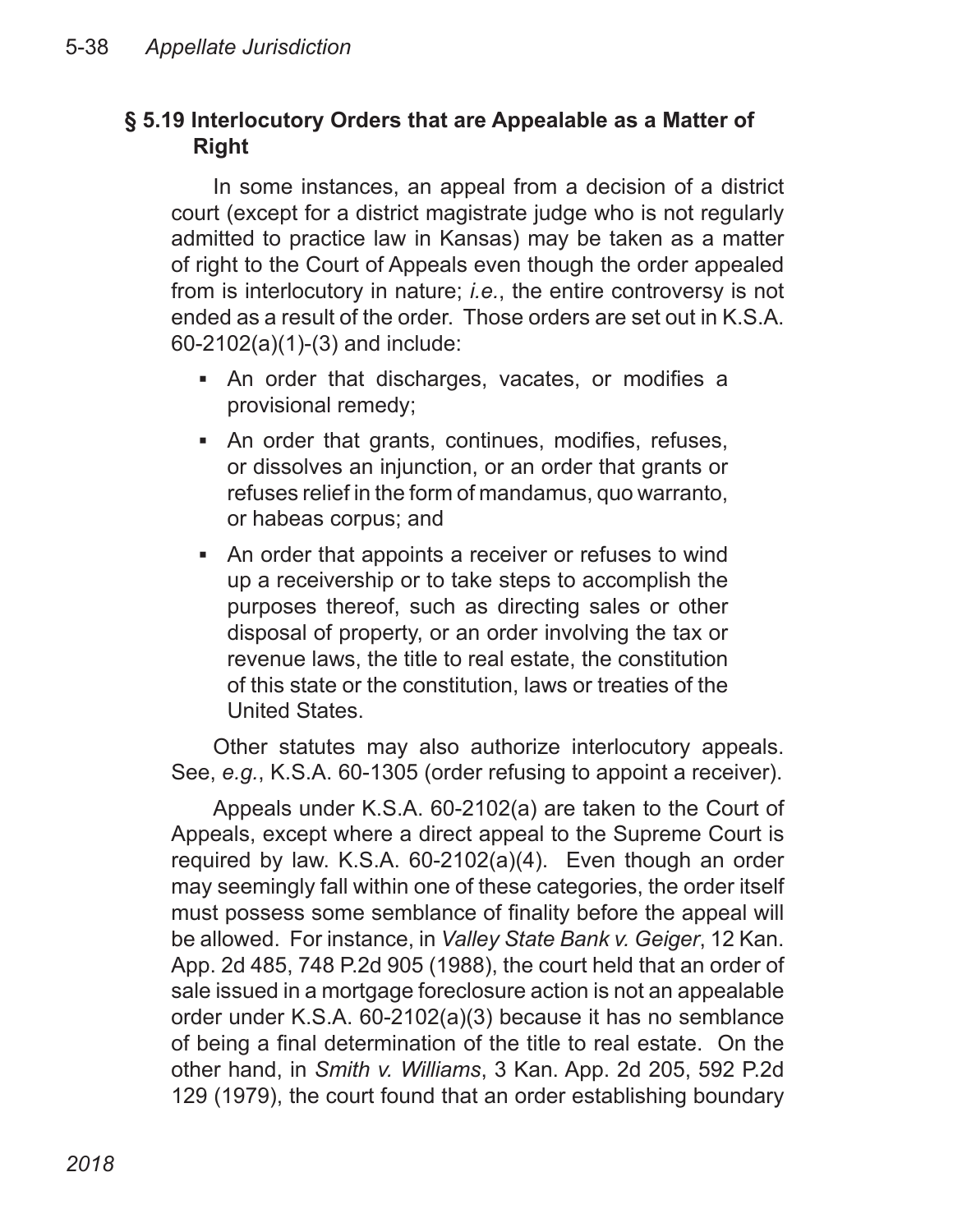lines and quieting title did have the requisite semblance of finality even though other claims remained to be resolved.

Similarly, "K.S.A. 60-2102 does not provide for an appeal when a restraining order is granted." *U.S.D. No. 503 v. McKinney*, 236 Kan. 224, 228, 689 P.2d 860 (1984). This is so because restraining orders are usually in effect for only a brief period pending issuance of a temporary injunction. 236 Kan. at 228.

#### **§ 5.20 Interlocutory Orders that are Appealable in the Court's Discretion**

K.S.A. 60-2102(c) and Supreme Court Rule 4.01 provide that some interlocutory orders may be appealed in the discretion of the Court of Appeals. Under the statute and court rule, a district judge or a district magistrate judge who is regularly admitted to practice law in Kansas, issuing an order that is not otherwise appealable, may make written findings that the judge is of the opinion the order involves a controlling question of law as to which there is substantial ground for difference of opinion and that an immediate appeal from the order may materially advance the ultimate termination of the litigation. See *Duarte v. DeBruce Grain, Inc.*, 276 Kan. 598, 599, 78 P.3d 428 (2003); *Cypress Media Inc. v. City of Overland Park*, 268 Kan. 407, 413-14, 997 P.2d 681 (2000).

If these findings are made, the Court of Appeals may, in its discretion, permit an appeal to be taken from the order if proper application for permission to take an appeal is made to the Court of Appeals, under Rule 4.01. See *Flores Rentals v. Flores*, 283 Kan. 476, 481, 153 P.3d 523 (2007); *State ex rel. Board of Healing Arts v. Beyrle*, 262 Kan. 507, 508-09, 941 P.2d 371 (1997). The application must be served within 14 days after filing of the order. K.S.A. 60-2102(c); Rule 4.01.

> **PRACTICE NOTE:** Application to take a civil interlocutory appeal must be made to the Court of Appeals even though some, or all, of the issues lie within Supreme Court jurisdiction, *e.g.*, a statute has been declared unconstitutional. If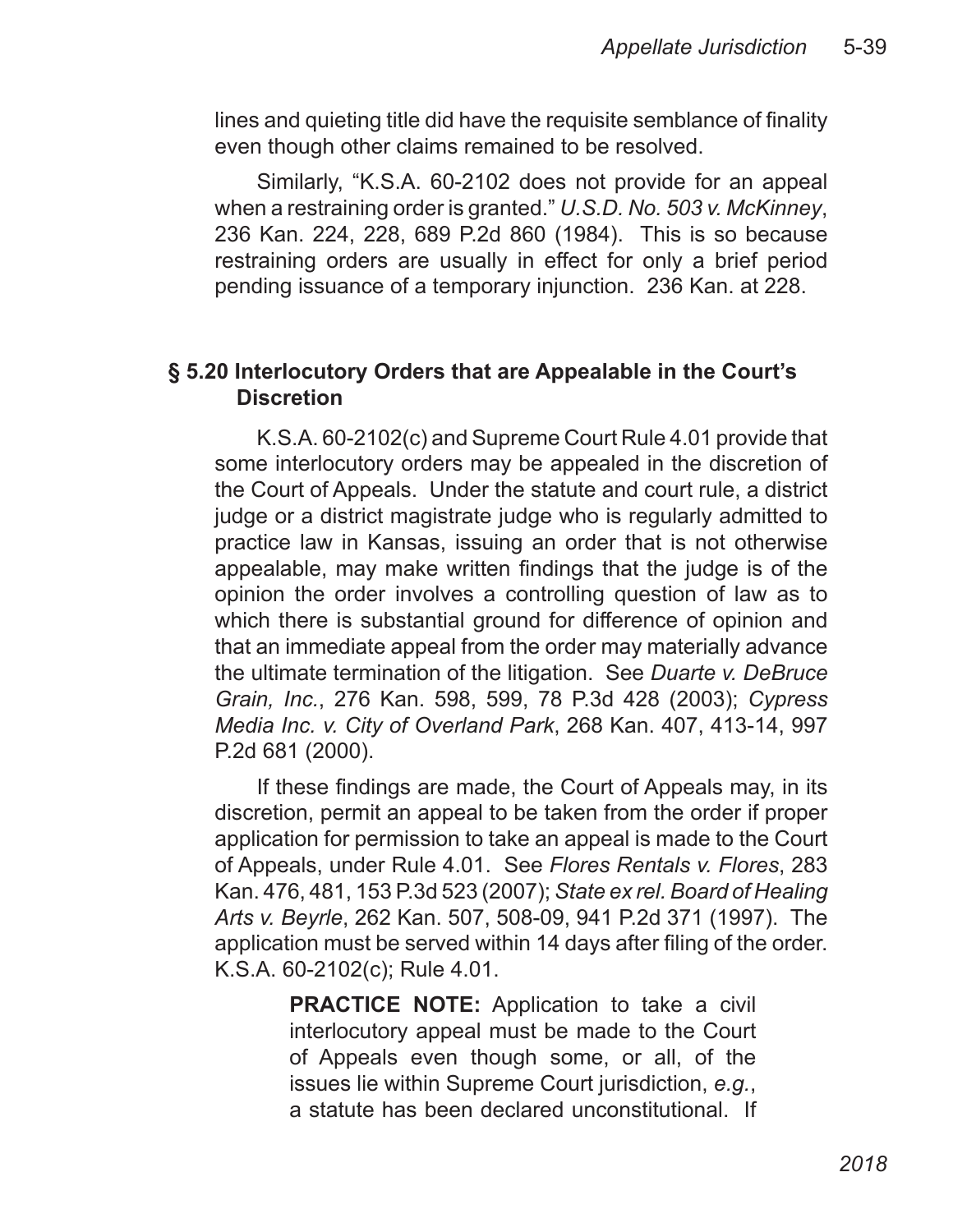permission to appeal is granted, the case will later be transferred to the Supreme Court.

The required findings are the first step. The district judge must make the findings required by the statute in the order from which the appeal is to be taken. *Anderson v. Beech Aircraft Corp.*, 237 Kan. 336, 337-38, 699 P.2d 1023 (1985). If, however, the order does not contain the findings required by the statute, the order can be amended to include the requisite findings, provided a motion to amend is filed and served within 14 days of the filing of the original order. In that case, the application for permission to take an appeal may be served within 14 days after filing of the amended order. Rule 4.01.

Rule 4.01 sets out what an application for permission to take an interlocutory appeal must contain. Further, the rule provides that an adverse party may respond to the application within the time limit set out in the rule. Finally, the rule sets out what procedure must be followed if permission to appeal is granted, *e.g.*, when the appeal is deemed docketed.

> **PRACTICE NOTE:** Few applications to take civil interlocutory appeals are granted. Counsel should carefully consider whether their case meets the three statutory requirements: controlling question of law, substantial ground for difference of opinion, and material advancement of termination of litigation. If so, the application should be thorough with particular attention paid to the "substantial ground for difference of opinion." Citation to authority is critical, but foreign jurisdictions cannot be cited to establish a difference of opinion if the question of law has been answered in Kansas.

An order of a district court granting or denying class action certification under K.S.A. 60-223 may be appealed, in the discretion of the Court of Appeals, if application is made to the court within 14 days after entry of the order. K.S.A. 60-223(f); Rule 4.01A. The proceedings in the district court are not stayed by an appeal unless requested and so ordered by the district court or the Court of Appeals. K.S.A. 60-223(f).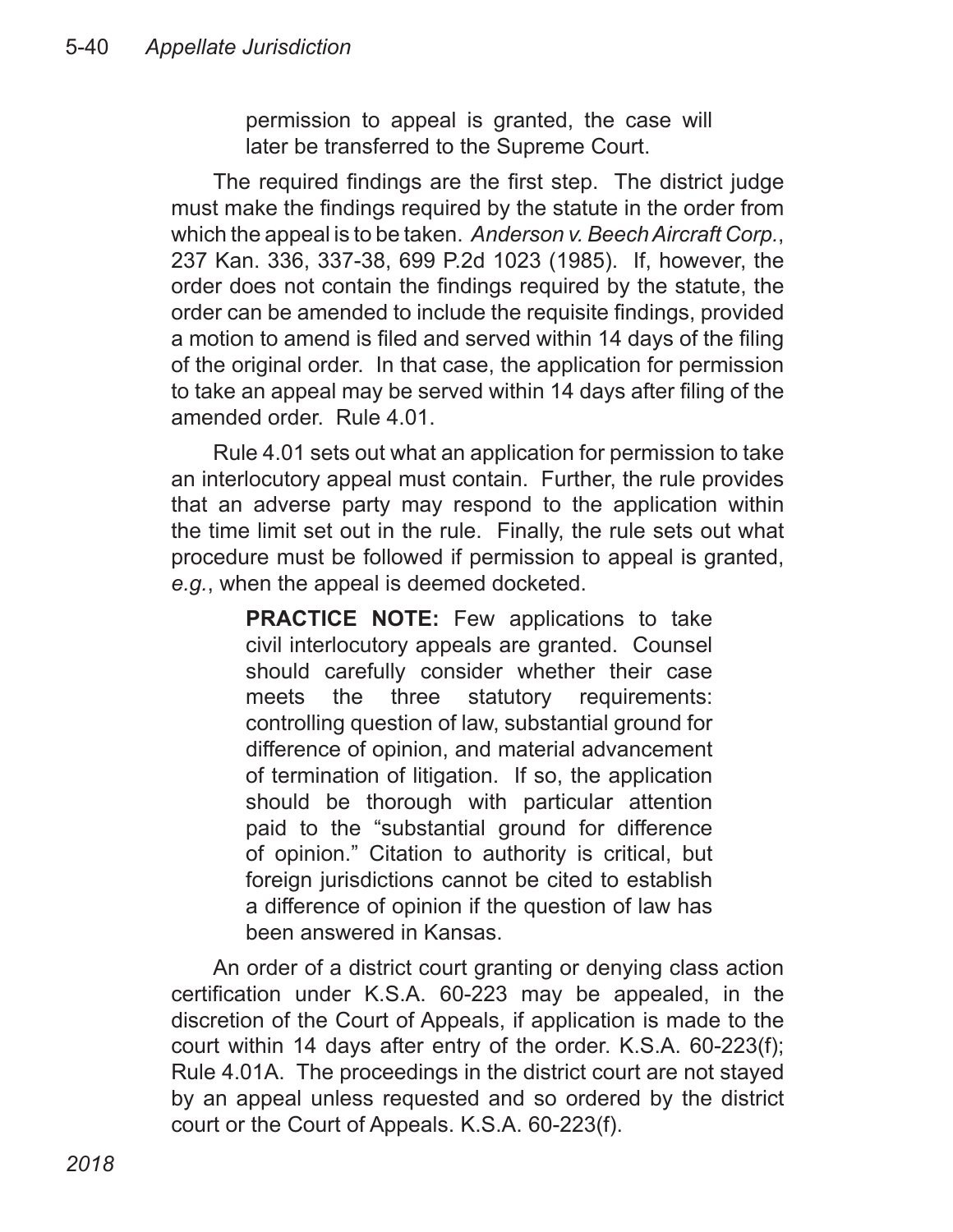#### **§ 5.21 K.S.A. 60-254(b) – Entry of Final Judgment as to One or More but Fewer than All Claims or Parties**

When there is more than one claim for relief in an action or when multiple parties are involved, the court can direct entry of final judgment as to one or more but fewer than all of the claims or parties if the court expressly determines there is no just reason for delay. K.S.A. 60-254(b). The Supreme Court has endorsed the following test for determining whether multiple claims exist: "'"'The ultimate determination of multiplicity of claims must rest in every case on whether the underlying factual bases for recovery state a number of different claims which could have been separately enforced.' [Citation omitted]."'" *Gillespie v. Seymour*, 263 Kan. 650, 654-55, 952 P.2d 1313 (1998). Different theories involving separate facts do not necessarily involve distinct claims.

The 254(b) findings must affirmatively appear in the record, preferably using the statutory language. *City of Salina v. Star B., Inc.*, 241 Kan. 692, Syl. ¶ 1, 739 P.2d 933 (1987). See also *State ex rel. Board of Healing Arts v. Beyrle*, 262 Kan. 507, 510, 941 P.2d 371 (1977). The appellate court will not assume the court made these findings simply because it used the word "judgment." *Crockett v. Medicalodges, Inc.*, 247 Kan. 433, 434, 799 P.2d 1022 (1990). Mere reference to K.S.A. 60-254(b) is insufficient. *Star B., Inc.*, 241 Kan. at 694-96.

After some uncertainty, the Kansas Supreme Court recently held that a trial court may enter an order granting the required 254(b) certification of an earlier otherwise non-final decision, and the "filing date of the district court order or journal entry memorializing that certification starts the 30-day appeal clock, and a timely notice of appeal endows the appellate court with jurisdiction to determine the merits." *Ullery v. Othick*, 304 Kan. 405, 414, 372 P.3d 1135 (2016); see also *Jenkins v. Chicago Pacific Corp.*, 306 Kan. 1305, 1308-09, 403 P.3d 1213 (2017) (recognizing prematurity of notice of appeal filed from order later certified under 254[b] is cured by trial court certification before appellate court dismisses appeal).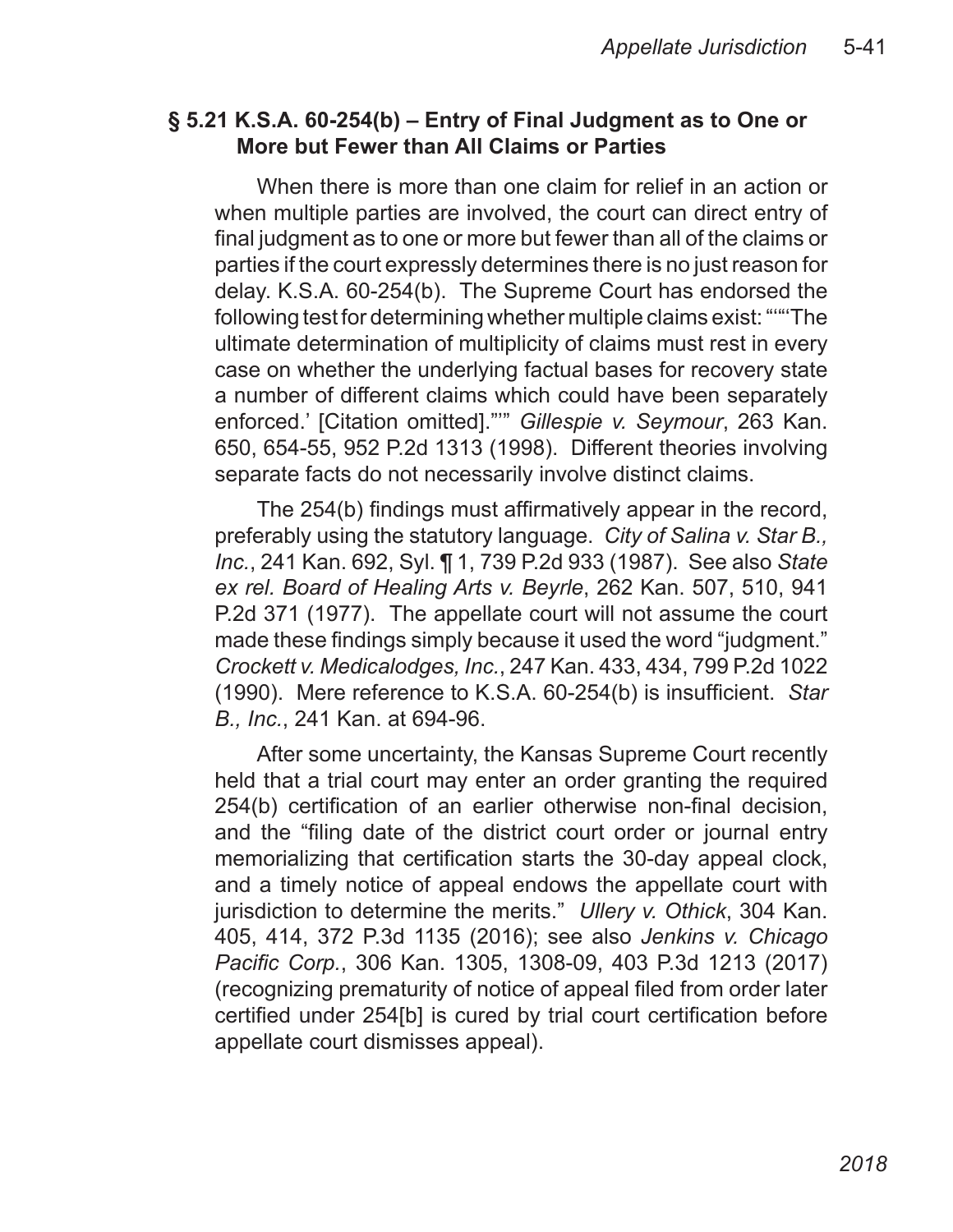When appropriate findings are made, there is a final appealable order, subject to appellate review of the legal propriety of those findings. *Patterson v. Missouri Valley Steel, Inc.*, 229 Kan. 481, Syl. ¶ 1, 625 P.2d 483 (1981); *Pioneer Operations Co. v. Brandeberry*, 14 Kan. App. 2d 289, Syl. ¶ 2, 789 P.2d 1182 (1990).

""Even if a section 254(b) certificate is issued, it is not binding on appeal; the trial court cannot thereby make an order final and therefore appealable, if it is not in fact final."' [Citation omitted.]" *Plains Petroleum Co. v. First Nat. Bank of Lamar*, 274 Kan. 74, 83, 49 P.3d 432 (2002), quoting *Gillespie*, 263 Kan. at 655. A trial court cannot split a single claim. See *Henderson v. Hassur*, 1 Kan. App. 2d 103, 562 P.2d 108 (1977). However, "'the discretionary judgment of the district court should be given substantial deference, for that court is 'the one most likely to be familiar with the case and with any justifiable reasons for delay.' [Citation omitted.] The reviewing court should disturb the trial court's assessment of the equities only if it can say that the judge's conclusion was clearly unreasonable.'" *St. Paul Surplus Lines Ins. Co. v. International Playtex, Inc.*, 245 Kan. 258, 276, 777 P.2d 1259 (1989), quoting *Curtiss-Wright Corp. v. General Electric Co.*, 446 U.S. 1, 10, 100 S. Ct. 1460, 64 L. Ed. 2d 1 (1980).

Once a 254(b) certificate has been issued and final judgment has been entered, the time for appeal starts to run. *Pioneer Operations Co.*, 14 Kan. App. 2d at 293. If a timely appeal is not taken, the judgment that is the subject of the certificate cannot later be reviewed as an intermediate ruling when appeal from the final judgment disposing of the entire case is taken under K.S.A. 60-2102(a)(4). *Pioneer Operations Co.*, 14 Kan. App. 2d at 293. However, a party can attack the propriety of a 254(b) certificate in an appeal that finally disposes of all claims, *Pioneer Operations Co.*, 14 Kan. App. 2d at 292, and if the appellate court finds the district court erred in issuing the certificate, the rulings that were the subject of the 254(b) certificate can be considered in an appeal from the final judgment. *Pioneer Operations Co.*, 14 Kan. App. 2d at 297.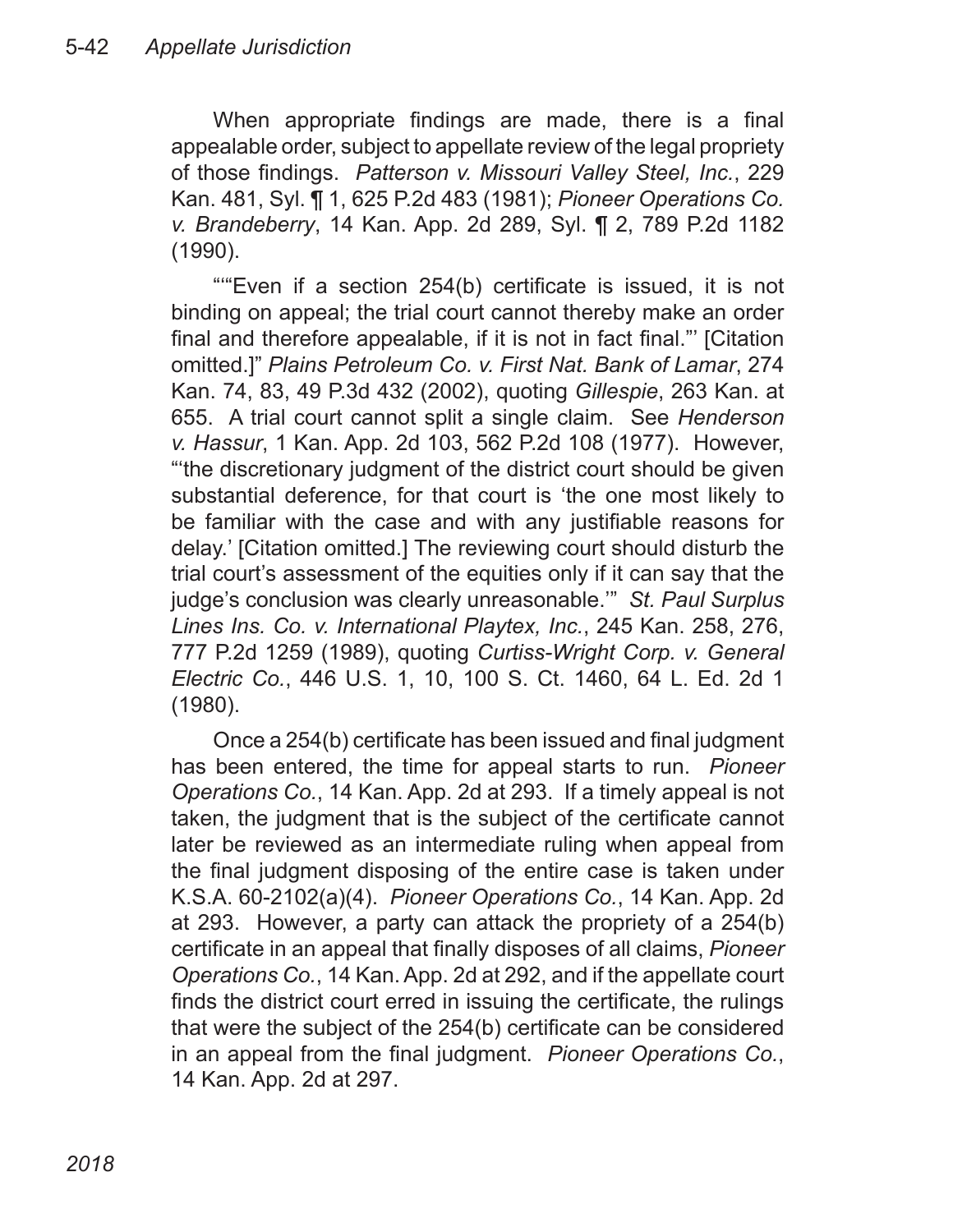#### **§ 5.22 Probate Proceedings**

Under K.S.A. 59-2401(a), an appeal from a district magistrate judge to a district judge may be taken no later than 30 days from the date of entry of any of the following orders, judgments, or decrees in any case involving a decedent's estate:

- An order admitting or refusing to admit a will to probate;
- An order finding or refusing to find that there is a valid consent to a will;
- An order appointing, refusing to appoint, removing or refusing to remove a fiduciary other than a special administrator;
- An order setting apart or refusing to set apart a homestead or other property, or making or refusing to make an allowance of exempt property to the spouse and minor children;
- An order determining, refusing to determine, transferring or refusing to transfer venue;
- An order allowing or disallowing a demand, in whole or in part, when the amount in controversy exceeds \$5,000;
- An order authorizing, refusing to authorize, confirming or refusing to confirm the sale, lease or mortgage of real estate;
- An order directing or refusing to direct a conveyance or lease of real estate under contract;
- Judgments for waste;
- An order directing or refusing to direct the payment of a legacy or distributive share;
- An order allowing or refusing to allow an account of a fiduciary or any part thereof;
- A judgment or decree of partial or final distribution;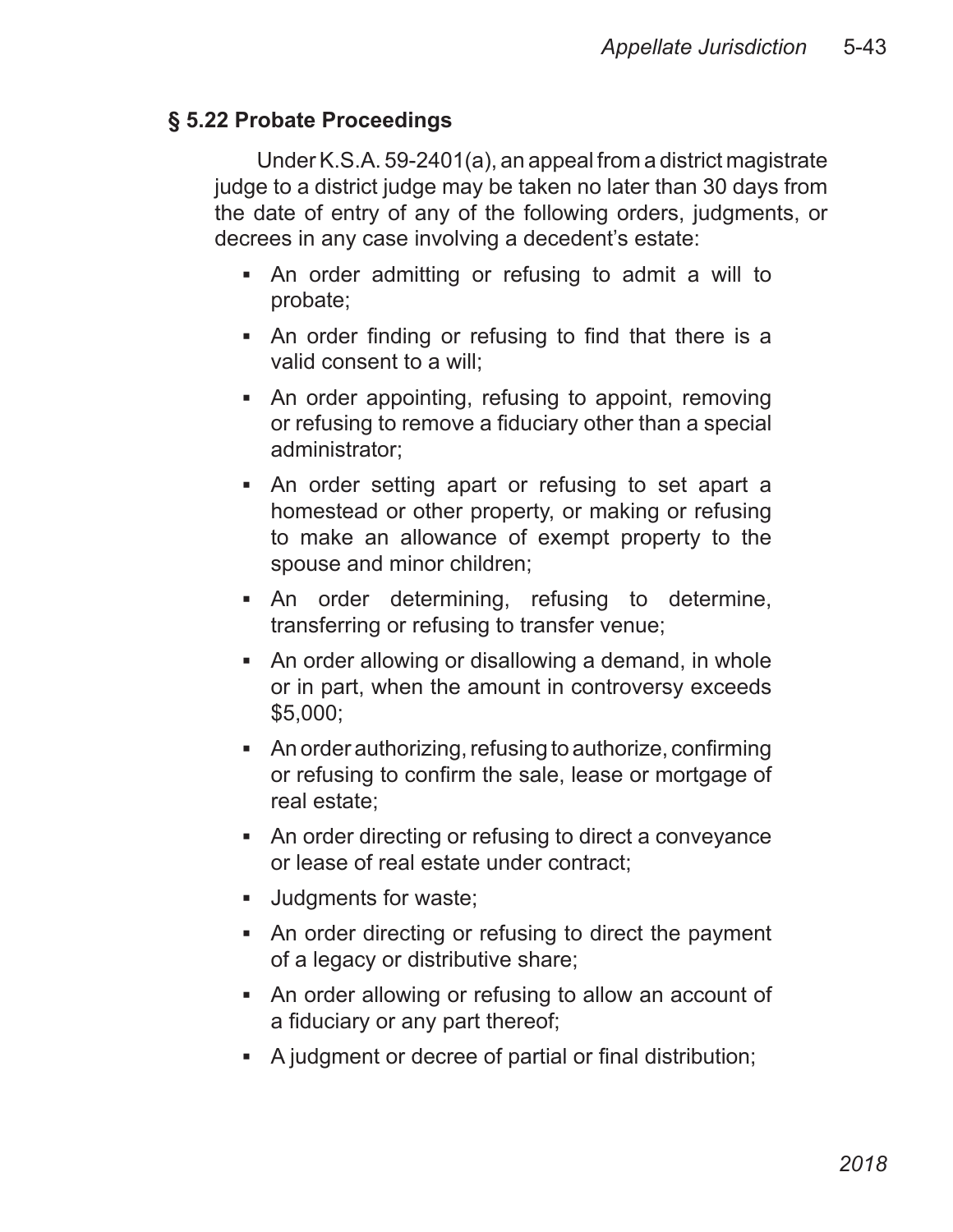- An order compelling or refusing to compel a legatee or distributee to refund;
- An order compelling or refusing to compel payments or contributions of property required to satisfy the elective share of a surviving spouse under K.S.A. 59-6a201 *et seq.*, and amendments thereto;
- An order directing or refusing to direct an allowance for the expenses of administration;
- An order vacating or refusing to vacate a previous appealable order, judgment, decree or decision;
- **A decree determining or refusing to determine the** heirs, devisees and legatees;
- An order adjudging a person in contempt under K.S.A. 59-6a201 *et seq.*, and amendments thereto;
- An order finding or refusing to find that there is a valid settlement agreement;
- An order granting or denying final discharge of a fiduciary; and
- Any other final order, decision or judgment in a ▪proceeding involving a decedent's estate.

**PRACTICE NOTE:** K.S.A. 59-2402a sets forth circumstances under which an interested party can request the transfer of a petition from a district magistrate judge to a district judge for hearing.

Any appeal from a district judge to an appellate court in a case involving a decedent's estate is to be taken in the manner provided by chapter 60 of the Kansas Statutes Annotated for other civil cases. K.S.A. 59-2401(b). See  $\S$  5.18 through  $\S$  5.21, *supra*. An appeal as of right from a probate order deemed final in this context must be taken within 30 days to preserve any claim of error. *In re Estate of Butler*, 301 Kan. 385, 394. 343 P.3d 85 (2015) (father's failure to appeal from allocation order waived his right to claim error with respect to his rights in his son's estate). The order appealed from continues in force unless modified by temporary orders entered by the appellate court and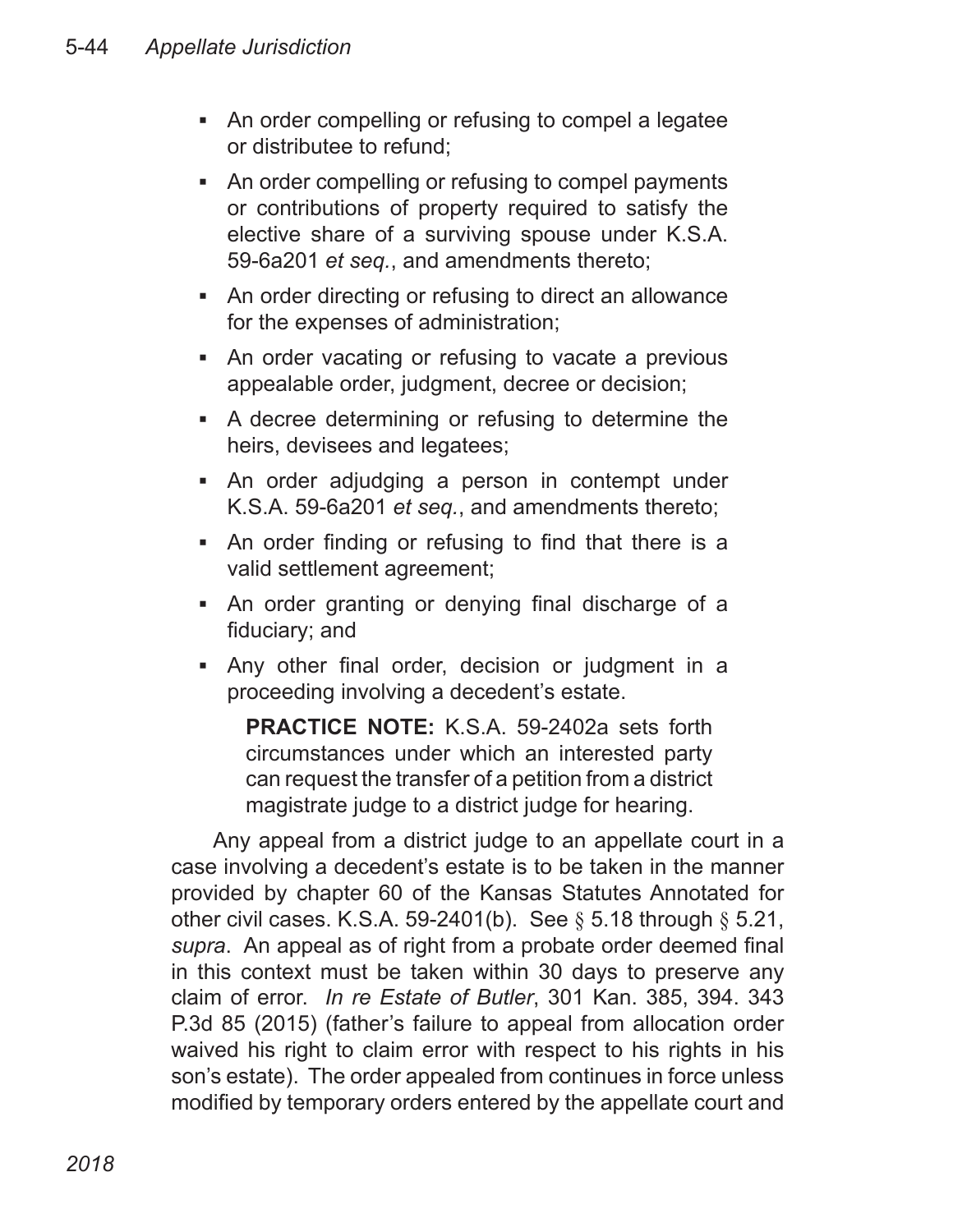is not stayed by a supersedeas bond filed under K.S.A. 60-2103. K.S.A. 59-2401(c). However, the court from which the appeal is taken may require a party, other than the State of Kansas or any subdivision thereof or any city or county in this state, to file a bond of sufficient sum or surety "to ensure that the appeal will be prosecuted without unnecessary delay" and to ensure payment of all judgments, damages or costs. K.S.A. 59-2401(d).

K.S.A. 59-2401a allows an interested party to appeal from a district magistrate judge who is not regularly admitted to practice law in Kansas to a district judge no later than 14 days from any final order, judgment or decree entered in any proceeding under:

- The Kansas Adoption and Relinquishment Act (K.S.A. 59-2111 *et seq.*);
- The Care and Treatment Act for Mentally III Persons (K.S.A. 59-2945 *et seq.*);
- The Care and Treatment Act for Persons With an Alcohol or Substance Abuse Problem (K.S.A. 59- 29b45 *et seq.*); and
- The Act for Obtaining a Guardian or Conservator, or ▪Both (K.S.A. 59-3050 *et seq.*). K.S.A. 59-2401a(b).

An interested party may appeal from a decision of a district judge or a district magistrate judge who is regularly admitted to practice law in Kansas to an appellate court under article 21 of chapter 60 of the Kansas Statutes Annotated. K.S.A. 59- 2401a(b); *In re Guardianship of Sokol*, 40 Kan. App. 57, 61-62, 189 P.3d 526 (2008). With the addition of the Sexually Violent Predator Act (K.S.A. 59-29a01 *et seq.*), the acts are the same as those for appeal under K.S.A. 59-2401a(a) above.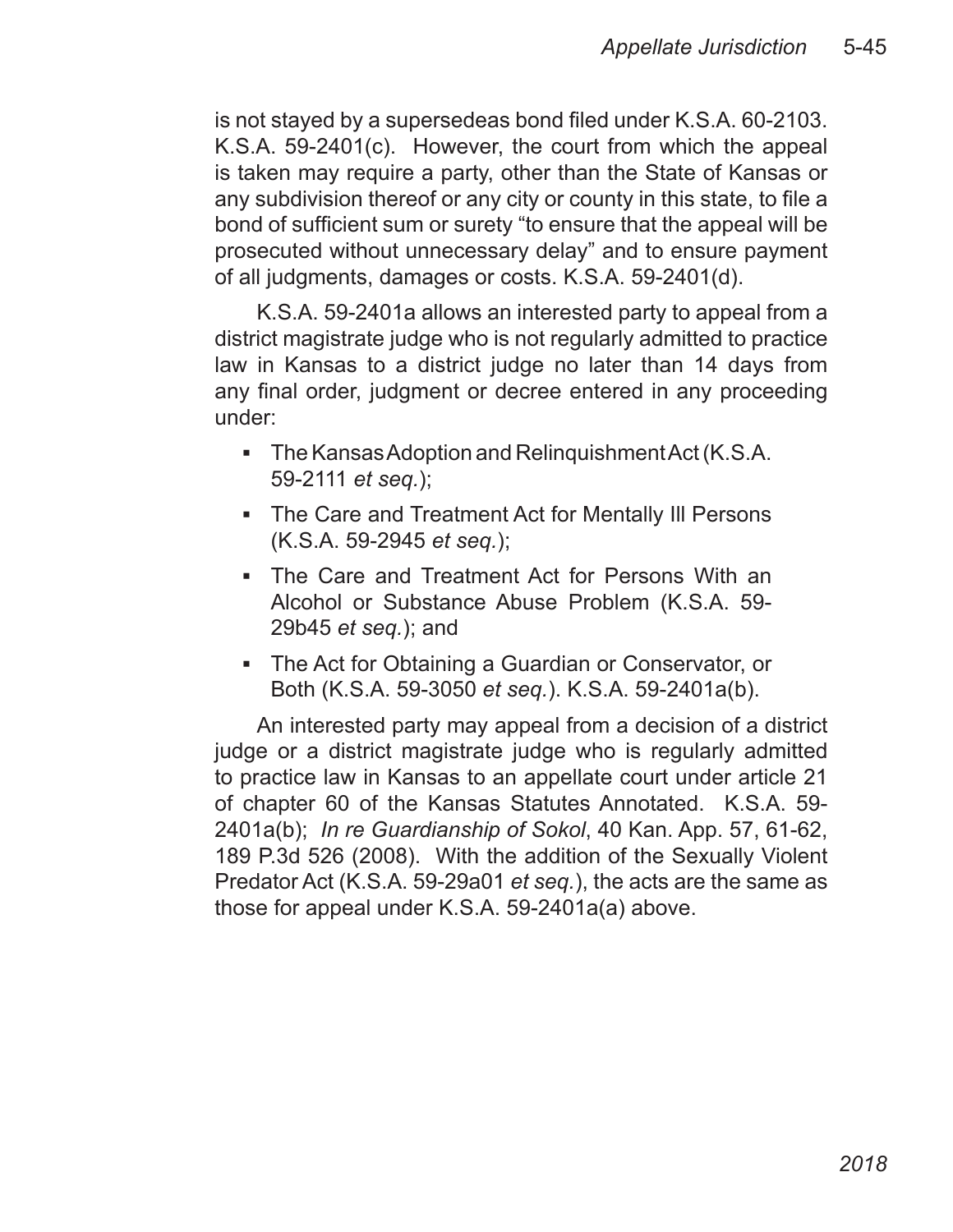The interested parties who may appeal under K.S.A. 59- 2401a include the following:

- The parent in a proceeding under the Kansas Adoption and Relinquishment Act (K.S.A. 59-2111 *et seq.*);
- The patient under the Care and Treatment Act for Mentally Ill Persons (K.S.A. 59-2945 *et seq.*);
- The patient under the Care and Treatment Act for Persons With an Alcohol or Substance Abuse Problem (K.S.A. 59-29b45 *et seq.*);
- The person adjudicated a sexually violent predator under the Sexually Violent Predator Act (K.S.A. 59- 29a01 *et seq.*);
- The ward or conservatee under the Act for Obtaining a Guardian or Conservator, or Both (K.S.A. 59-3050 *et seq.*).
- The parent of a minor person adjudicated a ward or conservatee under the Act for Obtaining a Guardian or Conservator, or Both (K.S.A. 59-3050 *et seq.*);
- The petitioner in the case on appeal; and
- Any other person granted interested party status ▪by the court from which the appeal is being taken. K.S.A. 59-2401a(e).

As in decedent's estate cases, the order appealed from continues in force unless modified by temporary orders entered by the appellate court and is not stayed by a supersedeas bond filed under K.S.A. 60-2103. K.S.A. 59-2401a(c). Also, the court from which the appeal is taken may require a party, other than the State of Kansas or any subdivision thereof or any city or county in this state, to file a bond of sufficient sum or surety "to ensure that the appeal will be prosecuted without unnecessary delay" and to ensure payment of all judgments, damages or costs. K.S.A. 59-2401a(d).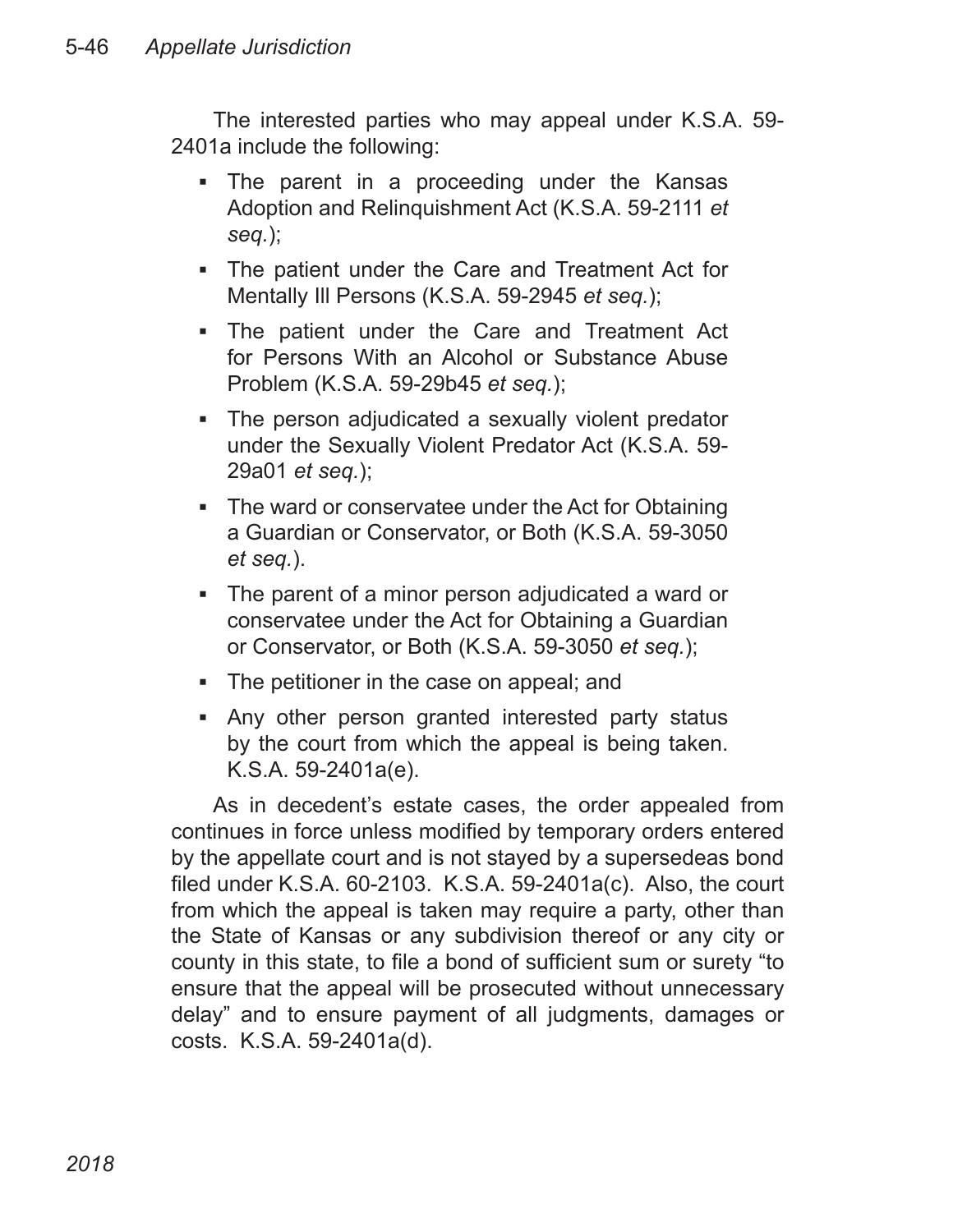#### **§ 5.23 Juvenile Proceedings**

Under the Revised Kansas Code for Care of Children, an appeal can be taken by any party or interested party from any order of temporary custody, adjudication, disposition, finding of unfitness or termination of parental rights. K.S.A. 38-2273(a). An appeal must be taken within thirty days of the date the order was filed. See *In re D.I.G.*, 34 Kan. App. 2d 34, 36, 114 P.3d 173 (2005). K.S.A. 38-2202(v) defines a party as "the state, the petitioner, the child, any parent of the child, and an Indian child's tribe intervening pursuant to the Indian child welfare act." K.S.A. 38-2202(m) defines an interested party as "the grandparent of the child, a person with whom the child has been living for a significant period of time when the child in need of care petition is filed, and any person made an interested party by the court under K.S.A. 38-2241 and amendments thereto, or Indian tribe seeking to intervene that is not a party."

# **VII. TRANSFER OF CASES BETWEEN THE APPELLATE COURTS**

#### **§ 5.24 General**

In both criminal and civil appellate proceedings, cases can be transferred from the Court of Appeals to the Supreme Court as provided in K.S.A. 20-3016 and 20-3017. See K.S.A. 22- 3602(e); K.S.A. 60-2101(b). See also K.S.A. 20-3018 for other transfers.

#### **§ 5.25 Upon Motion of a Party**

Within 30 days after notice of appeal has been served on the appellee, any party to the appeal can file a motion with the clerk of the appellate courts requesting that a case pending in the Court of Appeals be transferred to the Supreme Court for final determination. K.S.A. 20-3017; Rule 8.02. The motion should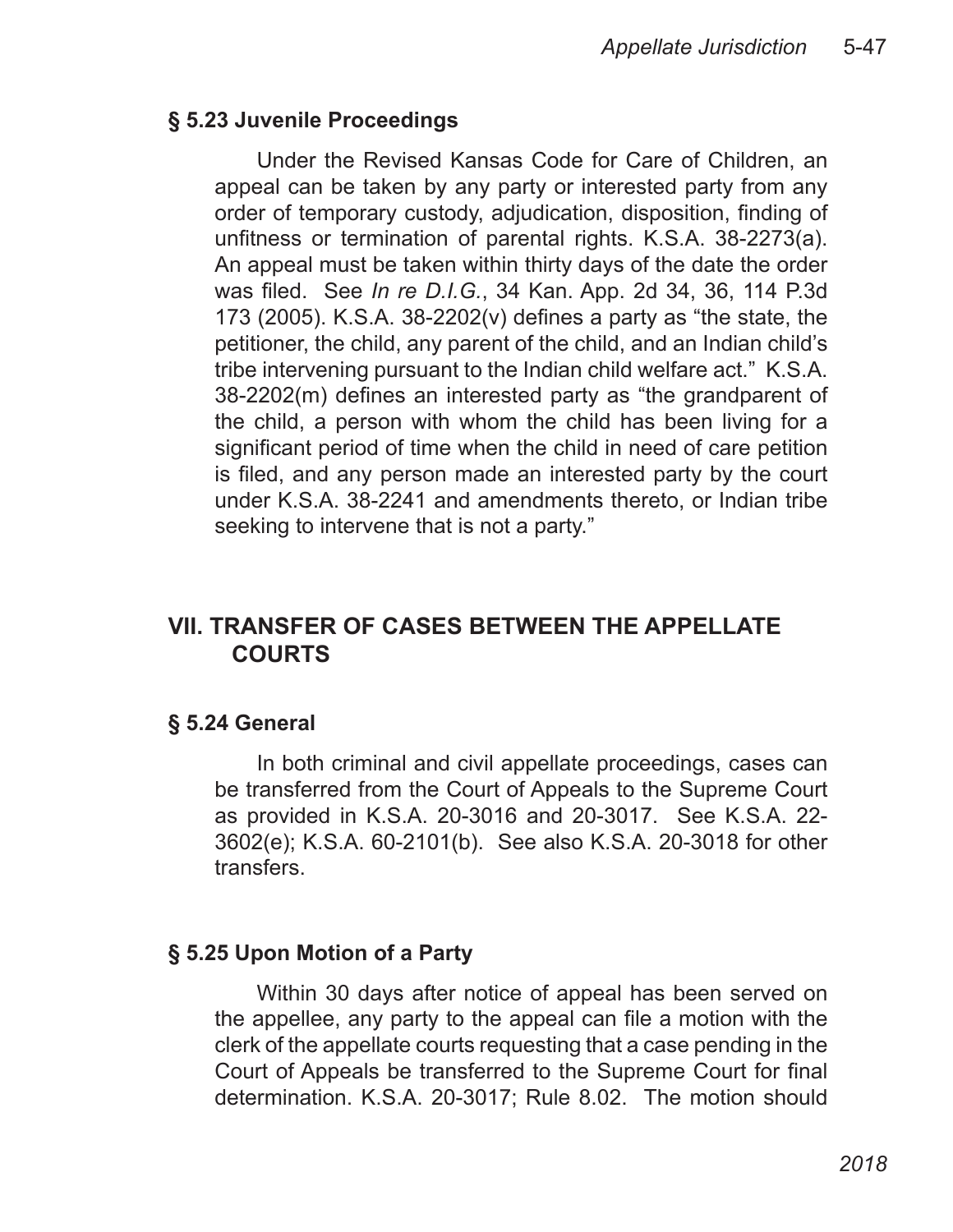be captioned in the Supreme Court even though the action is pending in the Court of Appeals. See § 12.27, *infra.*

> **PRACTICE NOTE:** If a party misses the 30-day filing deadline, it may still be advisable to file the motion to call the Supreme Court's attention to the case. The motion of the party may be denied as untimely filed, but the court can then transfer the case on its own motion.

The motion must set forth the nature of the case, demonstrate that the case is within the Supreme Court's jurisdiction, and establish one or more of the grounds for transfer found in K.S.A. 20-3016(a). Such grounds include: an issue or issues are not within the jurisdiction of the Court of Appeals (citation must be made to controlling constitutional, statutory, or case authority); the subject matter of the case has significant public interest; the legal questions raised have major public significance; or, the Court of Appeals caseload requires a transfer for the expeditious administration of justice (the motion must contain sufficient data concerning the state of the docket to demonstrate this point). K.S.A. 20-3016(a); Rule 8.02.

> **PRACTICE NOTE:** The caseload of the Court of Appeals is not usually persuasive unless combined with another ground.

The opposing party may respond within 7 days of service of the motion. Rule 5.01. The motion will be considered by the Supreme Court and granted or denied in that court's discretion. A party's failure to file a motion to transfer is deemed a waiver of objection to Court of Appeals jurisdiction. K.S.A. 20-3017.

### **§ 5.26 Upon Motion of the Supreme Court**

If a case within the jurisdiction of the Court of Appeals is erroneously docketed in the Supreme Court, the Supreme Court will transfer the case to the Court of Appeals. K.S.A. 20-3018(a). Likewise, if a case within the jurisdiction of the Supreme Court is erroneously docketed in the Court of Appeals, the Supreme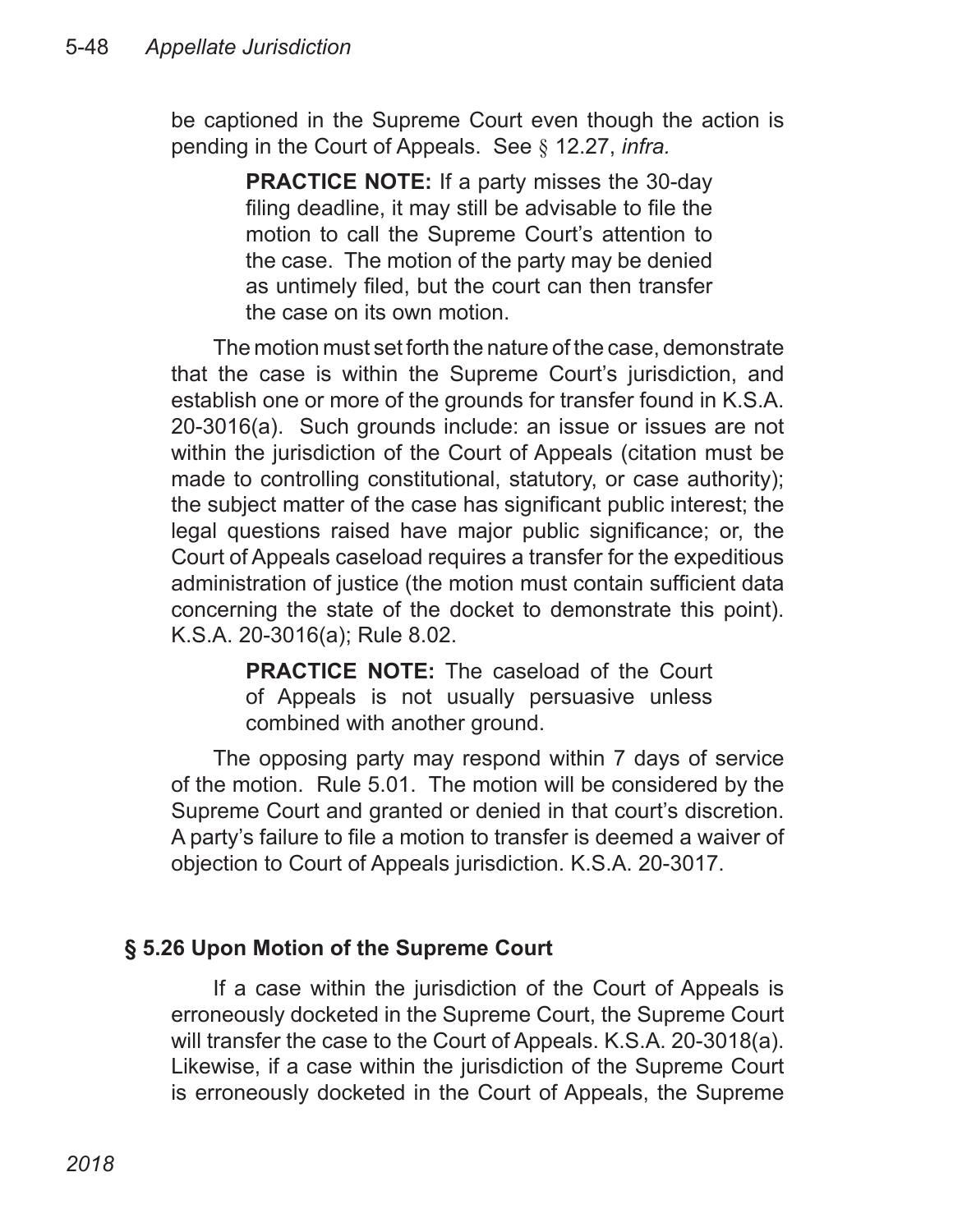Court will transfer the case to the Supreme Court. K.S.A. 20- 3018(a). In addition, any case within the jurisdiction of the Court of Appeals and properly docketed with that court can, at any time, be transferred to the Supreme Court for final determination on the Supreme Court's own motion. K.S.A. 20-3018(c).

> **PRACTICE NOTE:** Transfer on the Supreme Court's own motion usually indicates the subject matter or legal questions are of public interest or legal significance.

#### **§ 5.27 Upon Motion of the Court of Appeals**

Prior to final determination of any case before it, the Court of Appeals can request that a case be transferred to the Supreme Court by certifying the case is "within the jurisdiction of the Supreme Court" and the Court of Appeals has made one or more of the following findings: (1) one or more issues in the case are not within the jurisdiction of the Court of Appeals; (2) the subject matter of the case has significant public interest; (3) the case involves legal questions of major public significance; or (4) the caseload of the Court of Appeals is such that the expeditious administration of justice requires the transfer. K.S.A. 20-3016(a). The request will be considered by the Supreme Court and granted or denied in the court's discretion. K.S.A. 20-3016(b).

#### **§ 5.28 Appeal of Right from Court of Appeals to Supreme Court**

In both criminal and civil appellate proceedings, a party can appeal from the Court of Appeals to the Supreme Court as a matter of right in any case in which a question under the constitution of either the United States or the State of Kansas arises for the first time as a result of the Court of Appeals decision. K.S.A. 22- 3602(e); K.S.A. 60-2101(b). See § 7.47, *infra*.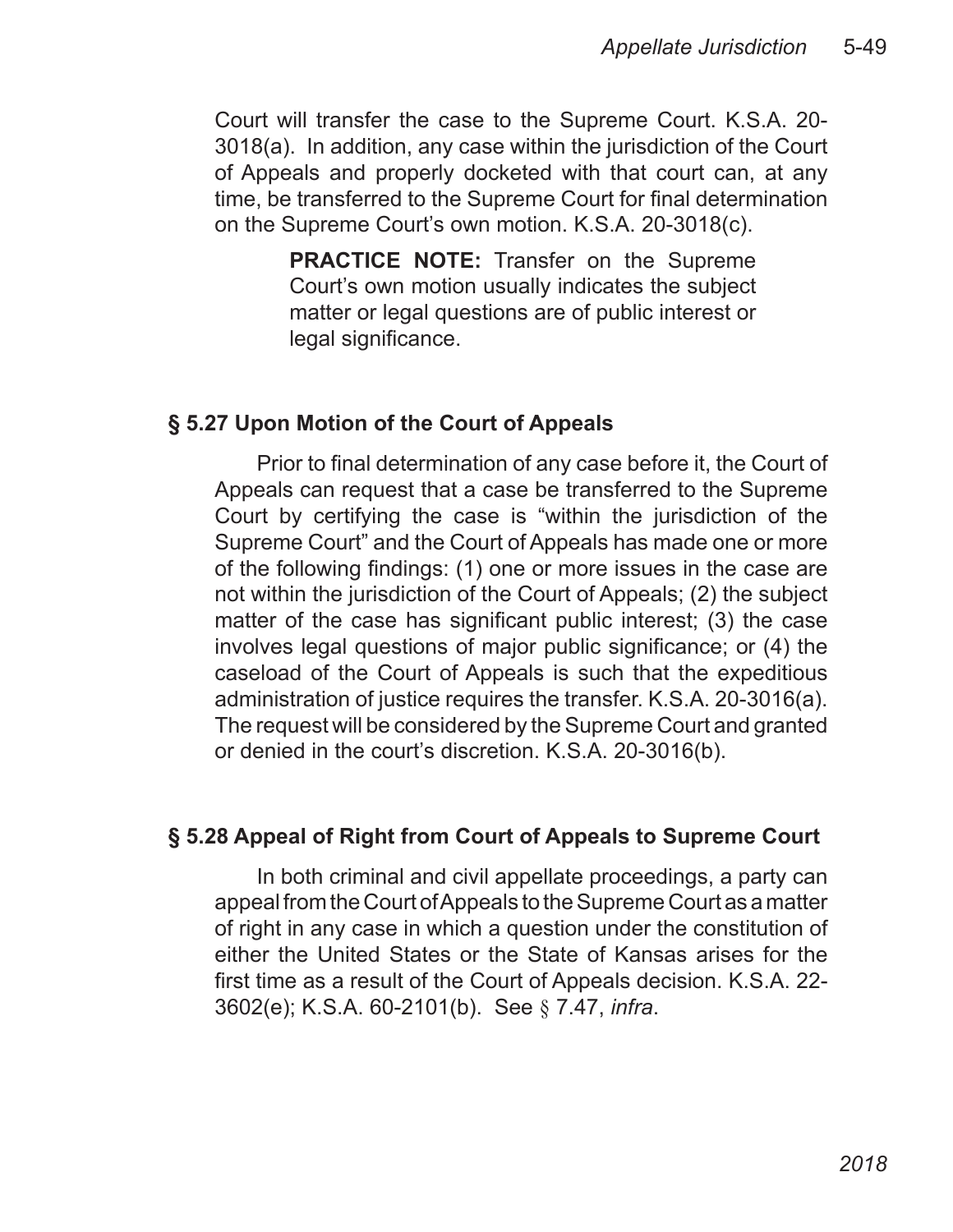#### **§ 5.29 Petitions for Review by Supreme Court of Court of Appeals Decisions**

In both criminal and civil appellate proceedings, a party can petition the Supreme Court to review any decision of the Court of Appeals as provided in K.S.A. 20-3018(b). K.S.A. 22-3602(e); K.S.A. 60-2101(b). See § 7.48, *infra*. "'[D]ecision' means any formal or memorandum opinion, order, or involuntary dismissal under [Supreme Court] Rule 5.05." Rule 8.03(a).

A petition for review must be filed and served within 30 days after the date of the Court of Appeals decision. K.S.A. 20- 3018(b); Rule 8.03(b)(1). This is a jurisdictional requirement. Rule 8.03(b)(1). Time limits for filing cross-petitions, conditional cross-petitions, responses and replies, as well as content and form requirements, are set out in Rule 8.03.

There is no requirement that a motion for rehearing by the Court of Appeals be filed before a petition for review is filed. K.S.A. 20-3018(b). Nor does the filing of a petition for review preclude filing a motion for rehearing or modification in the Court of Appeals. Rule 8.03(b)(2). If a motion for rehearing or modification is filed, the Supreme Court will not take action on the petition for review until the Court of Appeals has made a final determination of all motions for rehearing or modification. Rule 8.03(b)(2).

> **PRACTICE NOTE:** A petition for review must be filed and served within 30 days after the date of the Court of Appeals decision even if a motion for rehearing or modification is filed in the Court of Appeals. A motion for rehearing or modification does not toll the time to file a petition for review. Note that the 3-day mailing rule does not apply to petitions for review or motions for rehearing or modification. The 30 days is counted from the date the decision is filed.

In cases where review is not granted as a matter of right, whether to grant a petition for review is a decision committed to the discretion of the Supreme Court. Rule 8.03(g)(2). Noncontrolling, non-exclusive factors considered by the Supreme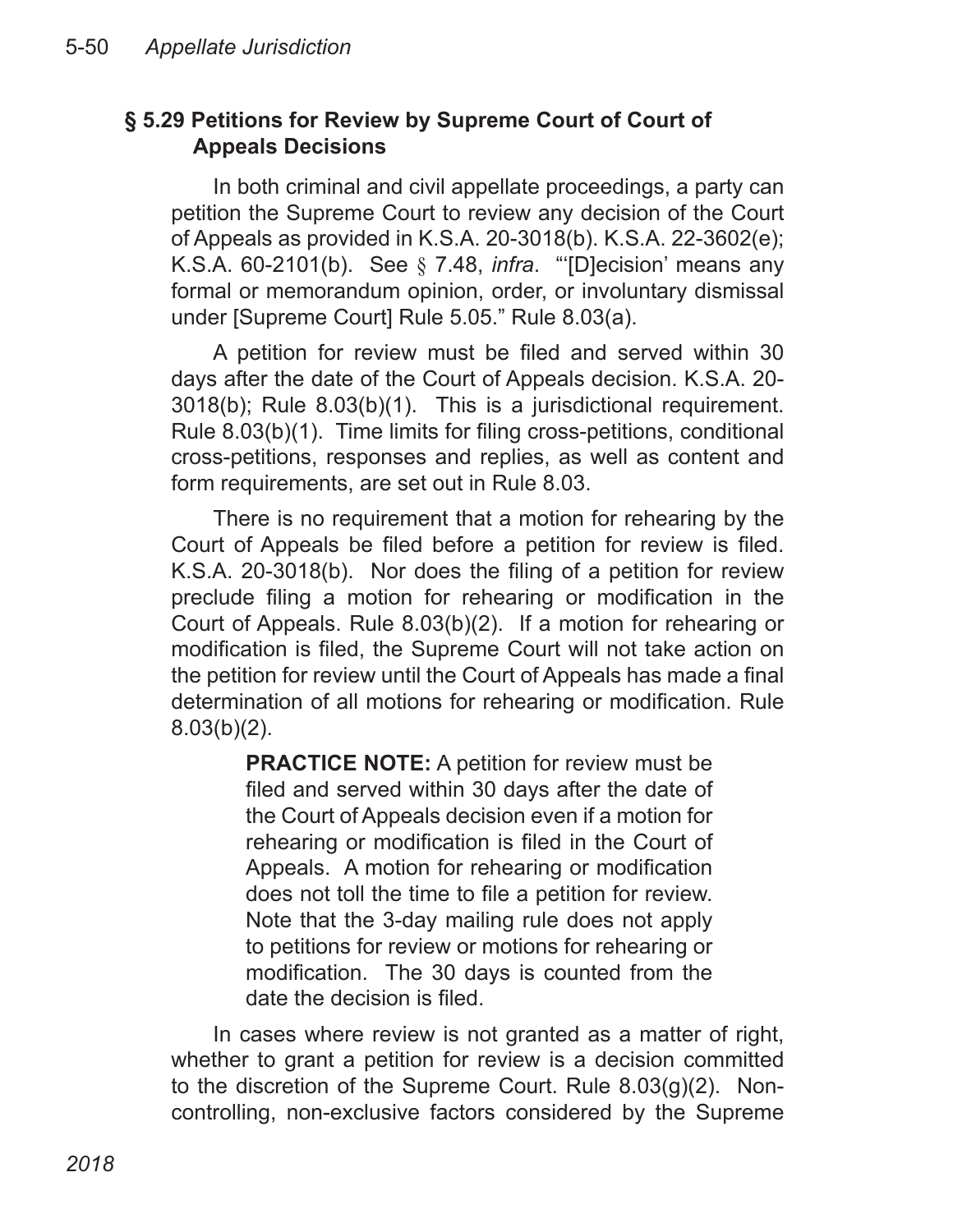Court include: (1) the importance of the question presented; (2) the existence of a conflict between the decision sought to be reviewed and prior decisions of the Supreme Court or another panel of the Court of Appeals; (3) the need for exercising the Supreme Court's supervisory authority; and (4) the final or interlocutory character of the judgment, order, or ruling sought to be reviewed. K.S.A. 20-3018(b).

> **PRACTICE NOTE:** The Supreme Court website lists an additional consideration for deciding whether to grant a petition for review: "The original Court of Appeals decision demonstrates the need for update, clarification, or synthesis of case law." See www.kscourts.org/Cases-and-Opinions/Petitions-for-Review/default.asp.

### **VIII. MULTI-LEVEL APPEALS**

#### **§ 5.30 General**

In some instances, appeals involve multiple levels of review. Some examples are identified below. Reference should be made to the above discussion concerning appealable orders.

#### **§ 5.31 Appeals from Decisions of Non-Law-Trained District Magistrate Judges in Criminal Cases**

A defendant has the right to appeal any judgment of a district magistrate judge who is not regularly admitted to practice law in Kansas to a district judge. K.S.A. 22-3609a(1). A notice of appeal must be filed with the clerk of the district court within 14 days after the date the sentence is imposed. K.S.A. 22- 3609a(2). Before a defendant can appeal a criminal judgment of a magistrate judge to a district judge for a trial de novo under 22- 3609a, there must be both a conviction of guilt and a sentence imposed by the magistrate judge. *State v. Remlinger*, 266 Kan.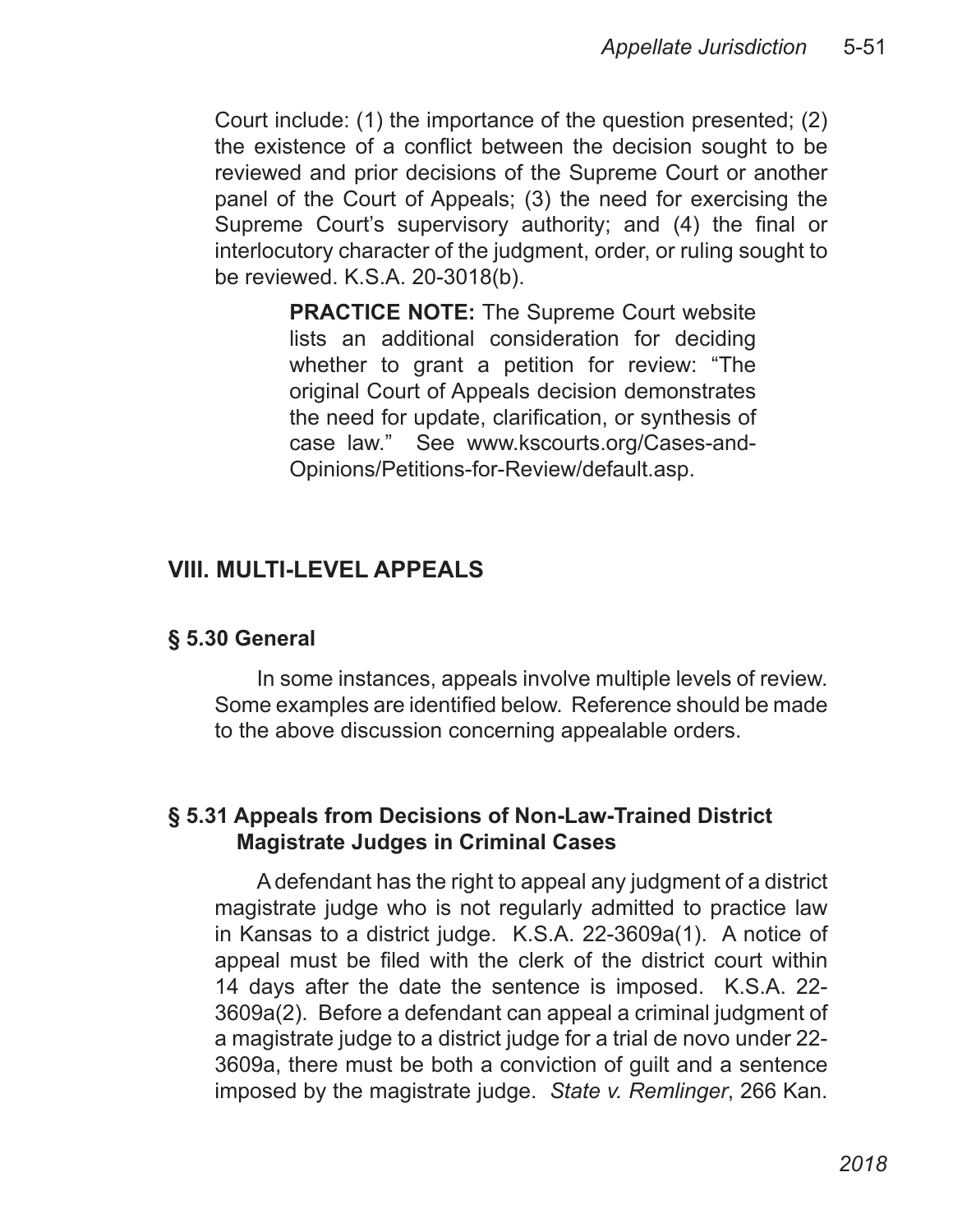103, 107, 968 P.2d 671 (1998). A defendant who wishes to seek further review can appeal in accordance with the rules governing appeals from the district court to the appellate courts.

A defendant may appeal a conviction before a district magistrate judge even if the conviction was based upon a guilty plea. *State v. Gillen*, 39 Kan. App. 2d 461, 181 P.3d 564 (2008). K.S.A. 22-3609a has been held not to authorize an appeal to the district court by a defendant from an order of a district magistrate judge revoking the defendant's probation. *State v. Legero*, 278 Kan. 109, Syl. ¶ 5, 91 P.3d 1216 (2004).

The prosecution can appeal the following decisions of a district magistrate judge who is not regularly admitted to practice law in Kansas to a district judge: (1) an order dismissing a complaint, information, or indictment (see *State v. Kleen*, 257 Kan. 911, 896 P.2d 376 [1995]); (2) an order arresting judgment; (3) upon a question reserved; (4) upon an order granting a new trial in any case involving a class A or B felony or, for crimes committed on or after July 1, 1993, any case involving an offgrid crime; and (5) pretrial orders quashing a warrant or search warrant, suppressing evidence, or suppressing a confession or admission. K.S.A. 22-3602(d); K.S.A. 22-3603. Again, further review by the appellate courts is possible.

For appeals from orders of a district magistrate judge to a district judge in juvenile offender proceedings, see K.S.A. 38- 2382. However, an appeal of a magistrate judge's decision to prosecute a juvenile as an adult is properly filed with the appellate courts, not the district court, after a conviction. *State v. Hartpence*, 30 Kan. App. 2d 486, 494, 42 P.3d 1197 (2002).

### **§ 5.32 Appeals from Decisions of Non-Law-Trained District Magistrate Judges in Civil Cases**

In a civil action, an appeal can be taken from an order or final decision of a district magistrate judge who is not regularly admitted to practice law in Kansas to a district judge. A notice of appeal must be filed with the clerk of the district court within 14 days after entry of the order or decision. K.S.A. 60-2103a(a). Failure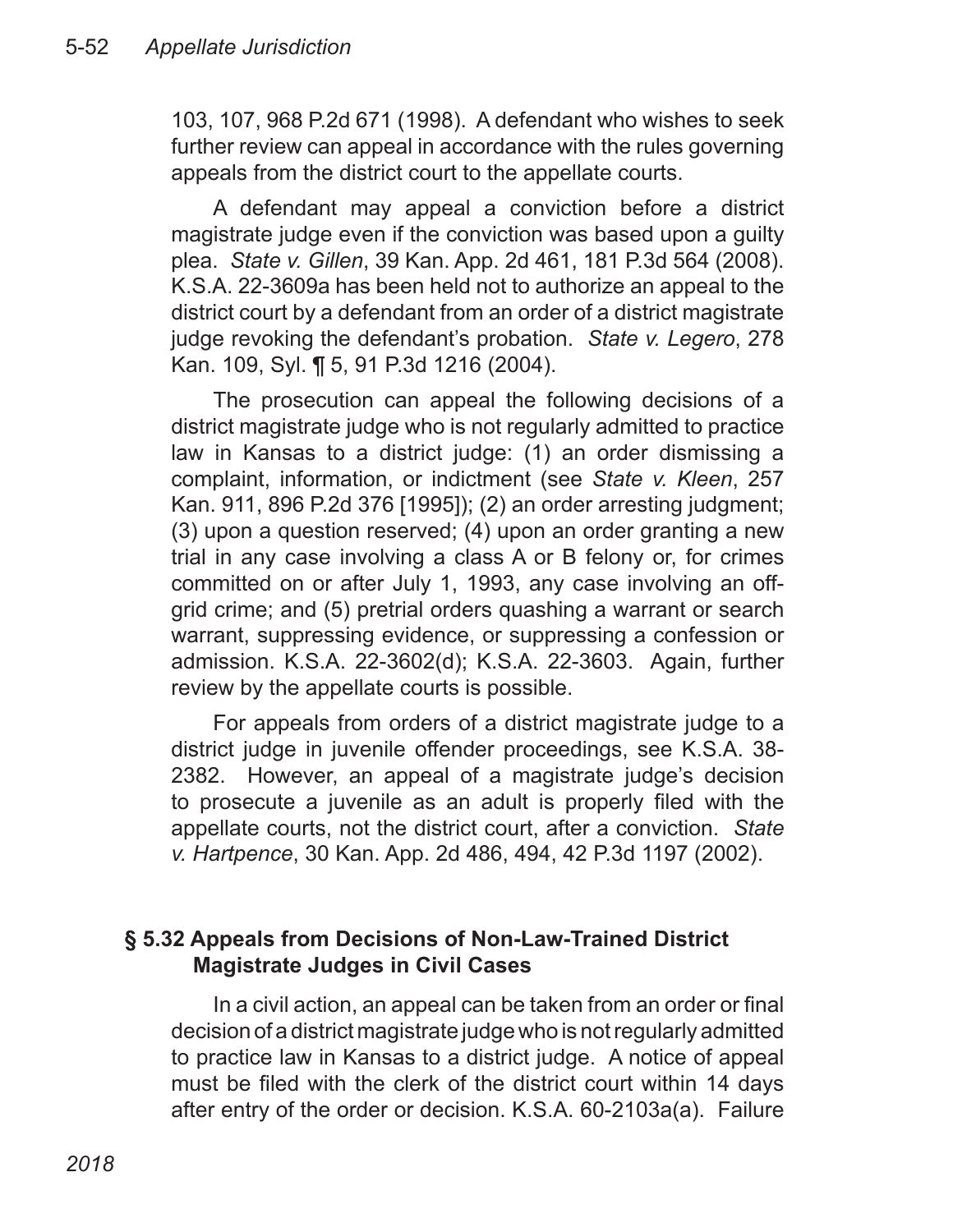to file a timely appeal deprives the district court of jurisdiction. See *Explorer, Inc. v. Duranotic Door, Inc.*, No. 104,560, 2011 WL 5833351, \*3 (Kan. App. 2011) (unpublished opinion).

In limited actions, an appeal can be taken from "orders, rulings, decisions or judgments" of a district magistrate judge who is not regularly admitted to practice law in Kansas to a district judge. K.S.A. 61-3902(a). A notice of appeal must be filed with the clerk of the district court within 14 days after entry of the order or decision except that notice of appeal by the defendant from that portion of a judgment in a forcible detainer action granting restitution of the premises must be filed within 7 days after entry of judgment. See K.S.A. 61-3902(a).

Under the Revised Kansas Code for Care of Children, appeals can be taken from an order entered by a district magistrate judge who is not regularly admitted to practice law in Kansas to a district judge in accordance with K.S.A. 38-2273(b).

In all three instances, further review by the appellate courts is permissible in accordance with the rules governing appeals from the district court to the appellate courts.

For appeals from a district magistrate judge to a district judge in probate proceedings, see § 5.22, *supra*.

#### **§ 5.33 Appeals from Municipal Court to District Court in Criminal Cases**

A defendant found guilty of violating a municipal ordinance can appeal the judgment to the district court in the county where the municipality is located. K.S.A. 22-3609(a); K.S.A. 12- 4601(a). An appealable judgment requires both conviction and sentence. *State v. Remlinger*, 266 Kan. 103, 106, 968 P.2d 671 (1998); *City of Halstead v. Mayfield*, 19 Kan. App. 2d 186, 865 P.2d 222 (1993). A municipal court's judgment is effective when announced. *Paletta v. City of Topeka*, 20 Kan. App. 2d 859, 860, 893 P.2d 280 (1995); *City of Lenexa v. Higgins*, 16 Kan. App. 2d 499, Syl. ¶ 1, 825 P.2d 1152 (1992).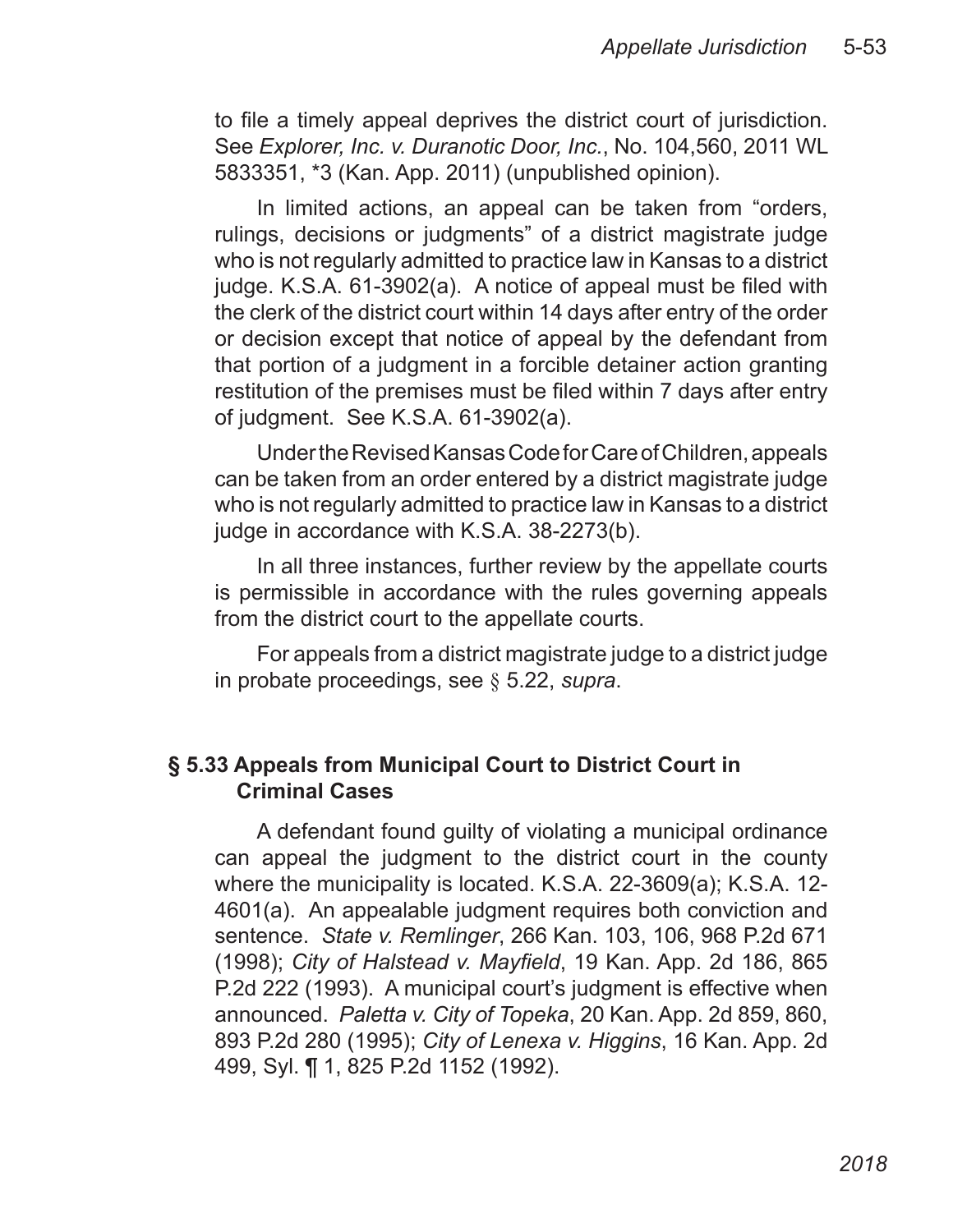A defendant in a municipal court proceeding has no right to appeal to the district court a decision of the municipal court revoking his probation. *City of Wichita v. Patterson*, 22 Kan. App. 2d 557, Syl. ¶ 3, 919 P.2d 1047 (1996). See also *State v. Legero*, 278 Kan. 109, 112, 91 P.3d 1216 (2004). "A defendant in municipal court may only appeal a judgment of that court which adjudges him or her guilty of a violation of a municipal ordinance." *Patterson*, 22 Kan. App. 2d 557, Syl. ¶ 2. Additionally, an appeal under K.S.A. 22-3609 conditionally vacates a municipal court conviction, and if the appeal is not dismissed by the defendant, and is dismissed without prejudice, or is heard de novo by the district court, then the municipal court convictions are vacated. *City of Salina v. Amador*, 279 Kan. 266, Syl. ¶ 5, 106 P.3d 1139 (2005).

The procedural requirements for appeals from municipal court to the district court are set out in K.S.A. 22-3609. The municipal judge may require an appeal bond. K.S.A. 12-4602. While notice of appeal must be filed within 14 days of the date the sentence is imposed, K.S.A. 22-3609(b), the filing of a K.S.A. 12-4602 appeal bond within that time frame is not a jurisdictional requirement in perfecting an appeal from a municipal court conviction. See *City of Newton v. Kirkley*, 28 Kan. App. 2d 144, 146, 12 P.3d 908 (2000) (interpreting an earlier version of K.S.A. 22-3609).

The city can appeal to the district court "upon questions of law." K.S.A. 12-4601(b). See also *City of Wichita v. Maddox*, 271 Kan. 445, 449, 24 P.3d 71 (2001). The "question must be one which calls for an answer which will aid in the correct and uniform administration of the criminal law, and the question will not be entertained on appeal merely to demonstrate errors of a trial court." *City of Overland Park v. Travis*, 253 Kan. 149, Syl. ¶ 4, 853 P.2d 47 (1993).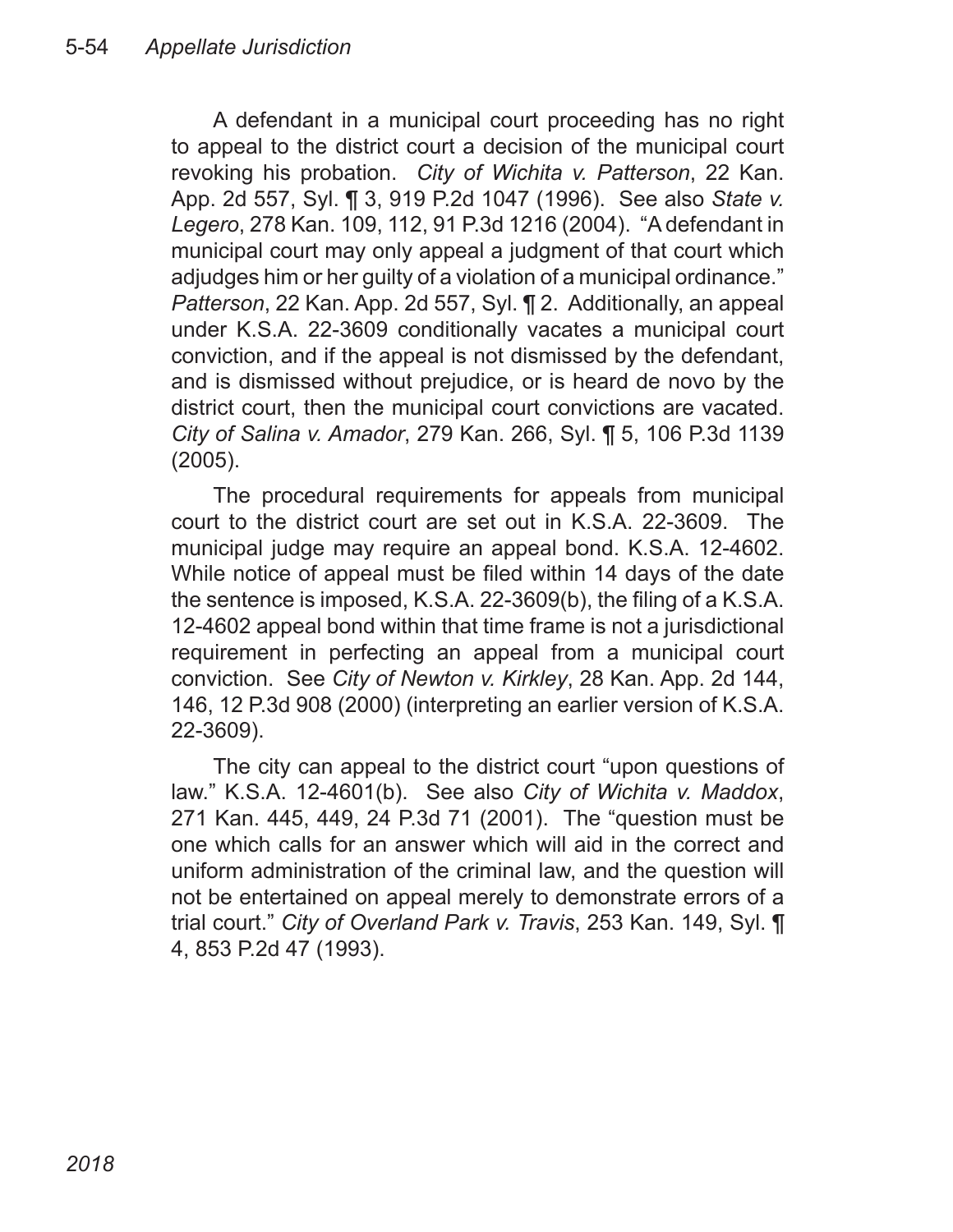#### **§ 5.34 Appeals from Municipal Court to District Court in Civil Cases**

Under K.S.A. 60-2101(d), a "judgment rendered or final order made by a political or taxing subdivision, or any agency thereof, exercising judicial or quasi-judicial functions may be reversed, vacated or modified by the district court on appeal." See *Kansas Board of Education v. Marsh*, 274 Kan. 245, 255, 50 P.3d 9 (2002). The appeal is taken in the county where the order was entered. For procedural requirements, see K.S.A. 60- 2101(d).

# **§ 5.35 Appeals from Decisions in Small Claims Court**

An appeal may be taken from any judgment under the Small Claims Procedure Act. Judgments under the Small Claims Procedure Act are first appealed to a district judge other than the one who entered the disputed order for a trial de novo. K.S.A. 61-2709(a). A notice of appeal must be filed with the clerk of the district court within 14 days after entry of judgment. K.S.A. 61- 2709(a). Further appeal may be taken as from any other decision of the district court. K.S.A. 61-2709(b). Procedural requirements are identified in K.S.A. 61-2709.

### **§ 5.36 Certified Questions**

Under the Uniform Certification of Questions of Law Act, K.S.A. 60-3201 *et seq.*, the Kansas Supreme Court can answer questions of law certified to it by the United States Supreme Court, a United States Court of Appeals, a United States District Court, or the highest appellate court, or the intermediate appellate court of any other state when requested, if in any proceeding before the certifying court there is involved a question of law of this state that may be determinative of the cause pending in the certifying court and it appears to the certifying court there is no controlling precedent in the decisions of the Kansas Supreme Court or the Kansas Court of Appeals. K.S.A. 60-3201.